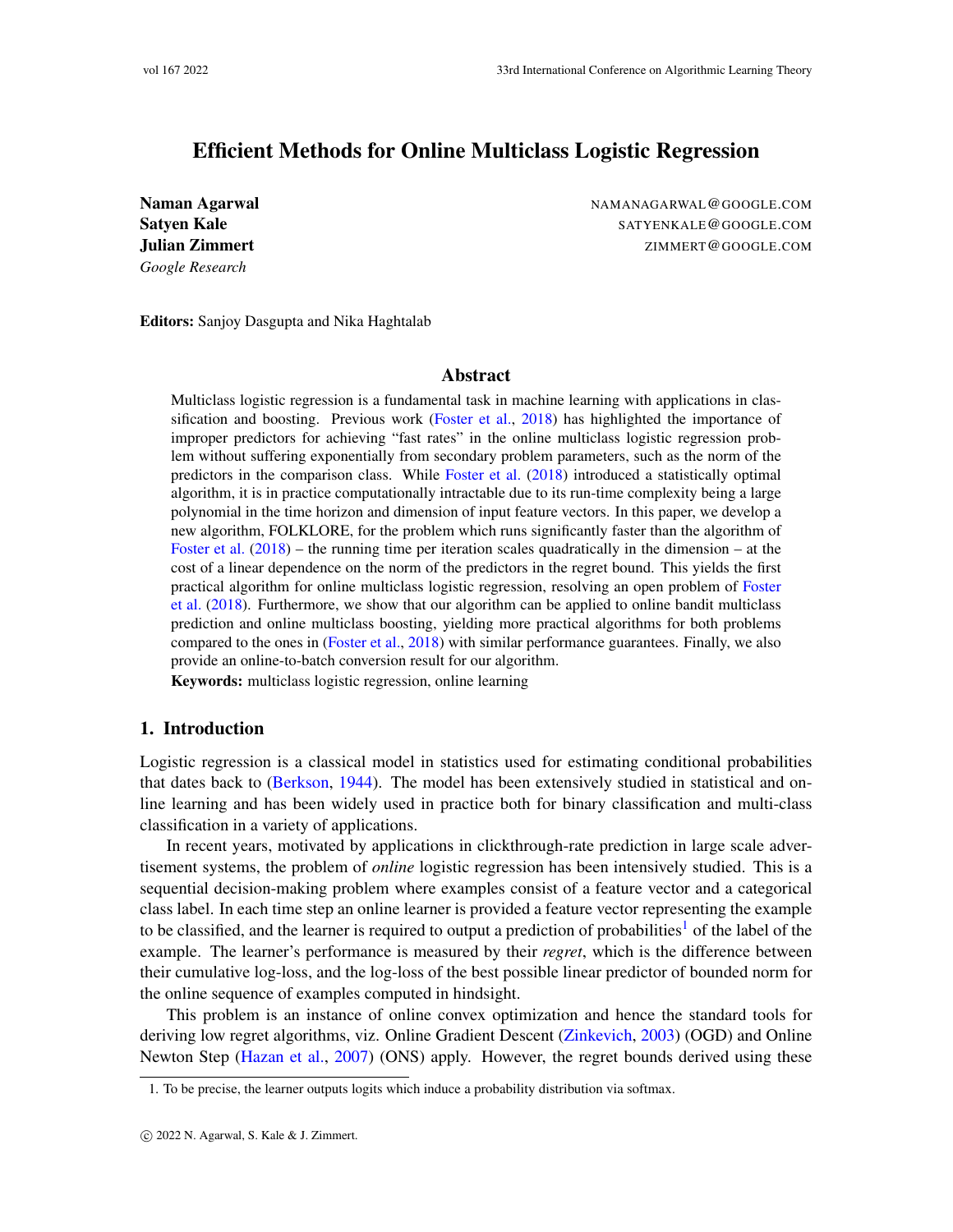methods are suboptimal. To discuss these bounds, let  $d$  be the dimension of the input feature vectors (assumed to have length at most 1),  $B > 0$  be a bound on (an appropriate) norm of the comparator linear predictor, and T be the number of prediction rounds. Then OGD has a regret bound of  $O(B\sqrt{T})$ , whereas ONS has a regret bound of  $O(de^{B}\log(T))$ . While the latter bound has much better dependence on  $T$  than the former, the exponential dependence on the  $B$  parameter makes it worse for most practical settings of interest.

In COLT 2012, [McMahan and Streeter](#page-14-1) [\(2012\)](#page-14-1) posed the open problem of whether it is possible to develop an algorithm with regret scaling polynomially in  $B$  but logarithmically in  $T$ . This question was answered in the *negative* by [Hazan et al.](#page-13-2) [\(2014\)](#page-13-2) who proved a lower bound showing that no *proper* online learning algorithm (i.e. one that generates a linear predictor to use in each round *before* observing the feature vector in that round) can achieve these desiderata. [Foster et al.](#page-13-0) [\(2018\)](#page-13-0) broke this lower bound via an *improper* online learning algorithm based on Vovk's Aggre-gating Algorithm [\(Vovk,](#page-14-2) [1998\)](#page-14-2) which enjoys a regret bound of  $O(d \log(BT))$ , thus achieving a *doubly-exponential* improvement in the dependence on B compared to ONS. A similar result was also obtained by [Kakade and Ng](#page-13-3) [\(2005\)](#page-13-3) for the binary classification case. [Foster et al.](#page-13-0) [\(2018\)](#page-13-0) also proved a lower bound showing that this regret bound is *optimal*, even for improper predictors. Despite the optimality of the regret bound, this algorithm is unfortunately not very practical since its running time is a polynomial in  $d$ ,  $B$ , and  $T$  with high degrees. [Foster et al.](#page-13-0) [\(2018\)](#page-13-0) recognized the impracticality of their method, and state that "obtaining a truly practical algorithm with a modest polynomial dependence on the dimension is a significant open problem." Jézéquel et al. [\(2020\)](#page-13-4) solved this open problem for the *binary* classification setting, and developed a new improper online learning algorithm called AIOLI that has a suboptimal regret bound of  $O(dB \log(BT))$ , but much better running time: each round can be implemented to run in  $O(d^2 + \log(T))$  time. Thus, AIOLI is a practical algorithm for online binary logistic regression. Similarly, for the offline (batch statistical, i.i.d.) setting for binary logistic regression, [Marteau-Ferey et al.](#page-14-3) [\(2019\)](#page-14-3) and Mourtada and Gaïffas [\(2019\)](#page-14-4) have developed learning algorithms with fast rates. The former develops a proper learning algorithm via generalized self-concordance techniques along with additional assumptions on the data distribution, whereas the latter develops an improper learning algorithm based on empirical risk minimization with an improper regularizer.

With the exception of [\(Foster et al.,](#page-13-0) [2018\)](#page-13-0), none of the papers mentioned above giving algorithms with fast rates and non-exponential dependence on  $B$  extend to the practically important online *multiclass* logistic regression setting. In fact, it is possible to formally show that the style of analysis for the AIOLI algorithm (Jézéquel et al., [2020\)](#page-13-4) using Hessian dominance does not work for even 3 classes, see Section [F.](#page-29-0) Jézéquel et al.  $(2020)$  also note the difficulty of extending the analysis to the multiclass setting and explicitly list developing a *practical* algorithm for the multiclass setting, and applying it to problems such as online bandit multiclass prediction and online multiclass boosting, as open problems.

In this paper, we solve these open problems. Specifically, if K denotes the number of classes, we devise a new algorithm, FOLKLORE (Fast OnLine K-class LOgistic REgression), that has a regret bound of  $O(d(B + \log(K))K \log(T))$ , and runs in  $O(d^2 K^3 + BK^2 \log(T))$  time per round. Similarly to AIOLI, FOLKLORE is also based on Follow-The-Regularized-Leader (FTRL) paradigm (see [\(Hazan,](#page-13-5) [2019\)](#page-13-5) for background on FTRL) with quadratic surrogate losses and an improper regularizer which, in part, penalizes all the  $K$  possible labels equally. The main distinction from AIOLI is the introduction of a *linear* term in the regularizer which is key to the analysis. The linear term is designed to ensure that a certain notion of instantaneous regret in any given time step is minimized.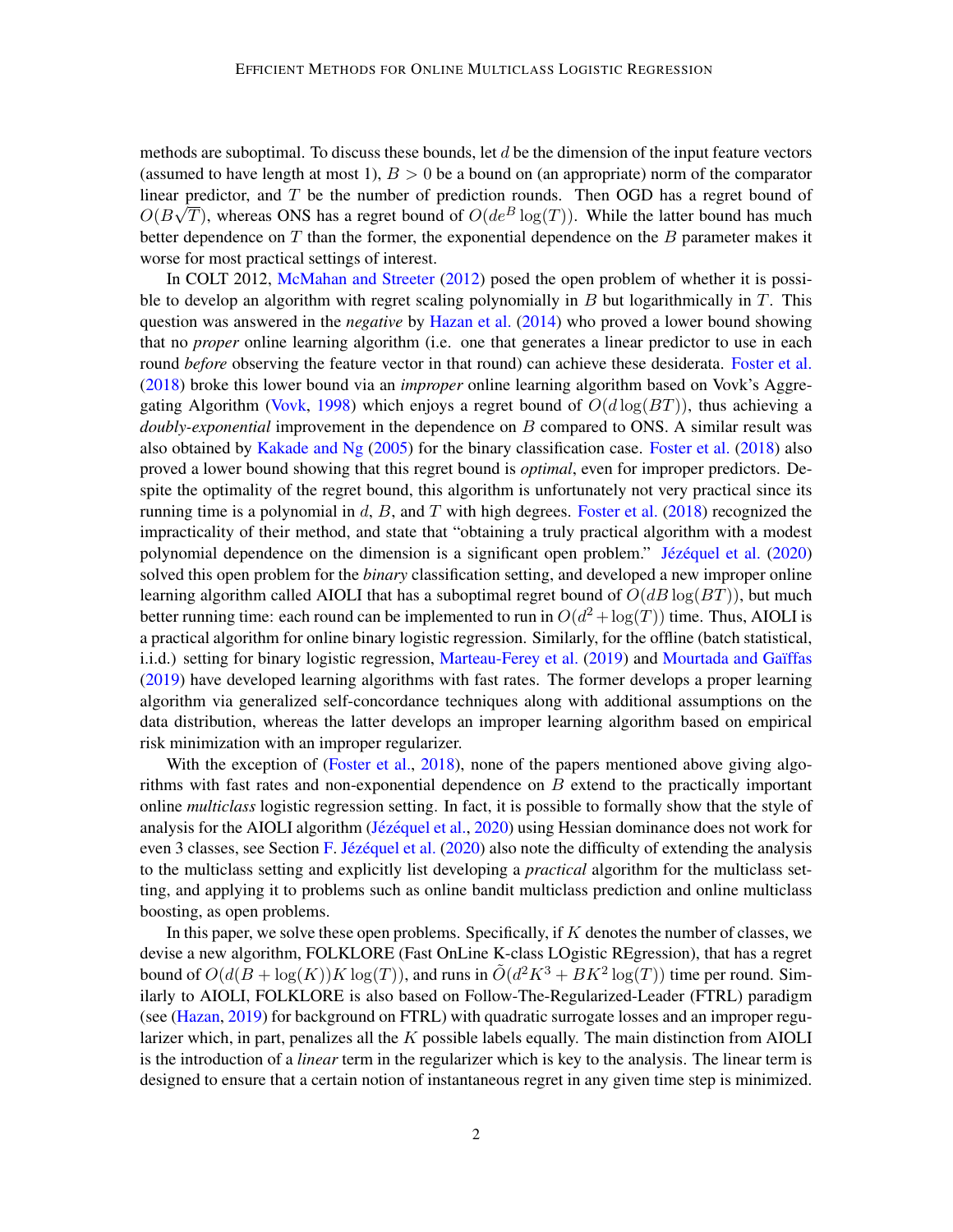| Algorithm                           | Regret         | Running time (per step) |
|-------------------------------------|----------------|-------------------------|
| OGD                                 | $B\sqrt{T}$    | dK                      |
| <b>ONS</b>                          | $de^B \log(T)$ | $d^2K^2$                |
| Foster et al. (2018)                | $d \log(T)$    | poly(d, K, B, T)        |
| AIOLI (Jézéquel et al., 2020) [K=2] | $dB \log(T)$   | $d^2 + B \log(T)$       |
| GAF (Jézéquel et al., 2021)         | $dBK \log(T)$  | $d^2K^3 + K^2T^3$       |
| FOLKLORE (This paper)               | $dBK \log(T)$  | $d^2K^3 + K^2B\log(T)$  |

<span id="page-2-0"></span>Table 1: Regret bounds and running time (in  $\tilde{O}(\cdot)$ ) for relevant algorithms for online logistic regression. The running time bound for [Foster et al.](#page-13-0) [\(2018\)](#page-13-0) depends on the sampling algorithm and is a high-degree polynomial in  $d, K, B, T$ .

This crucially relies on the fact that there are only  $K$  possible labels, and therefore, only  $K$  possible values of the instantaneous regret. We choose the regularizer to be the solution to a minimax problem: minimze the maximum of the  $K$  possible values of the instantaneous regret. It turns out that this minimax problem has a closed-form solution, which is used to design FOLKLORE. Since the minimax problem relies on the knowledge of the feature vector in the current time step, FOLKLORE becomes an *improper* online learning algorithm. An intriguing fact is that although FOLKLORE does *not* reduce to AIOLI in the binary setting, the *probabilities* predicted by FOLKLORE in the binary case exactly match those predicted by AIOLI (with some minor adjustments) (see Section [D\)](#page-25-0).

We then employ FOLKLORE as a subroutine in two problems of interest, also previously considered by [Foster et al.](#page-13-0) [\(2018\)](#page-13-0): online bandit multiclass prediction, and online multiclass boosting. For the online bandit multiclass problem, we give a new reduction which transforms a regret bound in the full-information setting to the bandit setting. Using FOLKLORE as the fullinformation online multiclass prediction algorithm, the resulting algorithm has a regret bound of  $O(\sqrt{dK^2(B + \log(K)) \log(BT)T})$ , which is roughly an  $O(\sqrt{B})$  factor worse than the regret bound of the OBAMA algorithm of [Foster et al.](#page-13-0) [\(2018\)](#page-13-0), but is significantly more practical. For the online multiclass boosting problem, we give a new reduction to *binary* logistic regression. Using FOLKLORE (or AIOLI) as the online prediction algorithm results in a sample complexity of  $O(T \log(K)/(N\gamma^2) + \log^2(T)/(\gamma^2) + KS/\gamma)$ . Again, this is a factor  $\log(T)$  worse than the AdaBoost.OML++ algorithm of [Foster et al.](#page-13-0) [\(2018\)](#page-13-0), but significantly more practical.

After this manuscript initially appeared on arXiv, we were made aware of the independent and concurrent work (Jézéquel et al.,  $2021$ ) which provides an efficient low-regret algorithm called Gaussian Aggregating Forecaster (GAF) for 1-mixable losses satisfying certain assumptions. In particular for multiclass logistic regression, GAF has the same regret bound of  $O(dBK \log(T))$ as FOLKLORE, but a per-step running time of  $O(d^2K^3 + K^2T^3)$ . GAF is based on the same lower-bound approximation as our algorithm, however it still requires sampling which leads to a T-dependent running time complexity per step. Our algorithm on the other hand is purely based on the FTRL paradigm and enjoys a much better running time. This and other relevant results for multiclass logistic regression are summarized in Table [1.](#page-2-0)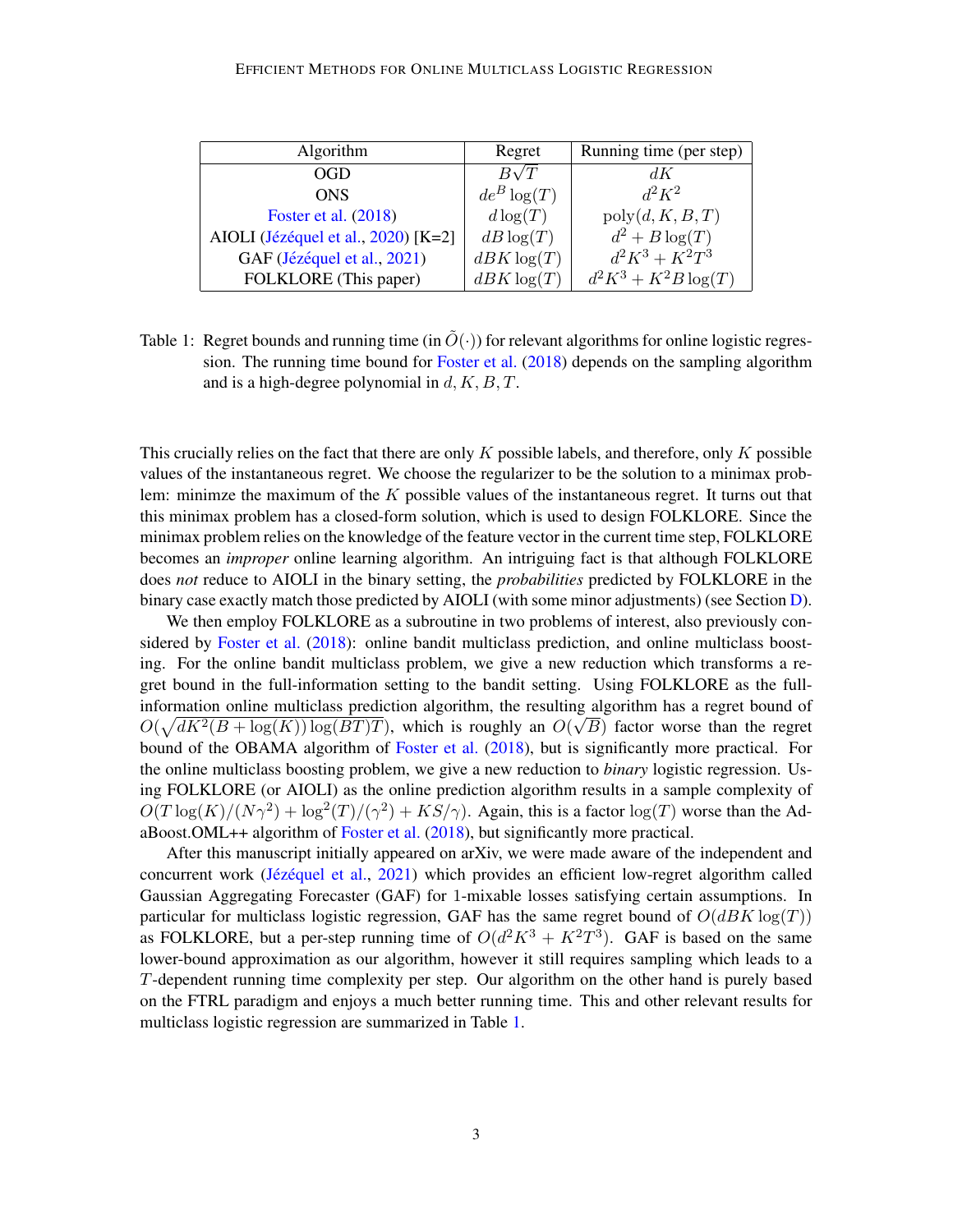### <span id="page-3-0"></span>2. Problem setting and notation

Let  $\|\cdot\|_p$  denote the  $\ell_p$  norm on  $\mathbb{R}^d$  and  $\|\cdot\|_F$  as the Frobenius norm of a matrix. Further let  $\|\cdot\|_{2,\infty}$ denote the  $2 \rightarrow \infty$  norm of a matrix defined as

$$
||A||_{2,\infty} \triangleq \sup_{x:||x||_2 \le 1} ||Ax||_{\infty}
$$

for any  $K \in \mathbb{N}$ , let  $[K]$  be the set  $[1, \ldots K]$ . Define  $\Delta_K \in \mathbb{R}^K$  be the standard K-dimensional simplex representing distributions over [K]. For any positive definite matrix A, the norm  $\|\cdot\|_A$  on  $\mathbb{R}^d$  is given by  $||x||_A = \sqrt{\langle x, Ax \rangle}$ . We will denote by ⊗ the standard Kronecker product between matrices. When using vectors  $u \in \mathbb{R}^{j_1}$ ,  $v \in \mathbb{R}^{j_2}$ ,  $u \otimes v \in \mathbb{R}^{j_1 j_2}$  is defined as the Kronecker product obtained by interpreting  $u, v$  as  $j_1 \times 1, j_2 \times 1$  dimensional matrices respectively.

In the multiclass learning problem the input is assumed to be from the set  $\mathcal{X} = \{x \in \mathbb{R}^d | ||x||_2 \leq \delta \}$  $R$ } for some  $R \geq 0$ . The number of output labels is K. A linear predictor parameterized by  $W \in \mathbb{R}^{K \times d}$ , given an input  $x \in \mathcal{X}$ , assigns a score to every class as given by the vector  $Wx \in \mathbb{R}^K$ . Given a  $K \times d$  sized matrix W, we will denote by  $\overrightarrow{W} \in \mathbb{R}^{Kd}$  the Kd-dimensional vectorization of W in a canonical manner. Let  $W_k$  represent the  $k^{th}$  row of the matrix W. The set of linear predictors we will be dealing with will be assumed to be  $W = \{W \in \mathbb{R}^{d \times K} | ||W||_{2,\infty} \leq B\}$  for some  $B \ge 0$ . Under these restrictions it is readily observed that  $\forall x \in \mathcal{X}$  and  $\forall W \in \mathcal{W}$ , we have that  $\|Wx\|_{\infty} \leq BR$ .

Given a vector  $z \in \mathbb{R}^K$  define the softmax function  $\sigma(z) : \mathbb{R}^K \to \Delta_K$  as

$$
[\sigma(z)]_k \triangleq \frac{e^{[z]_k}}{\sum_{j \in [K]} e^{[z]_j}} \quad \forall k \in [K].
$$

With the above notation we can define the multiclass logistic loss  $\ell(\cdot, \cdot)$  function given a vector  $z \in \mathbb{R}^K$  and a distribution  $y \in \Delta_K$ , as

$$
\ell(z, y) \triangleq \sum_{k=1}^{K} -y_k \log([\sigma(z)]_k).
$$

In several contexts the label y will denote a class in [K] rather a distribution in  $\Delta_K$ . In these cases, we will overload notation and use  $\ell(z, y)$  to denote the logistic loss:  $-\log([\sigma(z)]_y)$ .

**Online multiclass logistic regression.** We define the learning problem as follows. The learner makes predictions over  $T$  rounds with individual rounds indexed by  $t$ . In each round  $t$ , nature provides an input  $x_t \in \mathcal{X}$  to the learner and the learner predicts  $z_t \in \mathbb{R}^K$  in response. Nature then provides a label  $y_t \in \Delta_K$  and the learner suffers the loss  $\ell(z_t, y_t)$ . The aim of the learner is to minimize regret with respect to any  $W \in \mathcal{W}$ , defined as

$$
\text{Regret}(W) \triangleq \sum_{t=1}^{T} \ell(z_t, y_t) - \ell(Wx_t, y_t).
$$

For notational convenience, we define

$$
\ell_t(W) \triangleq \ell(Wx_t, y_t).
$$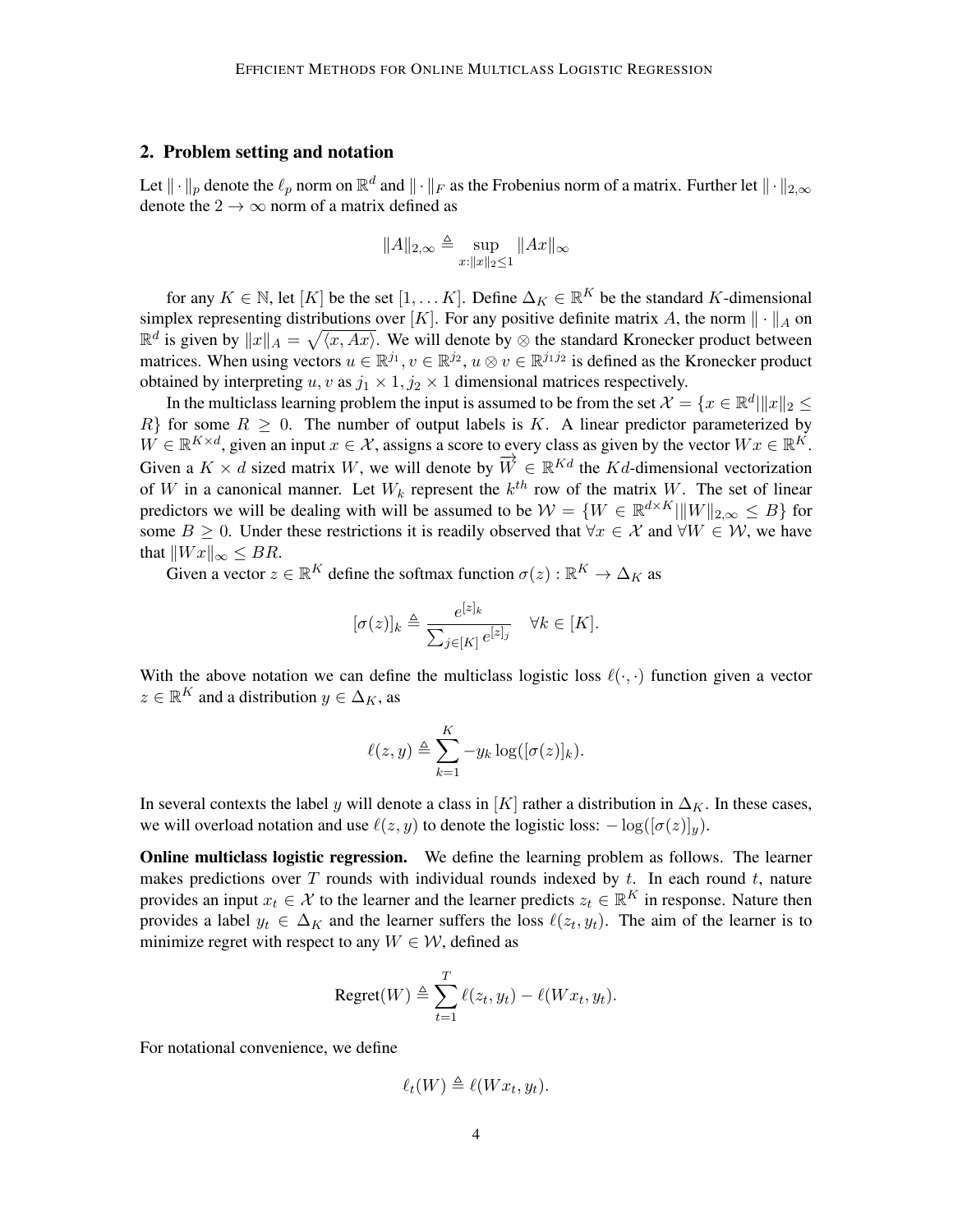An online learning algorithm for the problem is said to be *proper* if it generates a linear predict  $W_t \in \mathcal{W}$  before seeing  $x_t$ , and then setting  $z_t = W_t x_t$ . An *improper* predictor is allowed to output any prediction  $z_t$  taking into account the observation  $x_t$ . In particular, the learner we propose will produce a  $W_t$  at every step, and predict using  $z_t = W_t x_t$ , but  $W_t$  will depend on the observed  $x_t$ , and the learner is thus improper.

Finally, we make the convention that the gradient  $\nabla \ell_t(W) \in \mathbb{R}^{Kd}$  and the Hessian  $\nabla^2 \ell_t(W) \in$  $\mathbb{R}^{Kd \times Kd}$  are defined with respect to the canonical vectorization of the the matrix W.

#### 3. Main result

The algorithm we propose FOLKLORE (Algorithm [1\)](#page-5-0), is an improper FTRL over a sequence of quadratic surrogate losses. At any time step, the algorithm decides on an improper regularizer  $\phi_t$ which adjusts the prediction matrix depending on  $x_t$ . The regularizer  $\phi_t$  is defined as follows:

<span id="page-4-1"></span>
$$
\phi_t(W) \triangleq \frac{1}{K} \sum_{k=1}^K \ell(Wx_t, k) + \langle \overrightarrow{W}, B_t \rangle.
$$
 (3.1)

The vector  $B_t \in \mathbb{R}^{Kd}$  defines a linear term in the regularizer and is key to the analysis. It will be specified in the course of the analysis. We use the following surrogate loss:

$$
\hat{\ell}_t(W) \triangleq \ell_t(W_t) + \langle \overrightarrow{W} - \overrightarrow{W}_t, \nabla \ell_t(W_t) \rangle + \frac{1}{BR + \ln(K)/2} \|\overrightarrow{W} - \overrightarrow{W}_t\|_{\nabla^2 \ell_t(W_t)}^2 \tag{3.2}
$$

By definition  $\hat{\ell}_t(W_t) = \ell_t(W_t)$ . The following lemma shows that the surrogate loss provides a lower bound over  $W \in \mathcal{W}$ .

**Lemma 1** *For any*  $x_t$  *and* W *such that*  $||Wx_t||_{\infty} \leq BR$ , the surrogate function defined in equa*tion*  $(3.2)$  *is a lower bound on*  $\ell_t$ *, i.e.* 

<span id="page-4-3"></span><span id="page-4-0"></span>
$$
\hat{\ell}_t(W) \leq \ell_t(W).
$$

The above lemma is the multiclass analogue of Lemma 5 in Jézéquel et al.  $(2020)$  (although Lemma 5 is not stated in the Hessian form above, it can be readily seen to be the same in the appropriate parametrization). The proof is provided in Section [B.](#page-15-0)

Remark 2 *Given the quadratic form of the surrogate loss, it is natural to suspect that the above lemma is a by-product of a self-concordance like property of logistic regression [\(Bach,](#page-12-1) [2010;](#page-12-1) [Tran-](#page-14-5)[Dinh et al.,](#page-14-5) [2015\)](#page-14-5). Indeed a similar lower bound can be obtained via generalized self-concordance, however it requires both*  $||W_t||_{2,\infty}$  *and*  $||W||_{2,\infty}$  *to be bounded. Instead we provide an alternative full proof to a slightly stronger version requiring boundedness of only* W*.*

The following theorem provides a regret bound for FOLKLORE. We prove this theorem in the next section.

<span id="page-4-2"></span>Theorem 3 *The regret of Algorithm [1](#page-5-0) with surrogate losses defined by* [\(3.2\)](#page-4-0)*, improper regulariza-*tion defined by [\(3.1\)](#page-4-1) and  $\lambda = 2 \frac{R}{B}$  against any sequence of contexts is bounded by

$$
Regret = \mathcal{O}((BR + \ln(K))dK \ln(T)).
$$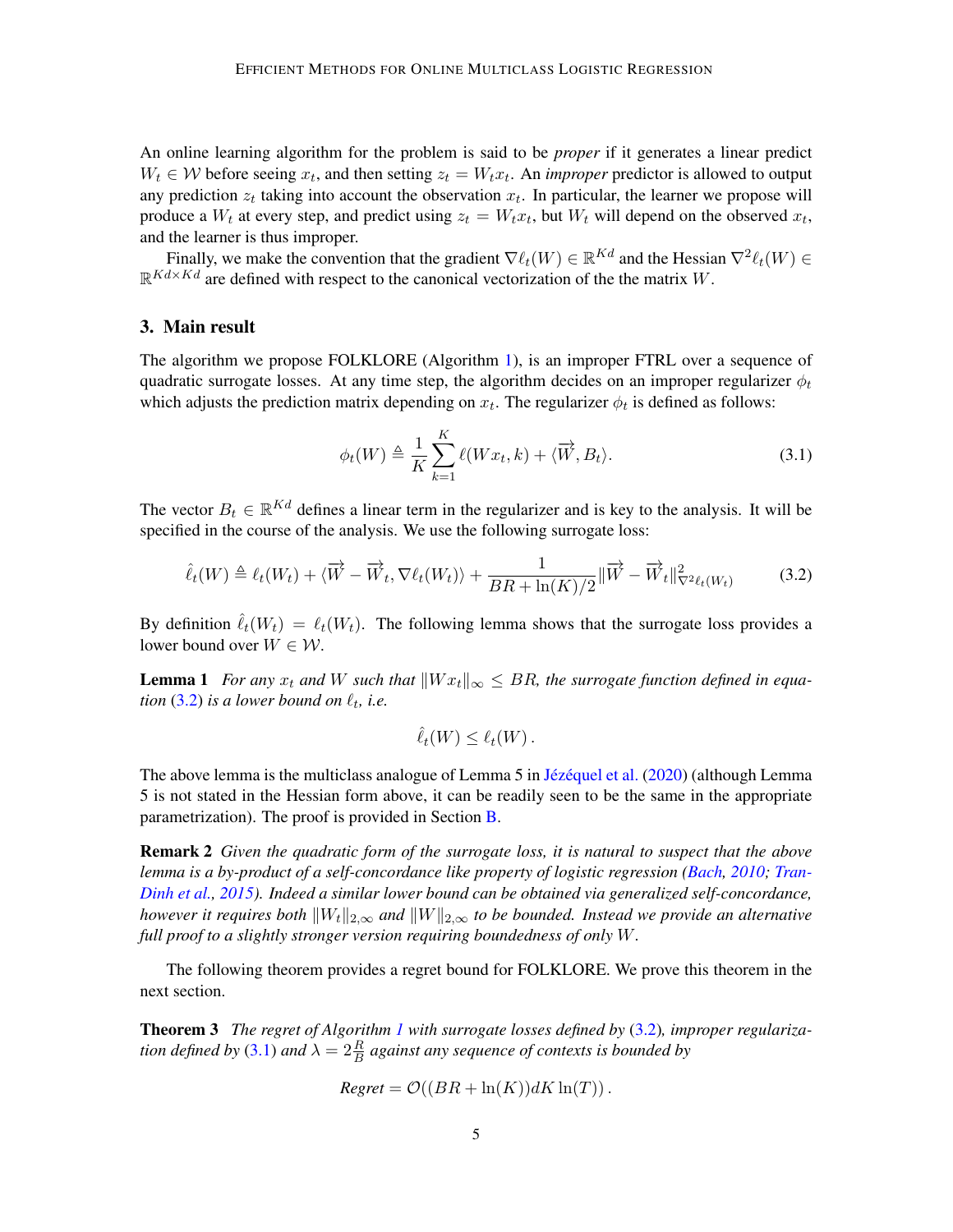Algorithm 1 FOLKLORE

<span id="page-5-1"></span><span id="page-5-0"></span>**input**: regularization  $\lambda$ , improper regularization  $\phi_t$ Set  $A_0 = \lambda \cdot I_{Kd}$ ,  $G_0 = 0$ . for  $t = 1, \ldots, T$  do Receive  $x_t$  and play  $z_t = W_t x_t$  where  $W_t = \text{argmin}$  $W\in\mathbb{R}^{d\times k}$  $\lambda \|W\|_F^2 + \sum_{}^{}% \sum_{}^{}% \sum_{}^{}% \sum_{}^{}^{}% \sum_{}^{}% \sum_{}^{}% \sum_{}^{}^{}% \sum_{}^{}^{}% \sum_{}^{}^{}(s_A^{~A}{}^A_s)^2,$  $t-1$  $s=1$  $\hat{\ell}_t(W) + \phi_t(W) = \text{argmin}$  $W\in \mathbb{R}^{d\times k}$  $\|\overrightarrow{W}\|_{A_{t-1}}^2 + \langle \overrightarrow{W}, G_{t-1} \rangle + \phi_t(W).$ (3.3) Receive  $y_t$  and suffer loss  $\ell_t$ . Update  $A_t = A_{t-1} + \frac{1}{BR + \ln(K)/2} \nabla^2 \ell_t(W_t)$ . Update  $G_t = G_{t-1} + \nabla \ell_t(W_t)$ .

The next theorem specifies the per-step running time of the algorithm. The proof is delegated to the Appendix (Section [E\)](#page-27-0).

**Theorem 4** *For every step t of Algorithm [1,](#page-5-0) for any*  $\epsilon > 0$ *, we can compute a vector*  $\hat{z}_t$  *such that*  $\|\hat{z}_t - W_t x_t\|^2 \leq \epsilon$  in total time

<span id="page-5-2"></span>
$$
O\left(d^2K^3 + K^2\left(1 + \frac{R^2}{\lambda}\right)\log\left(\epsilon^{-1}\left(1 + \frac{R^2}{\lambda}\right)\right)\right).
$$

Compared to [Foster et al.](#page-13-0) [\(2018\)](#page-13-0), our algorithm is significantly faster, but the improved running time comes at the price of a linear dependence on  $BR$  instead of logarithmic.

**Remark 5** *Note that, FOLKLORE is stated with*  $W_t$  *being the true minimizer in* [\(3.3\)](#page-5-1). However it *can be seen from our analysis that it is sufficient to solve the problem upto additive error*  $poly(1/T)$ *. Since Theorem [4](#page-5-2) shows a logarithmic dependence on this error for running time, exact minimization is assumed for brevity through the rest of the paper.*

#### 3.1. Analysis

Our analysis proceeds by first recalling the decomposition of the regret into a sum of *instantaneous regret* terms obtained by Jézéquel et al. [\(2020\)](#page-13-4). While this fact was proved by Jézéquel et al. (2020), for completeness we provide a concise proof in Appendix (Section [B\)](#page-15-0).

**Lemma 6** Let  $\hat{\ell}_t$  be the surrogate quadratic lower bound of the loss function which ensure  $\hat{\ell}_t(W_t)$  =  $\ell_t(W_t)$  and  $\hat{\ell}_t(W) \leq \ell_t(W)$  for all  $W \in \mathcal{W}$ . Then for any  $W \in \mathcal{W}$ , the regret of Algorithm [1](#page-5-0) for any sequence of regularizers  $(\phi_t)_{t=1}^T$  is bounded by

$$
Regret(W) \leq \lambda \|W\|_F^2 + \frac{1}{4} \sum_{t=1}^T \left[ \|\nabla \phi_t(W_t) - \nabla \ell_t(W_t)\|_{A_t^{-1}}^2 - \|\nabla \phi_t(W_t)\|_{A_{t-1}^{-1}}^2 \right].
$$

Given this decomposition, the goal of selecting a suitable  $\phi_t$  is to minimize the *instantaneous regret* defined as

<span id="page-5-3"></span>
$$
\|\nabla \phi_t(W_t) - \nabla \ell_t(W_t)\|_{A_t^{-1}}^2 - \|\nabla \phi_t(W_t)\|_{A_{t-1}^{-1}}^2.
$$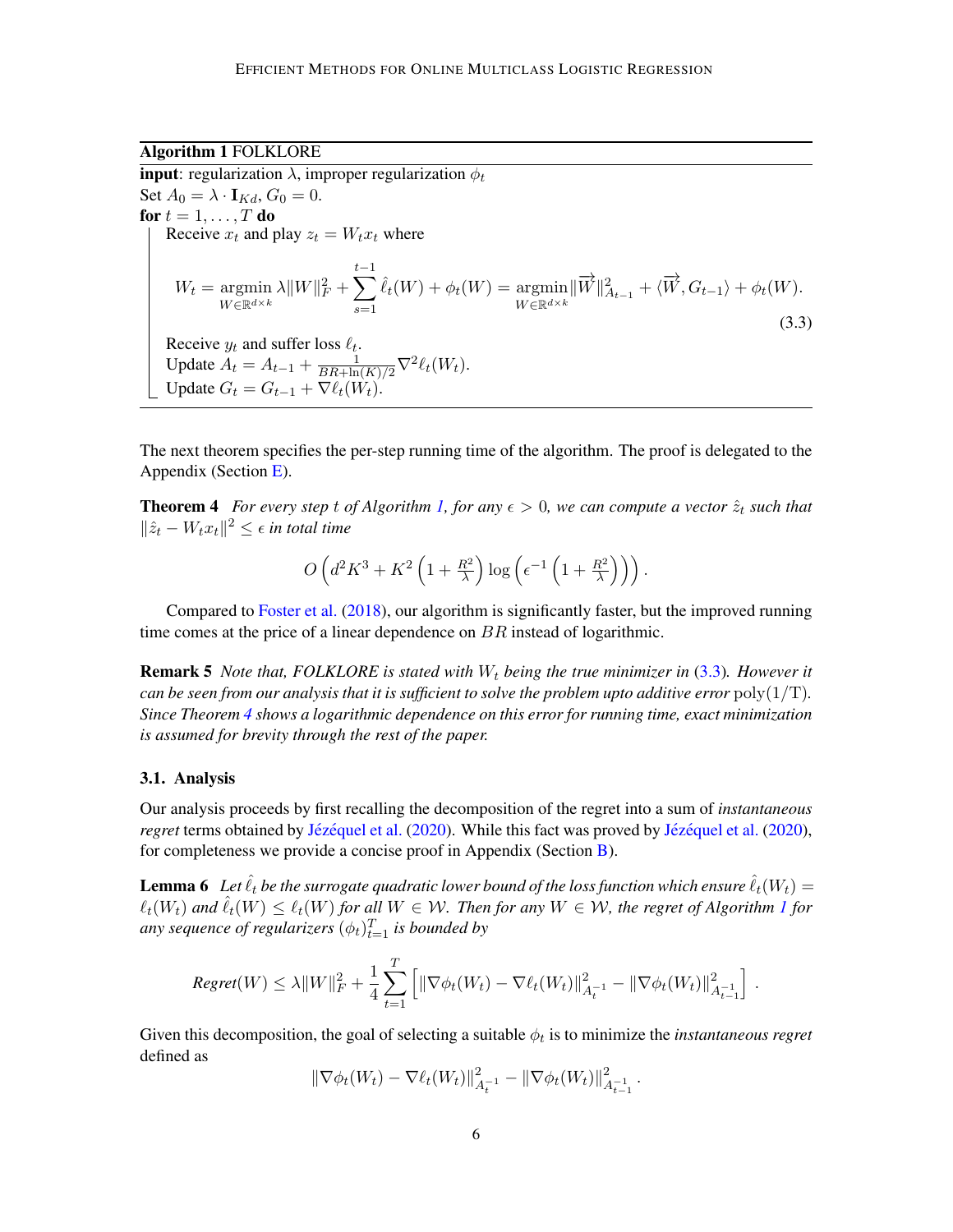For the case of  $K = 2$ , Jézéquel et al. [\(2020\)](#page-13-4) choose the regularizer  $\phi_t(W)$  as the function  $\ell(W_{x_t}, 0) + \ell(W_{x_t}, 1)$ . A simple calculation shows that a similar approach with the natural extension  $\sum_k \ell(W x_t, k)$  does not quite work (see also Section [F](#page-29-0) for a more general discussion). We propose to take an alternative approach. Since we do not know the loss  $\ell_t$  ahead of time, we aim at finding the  $\phi_t$  that minimizes the worst case instantaneous regret. For arbitrary values of  $\nabla \ell_t(W_t)$ , this minimax problem does not have a finite solution because the instantaneous regret is quadratic in  $\nabla \ell_t(W_t)$ . The key insight for logistic regression is that the loss function is a convex combination over the finite set  $\{\ell(\cdot; x_t, \mathbf{e}_k) | k \in [K]\}$ . We will focus over these K "base" loss functions first. For these K functions, there are only K possible values of  $\nabla \ell_t(W_t)$ . This allows to recast the quadratic problem in  $\nabla \ell_t(W_t)$  as a linear problem, for which a minimax solution exists. The following lemma summarizes this idea of linearization:

**Lemma 7** For any W, any positive definite matrix  $A \succ 0$ , any regularization function  $\phi_t$ , and any  $\ell_t(W) \in \{\ell(Wx_t, y) \, | \, y \in \Delta_K\}$ , the instantaneous regret decomposes as

$$
\|\nabla \phi_t(W) - \nabla \ell_t(W)\|_{A^{-1}}^2 - \|\nabla \phi_t(W)\|_{A^{-1}}^2 \n\leq -2\langle A^{-1} \nabla \ell_t(W), \nabla \phi_t(W) - b_t(W, A) \rangle + \text{Tr}(A^{-1} \nabla^2 \ell_t(W)),
$$

*where*

<span id="page-6-0"></span>
$$
b_t(W;A) = \sigma(Wx_t) \otimes x_t - \frac{1}{2}A \operatorname{diag}_{\otimes}(A^{-1})(\mathbf{1}_K \otimes x_t),
$$

and  $\text{diag}_{\otimes}$  denotes the operator that sets all matrix entries besides those corresponding to the K*many*  $d \times d$  *blocks on the diagonal to* 0*.* 

The proof is delegated to the Appendix (Section  $\overline{B}$ ). Given the above lemma, the natural minimax solution for  $\phi_t$  is to ensure for all W

<span id="page-6-2"></span>
$$
\nabla \phi_t(W) - b_t(W; A) = 0, \qquad (3.4)
$$

in which case the instantaneous regret reduces to  $\text{Tr}(A^{-1}\nabla^2 \ell_t(W_t))$ . Further note that the LHS in Lemma [7](#page-6-0) upper bounds the instantaneous regret with both choices  $A = A_{t-1}$  and  $A = A_t$ . In terms of regret, the better choice is selecting  $A = A_t$  due to the telescoping sum. Unfortunately,  $A_t$  depends on  $W_t$  which makes finding the right  $\phi_t$  computationally expensive<sup>[2](#page-6-1)</sup>. Therefore we continue by choosing  $A = A_{t-1}$ . The following lemma (proved in the Appendix (Section [B\)](#page-15-0)) shows how to choose  $\phi_t$  to satisfy [\(3.4\)](#page-6-2).

Lemma 8 *Setting*

<span id="page-6-3"></span>
$$
B_t = \frac{1}{K} \mathbf{1}_K \otimes x_t - \frac{1}{2} A_{t-1} \operatorname{diag}_{\otimes} (A_{t-1}^{-1}) (\mathbf{1}_K \otimes x_t),
$$

*in the definition of*  $\phi_t$  [\(3.1\)](#page-4-1) *ensures that for all* W *we have that*  $\nabla \phi_t(W) = b_t(W; A_{t-1})$ *.* 

Combining the ideas above we are now ready to prove the main regret bound provided in Theorem [3.](#page-4-2)

<span id="page-6-1"></span><sup>2.</sup> This approach requires solving a fixed point equation.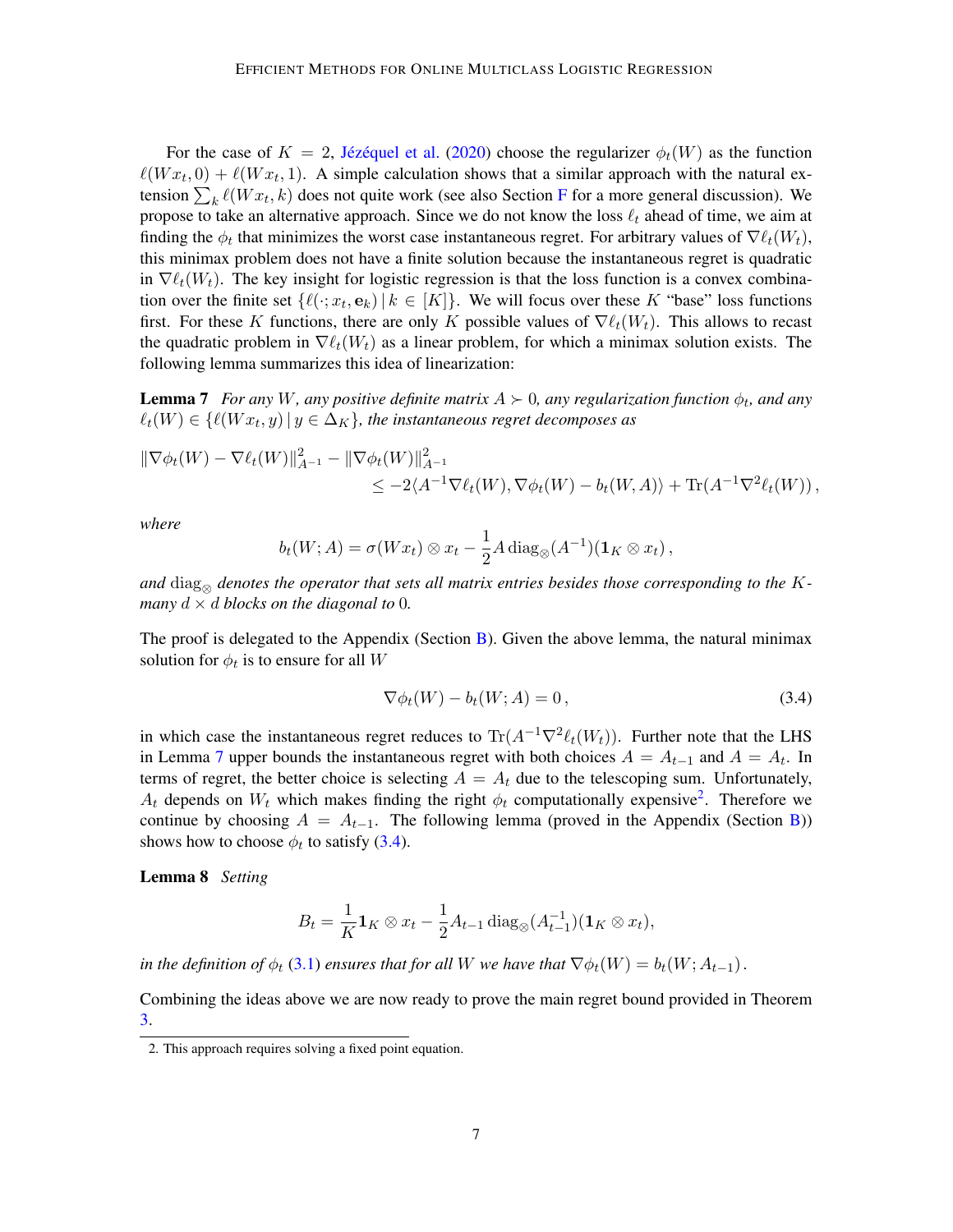**Proof of Theorem [3](#page-4-2).** Combining Lemma [6,](#page-5-3)[7](#page-6-0)[,8](#page-6-3) and the fact that for all  $W \in \mathcal{W}$ , we have that  $||W||_F^2 \le KB^2$  directly leads to the following conclusion that for all  $W \in \mathcal{W}$ ,

$$
\text{Regret}(W) \le \lambda KB^2 + \sum_{t=1}^T \text{Tr}(A_{t-1}^{-1} \nabla^2 \ell_t(W_t)).
$$

We have by definition

$$
A_t = \lambda \mathbf{I} + \frac{1}{BR + \ln(K)/2} \sum_{s=1}^t \nabla^2 \ell_s(W_s).
$$

For convenience of analysis we define a slightly different series

$$
\tilde{A}_t = \frac{\lambda}{2}\mathbf{I} + \frac{1}{BR + \ln(K)/2} \sum_{s=1}^t \nabla^2 \ell_s(W_s).
$$

In Lemma  $14$  in the appendix, we prove that for any  $t$ 

$$
\nabla^2 \ell_t(W_t) \preceq R^2 \mathbf{I},
$$

and therefore by using  $\lambda = \frac{2R}{B}$  $\frac{2R}{B}$ , we have

$$
A_{t-1} \succeq A_t - \frac{\lambda}{2} \mathbf{I} = \tilde{A}_t.
$$

Using the concavity of the log det function, which in particular implies for any two positive definite matrices  $A, B, \text{Tr}(A^{-1}(A - B)) \le \log \det(A) - \log \det(B)$ , we get that

$$
\begin{split}\n\text{Regret} &\leq \lambda KB^{2} + \sum_{t=1}^{T} \text{Tr}(A_{t-1}^{-1} \nabla^{2} \ell_{t}(W_{t})) \\
&\leq \lambda KB^{2} + \sum_{t=1}^{T} \text{Tr}(\tilde{A}_{t}^{-1} \nabla^{2} \ell_{t}(W_{t})) \\
&= \lambda KB^{2} + (BR + \ln(K)/2) \sum_{t=1}^{T} \text{Tr}\left(\tilde{A}_{t}^{-1} \frac{\nabla^{2} \ell_{t}(W_{t})}{BR + \ln(K)/2}\right) \\
&\leq \lambda KB^{2} + (BR + \ln(K)/2) \sum_{t=1}^{T} \left(\log \det(\tilde{A}_{t}) - \log \det(\tilde{A}_{t-1})\right) \\
&\leq \lambda KB^{2} + (BR + \ln(K)/2) \left(\log \det(\tilde{A}_{T}) - \log \det(\tilde{A}_{0})\right) \\
&= \lambda KB^{2} + (BR + \ln(K)/2) \log \det\left(I + \frac{2}{\lambda (BR + \ln(K)/2)} \sum_{t=1}^{T} \nabla^{2} \ell_{t}(W)\right) \\
&\leq \lambda KB^{2} + (BR + \ln(K)/2) \log \det\left((1+T)\mathbf{I}\right) \\
&\leq K(2BR + (BR + \ln(K)/2)(d\ln(1+T)))\n\end{split}
$$

 $\blacksquare$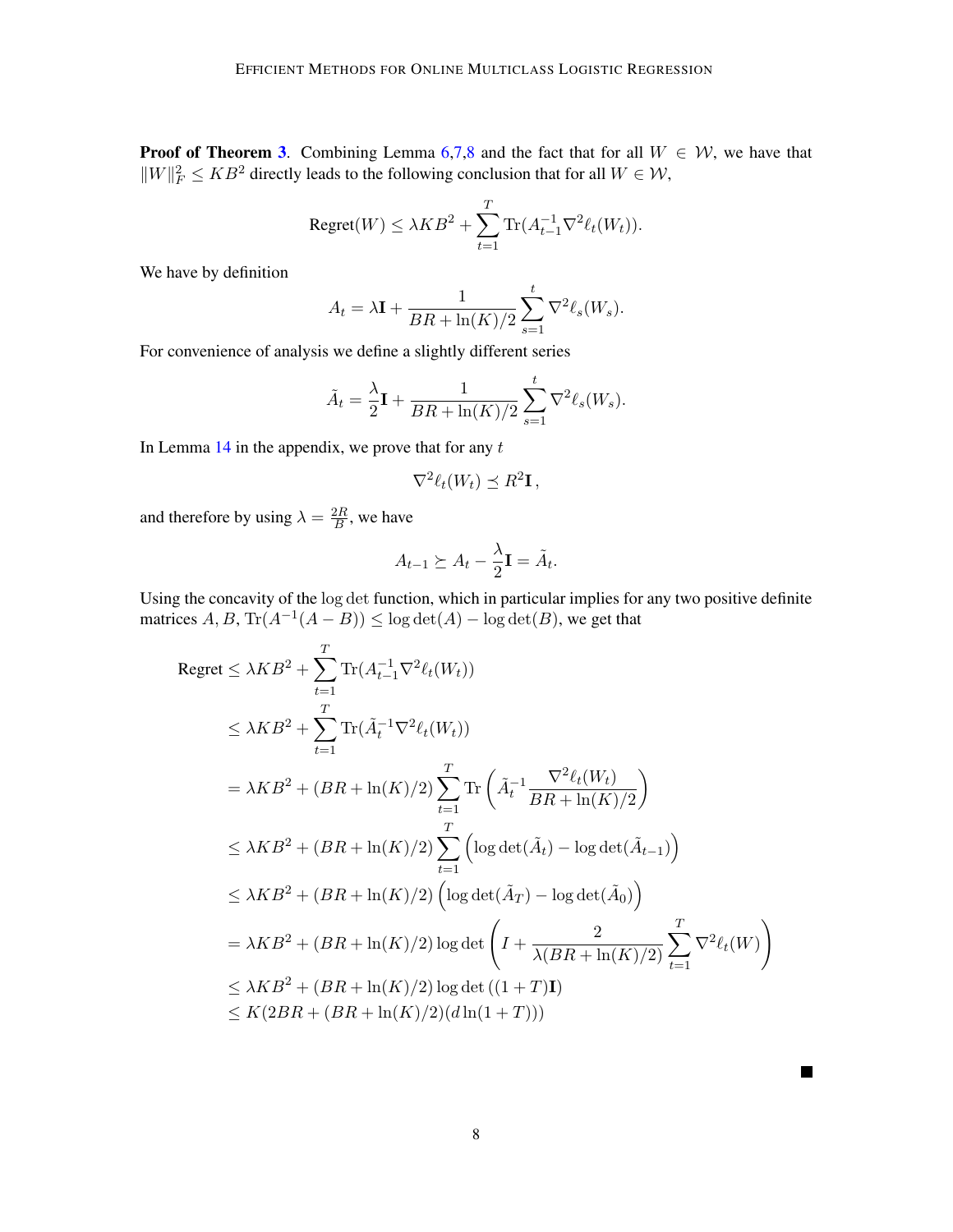# 4. Applications

In this section, we show that all applications of logistic loss with linear function classes listed in [\(Foster et al.,](#page-13-0) [2018\)](#page-13-0) are solvable with our algorithm.

#### 4.1. Bandit Multiclass Learning

The next application of our techniques is the bandit multiclass problem. This problem, first studied by [Kakade et al.](#page-13-7) [\(2008\)](#page-13-7), considers the protocol of online multiclass learning in Section [2](#page-3-0) with nature choosing  $y_t \in [K]$  in each round, but with the added twist of bandit feedback: in each round, the learner predicts a class  $\hat{y}_t$  sampled from some probability distribution  $p_t$  that it computes, and receives feedback on whether the prediction was correct or not, i.e.  $\mathbb{I}[\hat{y}_t \neq y_t]$ . The goal is to minimize regret with respect to a reference class of linear predictors, using some appropriate surrogate loss function for the 0-1 loss. In most recent papers, regret bounds for this problem have been replaced by the weaker notion of relative mistake bounds (i.e. a bound on the number of mistakes discounted by the minimal logistic loss of a linear predictor).

In COLT 2009, [Abernethy and Rakhlin](#page-12-2) [\(2009\)](#page-12-2) posed the open problem of obtaining an *efficient* √ algorithm for the problem with  $O(\sqrt{T})$  regret using the multiclass logistic loss as the surrogate loss. [Hazan and Kale](#page-13-8) [\(2011\)](#page-13-8) solved the open problem and obtained an algorithm, Newtron, based on the Online Newton Step algorithm [\(Hazan et al.,](#page-13-1) [2007\)](#page-13-1) with  $\tilde{O}(\sqrt{T})$  regret for the case when norm of the linear predictors scales at most logarithmically in  $T$ . This result was improved by [Foster](#page-13-0) [et al.](#page-13-0) [\(2018\)](#page-13-0) who developed an algorithm called OBAMA based on the Aggregating Algorithm that obtains  $\tilde{O}(\sqrt{T})$  *relative mistake* bound across all paramater ranges, but has poor running time. In a beautiful paper, [van der Hoeven](#page-14-7) [\(2020\)](#page-14-7) managed to get a  $O(\sqrt{T})$  relative mistake bound for this problem with excellent running time  $- O(dK)$  per iteration – by exploiting the gap between the 0-1 loss and the multiclass logistic loss. Relative mistake bounds were also obtained for other surrogate losses: e.g. multiclass hinge loss by [Kakade et al.](#page-13-7) [\(2008\)](#page-13-7), and for a special family of quadratic loss functions by [Beygelzimer et al.](#page-13-9) [\(2017\)](#page-13-9).

<span id="page-8-0"></span>We now give a generic reduction showing that any regret bound for the (full-information) online logistic regression implies a relative mistake bound for bandit multiclass learning. By using FOLKLORE as the base algorithm for this reduction, we obtain another bandit multiclass prediction algorithm with  $\tilde{O}(\sqrt{T})$  relative mistake bound with a practical running time. Algorithm [2](#page-9-0) gives the reduction. It assumes that it is given an algorithm for online logistic regression, Alg, with the interface Alg.Initialize() to initialize the algorithm, Alg .Update $(x, y)$  to update its internal state with the example  $(x, y)$ , and Alg .Predict(x) to predict logits for class probabilities given an input x with the current internal state. The reduction is very simple and based on an exploration-exploitation split: in each round the algorithm samples a Bernoulli random variable with parameter  $\gamma$  (denoted  $\text{Ber}(\gamma)$ ), and if the outcome is 1, it chooses a class uniformly at random, and if the predicted class is correct, updates Alg. Otherwise, the algorithm predicts using the current internal state of Alg. The following theorem (proved in the Appendix (Section [B\)](#page-15-0) provides the regret bound for this reduction.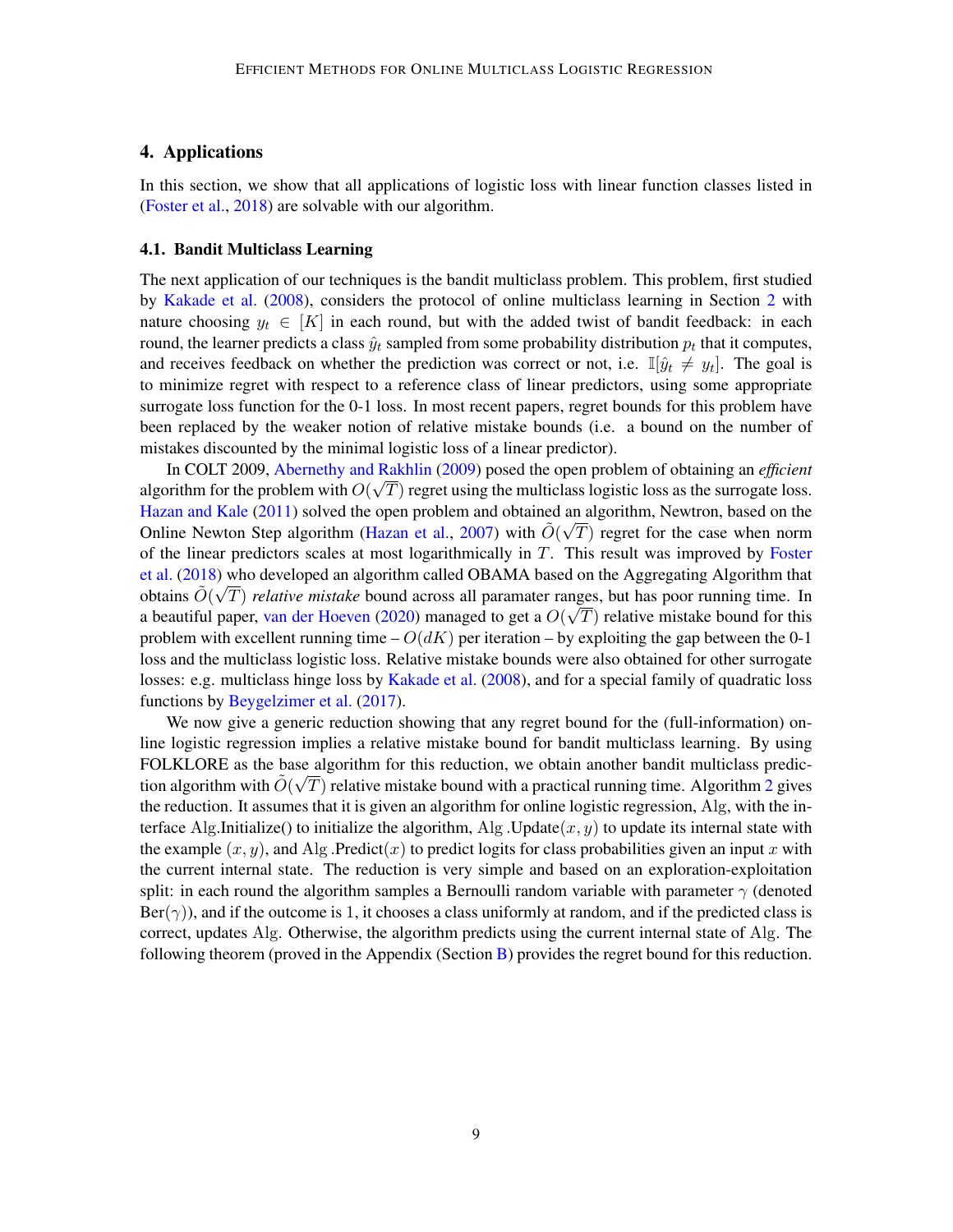Algorithm 2 Bandit multiclass reduction

**input**: logistic regression algorithm  $\text{Alg}, \gamma \in [0, 1]$ Alg.Initialize() for  $t = 1, \ldots, T$  do if  $Ber(\gamma) = 1$  then Predict  $\hat{y}_t \sim \text{unif}_K$ . if  $\hat{y}_t = y_t$  then Alg. Update $(x_t, y_t)$ else Predict  $\hat{y}_t \sim \sigma(\text{Alg} \cdot \text{Predict}(x_t))$ 

<span id="page-9-0"></span>Theorem 9 *For an online multiclass logistic regression algorithm which satisfies for all loss sequences*  $\ell_t$  *and comparators*  $W \in \mathcal{W}$ *:* 

$$
\sum_{t=1}^T \ell_t(W_t) - \ell_t(W) \leq \mathcal{R}(T),
$$

*where*  $\mathcal{R}(T)$  *is a monotonous upper bound function, Algorithm [2](#page-9-0) with input*  $\gamma = \sqrt{\frac{K\mathcal{R}(T)}{T}}$  $\frac{\mathcal{L}(I)}{T}$  satisfies

$$
\mathbb{E}\left[\sum_{t=1}^T \mathbb{I}\{\hat{y}_t \neq y_t\}\right] \leq \min\{\min_{W \in \mathcal{W}} \sum_{t=1}^T \ell(Wx_t, y_t) + \sqrt{KT\mathcal{R}(T)}, T\}.
$$

Applying Theorem [9](#page-8-0) to the regression algorithm of [Foster et al.](#page-13-0) [\(2018\)](#page-13-0) directly recovers their Theorem 6, but our reduction holds in more generality. Combining the wrapper with Algorithm [1](#page-5-0) directly leads to a relative mistake bound of

$$
\mathbb{E}[\sum_{t=1}^T \hat{y}_t \neq y_t] \le \min_{W \in \mathcal{W}} \sum_{t=1}^T \ell_t(W) + \mathcal{O}\left(\min\{T, \sqrt{dK^2(BR + \ln(K))T\ln(BRT)}\}\right).
$$

We can now compare this result with that of [van der Hoeven](#page-14-7) [\(2020\)](#page-14-7). Their algorithm gets a relative we can now compare this result with that of van der Hoeven (2020). Their algorithm gets a relative mistake bound of  $O(KBR\sqrt{T})$  with  $O(dK)$  running time. Our algorithm gets a better dependence on BR, but comes at a cost of  $O(\sqrt{d \log(T)})$  factor, and somewhat worse running time.

#### <span id="page-9-1"></span>4.2. Online Multiclass Boosting

The next application of our techniques is the problem of online multiclass boosting (OMB). We begin by describing first the basic setup of OMB, following closely the notation of [Jung et al.](#page-13-10) [\(2017\)](#page-13-10). In this problem, over a sequence of T rounds indexed by t, the learner receives an instance  $x_t \in \mathcal{X}$ , then selects a class  $\hat{y}_t \in [K]$ , and finally observes the true class  $y_t \in [K]$ . The goal is to minimize the total number of mistakes  $\sum_{t=1}^{T} \mathbb{I}[\hat{y}_t \neq y_t]$ . Assisting the algorithm in this task are N copies of a *weak learner* which abide by the following protocol. At any time step  $t = 1, \ldots, T$ , the weak learners receive a feature vector  $x_t$  and a cost-matrix  $C_t \in \mathcal{C}$  (from some class of matrices  $C \in \mathbb{R}^{K \times K}$ ), and returns a prediction  $l_t \in [K]$ . Then the true label  $y_t$  is revealed to the learner and the weak learner suffers the loss  $C_t(y_t, l_t)$ . Following [Jung et al.](#page-13-10) [\(2017\)](#page-13-10), we restrict  $C = \{C \in$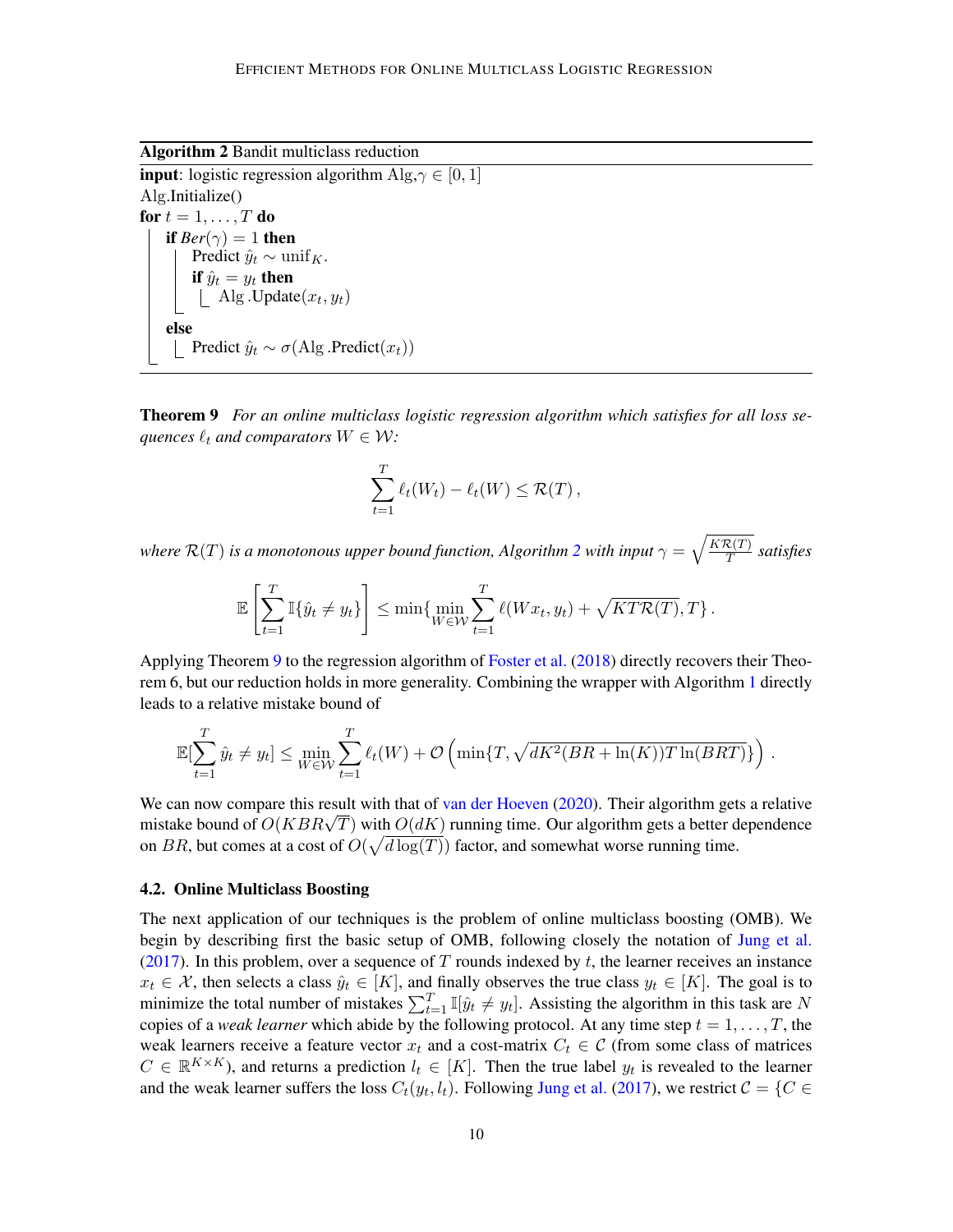$\mathbb{R}_+^{K \times K}$   $\mid \forall y \in [K] : C(y, y) = 0$  and  $||C(y, \cdot)||_1 \leq 1$ . Weak learners are characterized by the following property.

**Definition 10 (Weak learning condition [\(Jung et al.,](#page-13-10) [2017\)](#page-13-10))** An environment and a learner out*putting*  $(l_t)_{t=1}^T$  *satisfy the multiclass weak learning condition with edge*  $\gamma$  *and sample complexity* S if for all outcomes  $(y_t)_{t=1}^T$  and cost matrices  $(C_t)_{t=1}^T$  from the set C adaptively chosen by the *environment, we have*

$$
\sum_{t=1}^{T} C_t(y_t, l_t) \leq \sum_{t=1}^{T} \mathbb{E}_{k \sim u_{\gamma, y_t}}[C_t(y_t, k)] + S,
$$

*where*  $u_{\gamma,y}$  *is the distribution that samples uniform over* [K] *with probability*  $(1 - \gamma)$  *and otherwise picks the label* y*.*

Given weak-learners as described above, the aim of multiclass boosting (using multiple instantiation of the weak learner) is to achieve arbitrarily low error/regret (measured by the number of mistakes made by the algorithm), keeping the number of samples received and the number of weak learners instantiated by the algorithm as low as possible. [Foster et al.](#page-13-0) [\(2018\)](#page-13-0) propose AdaBoost.OLM++ (Algorithm [4](#page-21-0) in the Apendix), an extension of AdaBoost.OLM [\(Jung et al.,](#page-13-10) [2017\)](#page-13-10) and AdaBoost.OL [\(Beygelzimer et al.,](#page-13-11) [2015\)](#page-13-11) using their proposed algorithm for multiclass logistic regression as a subroutine. Overall they exhibit an algorithm that achieves a target error rate  $\epsilon$ , after seeing  $T = \tilde{\Omega}\left(\frac{1}{\epsilon\gamma^2} + \frac{KS}{\epsilon\gamma}\right)$  samples, leveraging at most  $N = \tilde{O}\left(\frac{1}{\epsilon\gamma^2}\right)$ -many weak learners with edge  $\gamma$ . However since [Foster et al.](#page-13-0) [\(2018\)](#page-13-0) instantiate a logistic regression instance for every weak learner, their algorithm suffers a very high computational overhead per-step per weak-learner due to the use of the Aggregating Algorithm. In this section we demonstrate a more efficient reduction for the online multiclass boosting problem which reduces the problem a *binary* logistic regression problem. As a result we can leverage our proposal FOLKLORE or AIOLI achieving the same (up to  $log(T)$  factors) bounds as [Foster et al.](#page-13-0) [\(2018\)](#page-13-0) but significantly faster running time.

We now briefly revisit AdaBoost.OLM++ (detailed description and proofs found in Appendix [C\)](#page-20-0). The high level idea is to let each weak learner  $i \in [N]$  iteratively improve the *aggregated* logits predicted. In time step t, let  $s_t^{i-1}$  denote the aggregation up to weak learner  $i-1$ , then the cost matrix of the *i*-th weak learner is determined by the gradient of the logistic loss of  $s_t^{i-1}$  and its prediction  $l_t$ shifts the aggregation by  $s_t^i = s_t^{i-1} + \alpha_t^i \mathbf{e}_{t_t}$ . [Foster et al.](#page-13-0) [\(2018\)](#page-13-0) show that one obtains small overall error, as long as the adaptive aggregations  $s_t^i = s_t^{i-1} + \alpha_t^i e_{l_t}$  have small regret compared to the best fixed  $\alpha^i$  in hindsight.

We formalize this intuition in the following.

Definition 11 (Boosting regression problem) *The problem proceeds as a* T*-round problem where at every step* t*, the environment (potentially adversarially and adaptively) picks and reveals to the*  $a$ lgorithm, a logit  $s_t \in \mathbb{R}^K$  and a label  $l_t \in [K]$ . The algorithm predicts a vector  $\hat{s}_t \in \mathbb{R}^K$ . Then a *true label picked by the environment*  $y_t \in [K]$  *is revealed to the algorithm. The aim of the algorithm is to ensure the following type of regret bound:*

$$
\sum_{t=1}^T -\log([\sigma(\hat{s}_t)]_{y_t}) \le \min_{\alpha \in [-2,2]} \sum_{t=1}^T -\log([\sigma(s_t + \alpha \mathbf{e}_{l_t})]_{y_t}) + \mathcal{R}(T),
$$

*where*  $\mathcal{R}(T)$  *is a regret function.*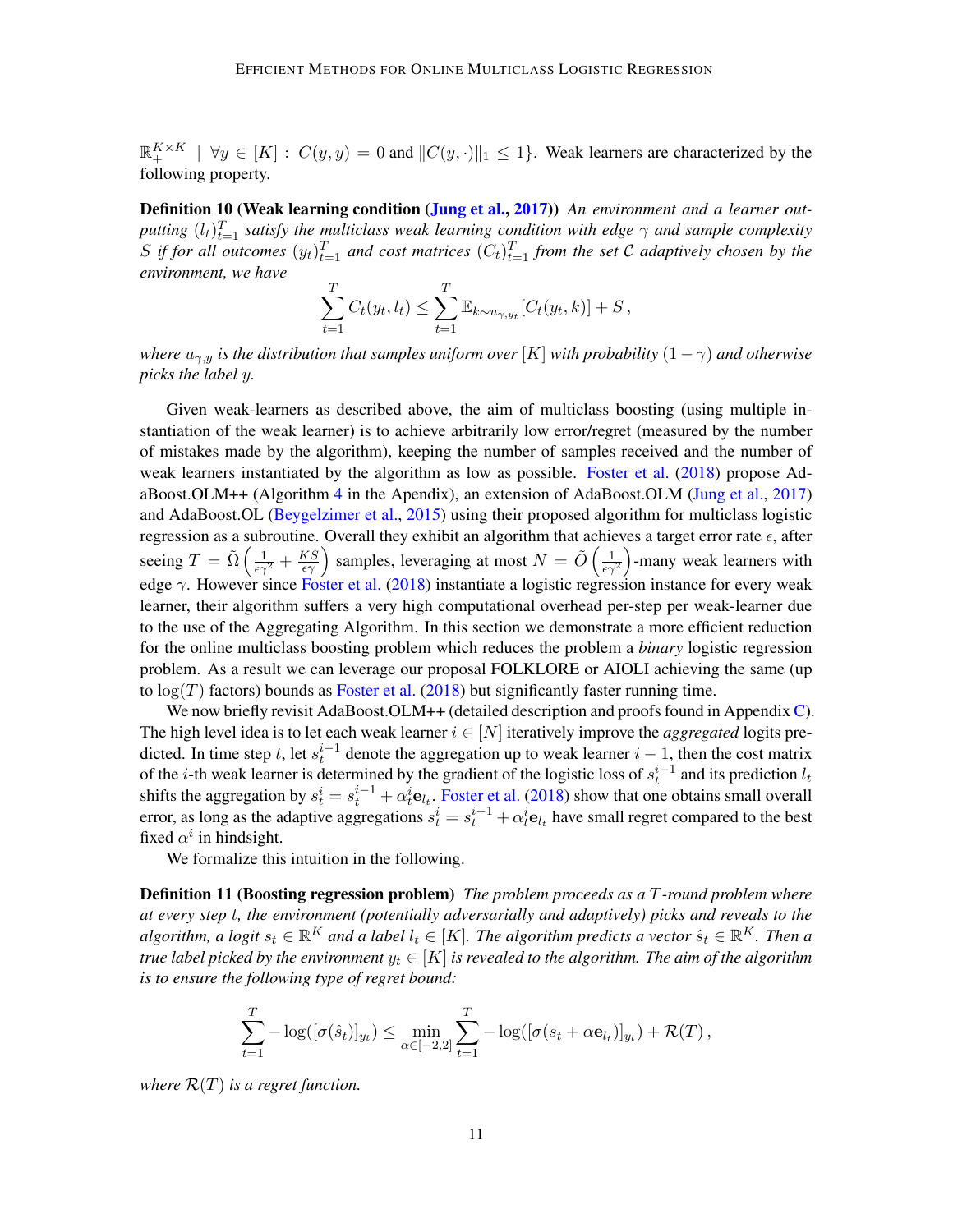With the above definition, we can generalize the guarantee for the AdaBoost.OLM++ algorithm [\(Foster et al.,](#page-13-0) [2018\)](#page-13-0) (stated as Algorithm [4](#page-21-0) in the Appendix (Section [C\)](#page-20-0)) as in the following proposition (proof provided in the Appendix (Section  $\overline{C}$ )).

Proposition 12 (Variant of Theorem 8 and Proposition 9 [\(Foster et al.,](#page-13-0) [2018\)](#page-13-0)) *Given an algorithm solving the boosting regression problem with regret*  $\mathcal{R}(T)$ , *the predictions*  $(\hat{y}_t)_{t=1}^T$  generated *by Algorithm* [4](#page-21-0) *satisfy with probability at least*  $1 - \delta$ *,* 

<span id="page-11-3"></span>
$$
\sum_{t=1}^T \mathbb{I}\{\hat{y}_t \neq y_t\} = \mathcal{O}\left(\frac{T\log(K) + N\mathcal{R}(T)}{\sum_{i=1}^N \gamma_i^2} + \log(N/\delta)\right).
$$

*Suppose further that all weak learners satisfy the weak learning condition with edge* γ *and sample complexity* S, then with probability at least  $1 - \delta$ , we have

$$
\sum_{t=1}^T \mathbb{I}\{\hat{y}_t \neq y_t\} = \mathcal{O}\left(\frac{T\log(K)}{N\gamma^2} + \frac{\mathcal{R}(T)}{\gamma^2} + \frac{KS}{\gamma} + \log(N/\delta)\right).
$$

[Foster et al.](#page-13-0) [\(2018\)](#page-13-0) provide a solution to the boosting regression problem with regret  $\mathcal{R}(T) = \tilde{\mathcal{O}}(1)$ by recasting it as a regular regression problem, mapping  $\alpha$  to  $W_{\alpha} \in \mathbb{R}^{K \times 2K}$  and expanding the dimension to  $d = 2K$ . Unlike FOLKLORE, the regret bound of multiclass logistic regression provided by [Foster et al.](#page-13-0) [\(2018\)](#page-13-0) scales with the algebraic dimension of the comparator class  $W$ , which is only 1 instead of  $2K^2$ . We show in the next paragraph a significantly more efficient reduction based on FOLKLORE.

Solving the boosting regression. We present a suitable reduction of the boosting regression to *binary* regression, which therefore does not scale with the number of classes K. Algorithm [3](#page-11-0) first collapses the dimension of the prediction from  $K$  classes to a binary decision representing a prediction of whether the predicted label  $l_t$  is correct. Then it clips the magnitude of the logits to  $log(T)$  to ensure bounded R and runs FOLKLORE<sup>[3](#page-11-1)</sup> over the resulting binary regression problem. Finally it expands the binary result to K classes by predicting all classes  $y \neq l_t$  proportional to their input logits  $s_{t,y}$ .

Algorithm 3 Boosting regression with FOLKLORE subroutine

**Input:** FOLKLORE with  $K = 2$ ,  $d = 2$ ,  $R = 1 + \ln(T)$ ,  $B = 2$ . for  $t = 1, \ldots, T$  do Receive  $s_t, l_t$  $\tilde{s}_t \leftarrow (s_{t,l_t}, \quad \log \sum_{k \neq l_t} \exp(s_{t,k}))$  $\tilde{x}_t = (\min\{\log(T), \max\{-\log(T), \frac{1}{2}\})$  $\frac{1}{2}(\tilde{s}_{t,1}-\tilde{s}_{t,2})\},$  1).  $\zeta_t \leftarrow \text{FOLKLORE.Predict}(\tilde{x}_t)$  $\hat{s}_{t,l_t} \leftarrow \zeta_{t,1}$  $\forall k \in [K] \setminus \{l_t\} : \hat{s}_{t,k} \leftarrow s_{t,k} + \zeta_{t,2} - \log \sum_{k' \neq l_t} \exp(s_{t,k'})$ . Play  $s_t$  and receive true class  $y_t$ . FOLKLORE.Update $(\tilde{x}_t, 1 + \mathbb{I}\{y_t \neq l_t\})$ 

<span id="page-11-0"></span>The following theorem provides a bound on the regret of Algorithm [3.](#page-11-0) We provide the proof in the Appendix (Section [C\)](#page-20-0).

<span id="page-11-2"></span><span id="page-11-1"></span><sup>3.</sup> AIOLI would work equally well, since we only require binary regression.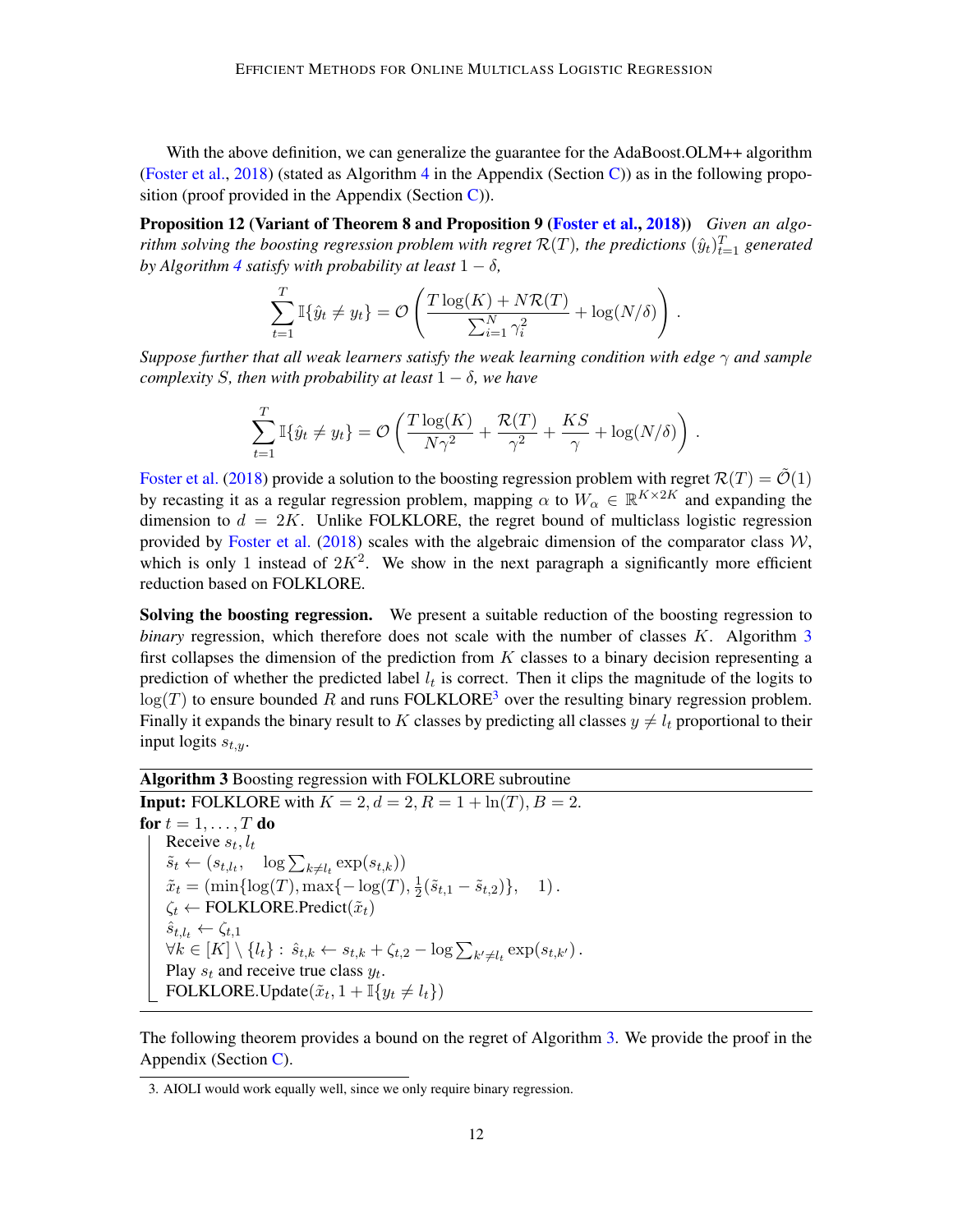**Theorem 1[3](#page-11-0)** Algorithm 3 solves the boosting regression problem with  $\mathcal{R}(T) = \mathcal{O}(\log^2(T))$ .

Combining Theorem [13](#page-11-2) with Proposition [12](#page-11-3) directly leads to an efficient algorithm for online mul-ticlass boosting. The running time complexity during each time-step of algorithm [3](#page-11-0) is only  $\mathcal{O}(K)$ . Hence, in contrast to the work of [Foster et al.](#page-13-0) [\(2018\)](#page-13-0), our regression routine does not dominate the overall running time complexity of AdaBoost.OLM++, where computing the cost matrices  $C_i^t$  alone is at least linear in K.

#### 4.3. Online-to-Batch Conversion

The FOLKLORE algorithm can be used to obtain a predictor for the batch statistical setting via the standard online-to-batch conversion. Given a a sample set of size  $T$  drawn i.i.d. from the underlying distribution, this predictor runs FOLKLORE on the sample (with an arbitrary order) and stops at a random time  $\tau \in \{1, 2, ..., T\}$ . Then, given a new input feature vector  $x \in \mathcal{X}$ , the predicted class probabilities are computed by solving the optimization problem [\(3.3\)](#page-5-1) in FOLKLORE at time step  $\tau$ using the procedure from Theorem [4.](#page-5-2) Standard online-to-batch conversion analysis [\(Cesa-Bianchi](#page-13-12) [et al.,](#page-13-12) [2004\)](#page-13-12) then implies that the expected excess risk of this predictor over the optimal linear prediction W with  $||W||_{2,\infty} \leq B$  is bounded by the average regret, i.e. by  $\mathcal{O}\left(\frac{(BR + \ln(K))dK \ln(T)}{T}\right)$  $\frac{\Gamma(\Gamma)}{T}$ .

# 5. Conclusion and Future work

In this paper we gave an efficient online multiclass regression algorithm which enjoys logarithmic regret with running time scaling only quadratically in the dimension of the feature vectors, thus answering an open question of [Foster et al.](#page-13-0) [\(2018\)](#page-13-0). We also showed how to apply this algorithm to the online bandit multiclass prediction and online multiclass boosting problems via new reductions.

One open question remaining in this line of work is the following. The regret bound in [\(Fos](#page-13-0)[ter et al.,](#page-13-0) [2018\)](#page-13-0) scales with the algebraic dimension of  $W$ , while ours scales with the worst-case dimension  $Kd$ . Our main technique, specifically Lemma [7](#page-6-0) breaks when one tries to reduce the dependency to the algebraic dimension. Designing an algorithm with similar performance guarantees to ours but with regret scaling with the algebraic dimension of  $W$  would be quite interesting.

### **References**

- <span id="page-12-2"></span>Jacob D. Abernethy and Alexander Rakhlin. An Efficient Bandit Algorithm for  $\sqrt{T}$  Regret in Online Multiclass Prediction? In *COLT*, 2009.
- <span id="page-12-1"></span>Francis Bach. Self-concordant analysis for logistic regression. *Electron. J. Statist.*, 4:384–414, 2010. doi: 10.1214/09-EJS521. URL <https://doi.org/10.1214/09-EJS521>.
- <span id="page-12-0"></span>Joseph Berkson. Application of the logistic function to bio-assay. *Journal of the American Statistical Association*, 39:357—-365, 1944.
- <span id="page-12-3"></span>Alina Beygelzimer, John Langford, Lihong Li, Lev Reyzin, and Robert Schapire. Contextual bandit algorithms with supervised learning guarantees. In *Proceedings of the Fourteenth International Conference on Artificial Intelligence and Statistics*, pages 19–26. JMLR Workshop and Conference Proceedings, 2011.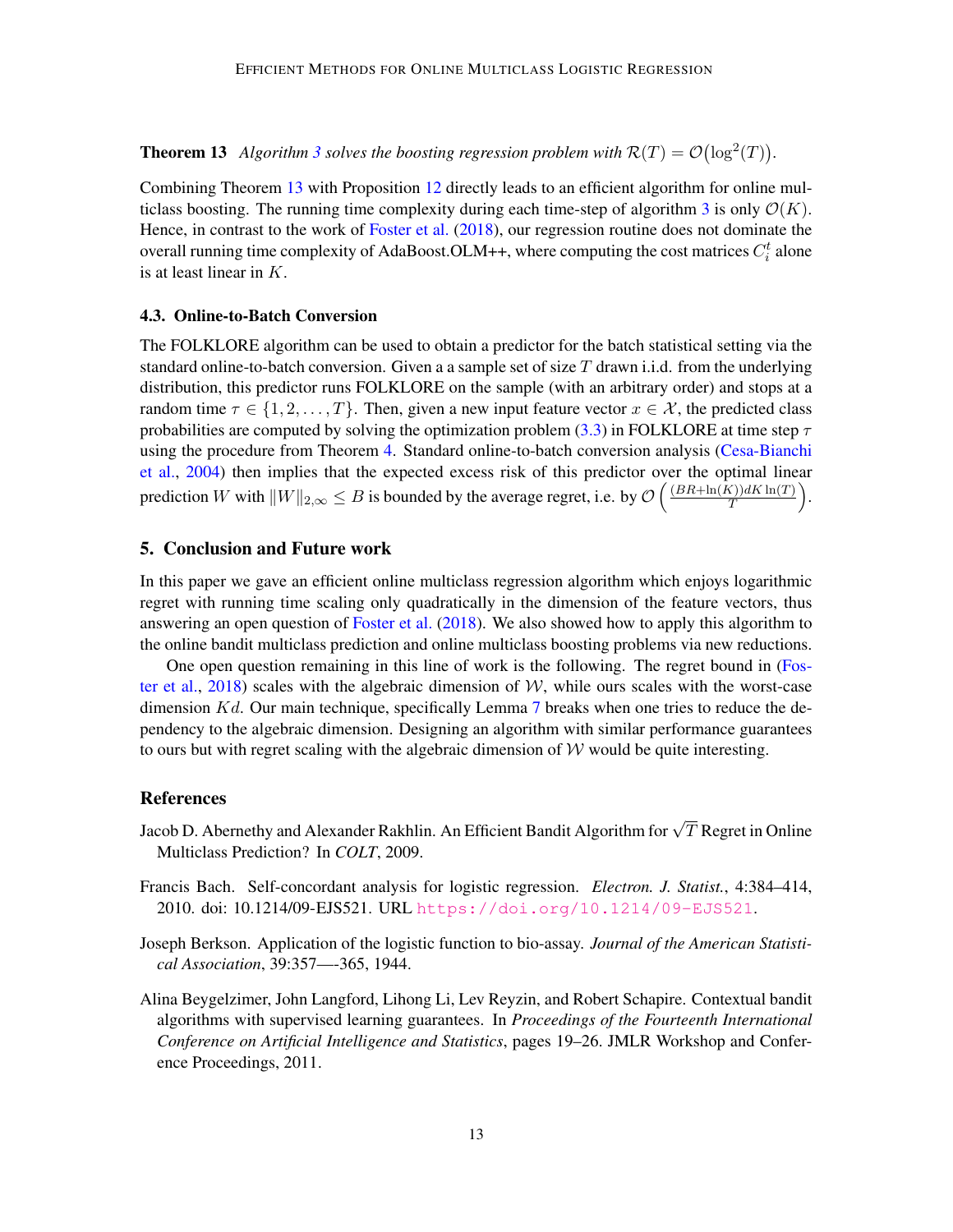- <span id="page-13-11"></span>Alina Beygelzimer, Satyen Kale, and Haipeng Luo. Optimal and adaptive algorithms for online boosting. In *International Conference on Machine Learning*, pages 2323–2331. PMLR, 2015.
- <span id="page-13-9"></span>Alina Beygelzimer, Francesco Orabona, and Chicheng Zhang. Efficient Online Bandit Multiclass Learning with  $\tilde{O}(\sqrt{T})$  Regret. In *ICML*, pages 488–497, 2017.
- <span id="page-13-12"></span>Nicolò Cesa-Bianchi, Alex Conconi, and Claudio Gentile. On the generalization ability of on-line learning algorithms. *IEEE Trans. Inf. Theory*, 50(9):2050–2057, 2004. doi: 10.1109/TIT.2004. 833339. URL <https://doi.org/10.1109/TIT.2004.833339>.
- <span id="page-13-0"></span>Dylan J Foster, Satyen Kale, Haipeng Luo, Mehryar Mohri, and Karthik Sridharan. Logistic regression: The importance of being improper. In *Conference On Learning Theory*, pages 167–208. PMLR, 2018.
- <span id="page-13-13"></span>Yoav Freund and Robert E Schapire. A decision-theoretic generalization of on-line learning and an application to boosting. *Journal of computer and system sciences*, 55(1):119–139, 1997.
- <span id="page-13-8"></span>E. Hazan and S. Kale. Newtron: an efficient bandit algorithm for online multiclass prediction. In *Advances in Neural Information Processing Systems*, pages 891–899, 2011.
- <span id="page-13-5"></span>Elad Hazan. Introduction to online convex optimization. *CoRR*, abs/1909.05207, 2019. URL <http://arxiv.org/abs/1909.05207>.
- <span id="page-13-1"></span>Elad Hazan, Amit Agarwal, and Satyen Kale. Logarithmic regret algorithms for online convex optimization. *Machine Learning*, 69(2-3):169–192, 2007.
- <span id="page-13-2"></span>Elad Hazan, Tomer Koren, and Kfir Y. Levy. Logistic regression: Tight bounds for stochastic and online optimization. In Maria Florina Balcan, Vitaly Feldman, and Csaba Szepesvari, editors, ´ *Proceedings of The 27th Conference on Learning Theory*, volume 35 of *Proceedings of Machine Learning Research*, pages 197–209, Barcelona, Spain, 13–15 Jun 2014. PMLR. URL [https:](https://proceedings.mlr.press/v35/hazan14a.html) [//proceedings.mlr.press/v35/hazan14a.html](https://proceedings.mlr.press/v35/hazan14a.html).
- <span id="page-13-10"></span>Young Hun Jung, Jack Goetz, and Ambuj Tewari. Online multiclass boosting. In *Proceedings of the 31st International Conference on Neural Information Processing Systems*, pages 920–929, 2017.
- <span id="page-13-4"></span>Rémi Jézéquel, Pierre Gaillard, and Alessandro Rudi. Efficient improper learning for online logistic regression. In Jacob Abernethy and Shivani Agarwal, editors, *Proceedings of Thirty Third Conference on Learning Theory*, volume 125 of *Proceedings of Machine Learning Research*, pages 2085–2108. PMLR, 09–12 Jul 2020. URL [http://proceedings.mlr.press/v125/](http://proceedings.mlr.press/v125/jezequel20a.html) [jezequel20a.html](http://proceedings.mlr.press/v125/jezequel20a.html).
- <span id="page-13-6"></span>Rémi Jézéquel, Pierre Gaillard, and Alessandro Rudi. Mixability made efficient: Fast online multiclass logistic regression. *HAL preprint: hal-03370530*, 2021.
- <span id="page-13-3"></span>Sham M Kakade and Andrew Y Ng. Online bounds for bayesian algorithms. In *Advances in neural information processing systems*, pages 641–648, 2005.
- <span id="page-13-7"></span>Sham M. Kakade, Shai Shalev-Shwartz, and Ambuj Tewari. Efficient bandit algorithms for online multiclass prediction. In *Proceedings of the 25th international conference on Machine learning*, pages 440–447. ACM, 2008.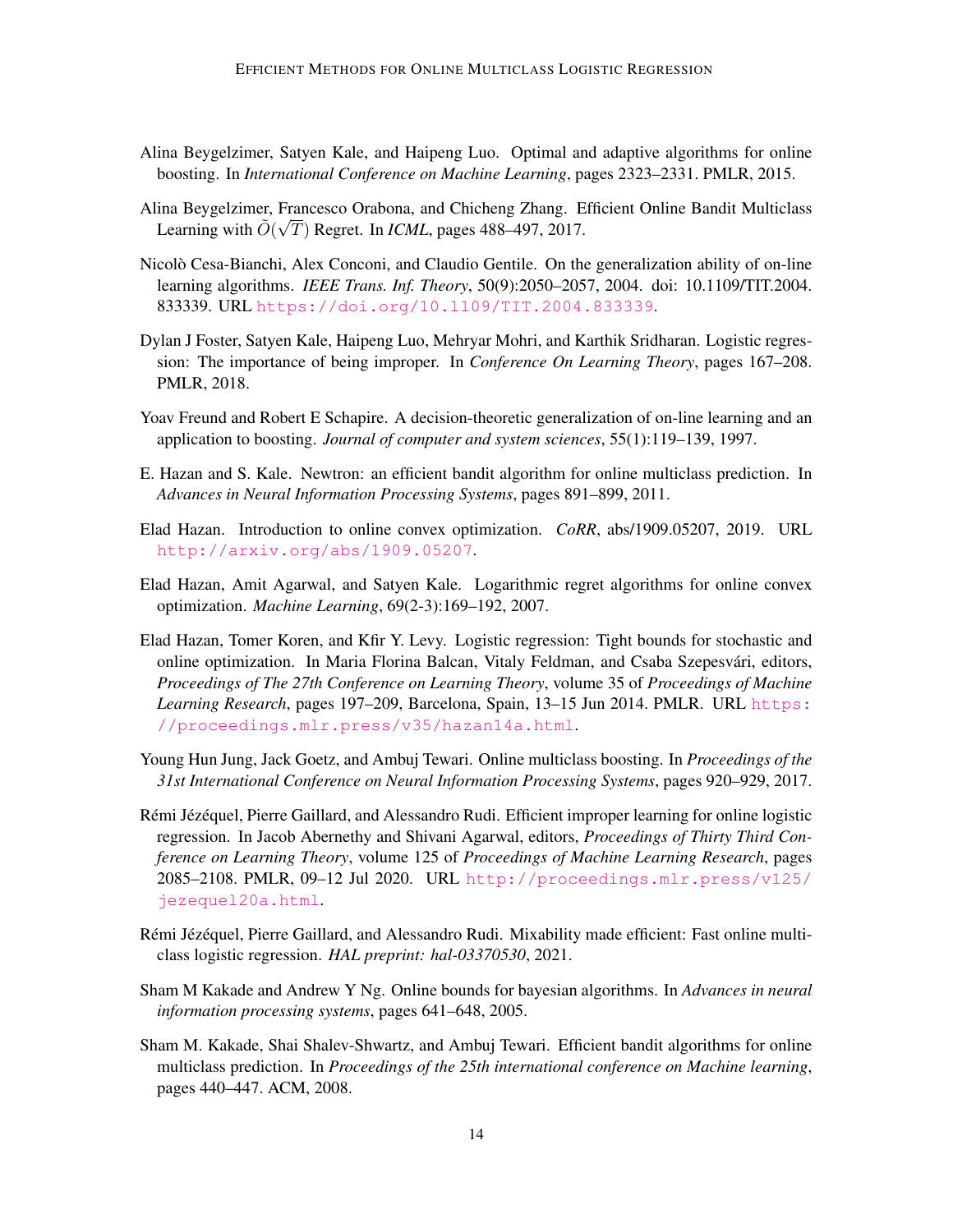- <span id="page-14-3"></span>Ulysse Marteau-Ferey, Dmitrii Ostrovskii, Francis R. Bach, and Alessandro Rudi. Beyond leastsquares: Fast rates for regularized empirical risk minimization through self-concordance. In Alina Beygelzimer and Daniel Hsu, editors, *COLT*, volume 99 of *Proceedings of Machine Learning Research*, pages 2294–2340. PMLR, 2019.
- <span id="page-14-1"></span>H Brendan McMahan and Matthew Streeter. Open problem: Better bounds for online logistic regression. In *Conference on Learning Theory*, pages 44–1. JMLR Workshop and Conference Proceedings, 2012.
- <span id="page-14-4"></span>Jaouad Mourtada and Stéphane Gaïffas. An improper estimator with optimal excess risk in misspecified density estimation and logistic regression. *CoRR*, abs/1912.10784, 2019. URL <http://arxiv.org/abs/1912.10784>.
- <span id="page-14-5"></span>Quoc Tran-Dinh, Yen-Huan Li, and Volkan Cevher. Composite convex minimization involving self-concordant-like cost functions. In *Modelling, Computation and Optimization in Information Systems and Management Sciences*, pages 155–168. Springer, 2015.
- <span id="page-14-7"></span>Dirk van der Hoeven. Exploiting the surrogate gap in online multiclass classification. In Hugo Larochelle, Marc'Aurelio Ranzato, Raia Hadsell, Maria-Florina Balcan, and Hsuan-Tien Lin, editors, *NeurIPS*, 2020. URL [https://proceedings.neurips.cc/paper/2020/](https://proceedings.neurips.cc/paper/2020/hash/6ce8d8f3b038f737cefcdafcf3752452-Abstract.html) [hash/6ce8d8f3b038f737cefcdafcf3752452-Abstract.html](https://proceedings.neurips.cc/paper/2020/hash/6ce8d8f3b038f737cefcdafcf3752452-Abstract.html).
- <span id="page-14-2"></span>Vladimir Vovk. A game of prediction with expert advice. *Journal of Computer and System Sciences*, 56(2):153–173, 1998.
- <span id="page-14-0"></span>Martin Zinkevich. Online convex programming and generalized infinitesimal gradient ascent. In *Proceedings of the 20th International Conference on Machine Learning (ICML-03)*, pages 928– 936, 2003.

#### Appendix A. Preliminaries

We begin by providing some simple calculations regarding the gradient and Hessian of the multinomial logistic loss functions. For any  $x, y$  we have that

$$
\nabla_W \ell(Wx, y) = (\sigma(Wx) - y) \otimes x
$$
  

$$
\nabla_W^2 \ell(Wx_t, y) = (\text{diag}(\sigma(Wx)) - \sigma(Wx)\sigma(Wx)^{\top}) \otimes (xx^{\top}).
$$

Note that the Hessian is independent of  $y$ . This fact will be useful in the analysis. The following lemma provides a simple bound on the Hessian.

<span id="page-14-6"></span>Lemma 14 *For any* x, y*, we have that the hessian satisfies*

$$
\nabla_W^2 \ell(Wx, y) \preceq ||x||_2^2 \cdot \mathbf{I}_{Kd}.
$$

Proof We have

$$
\nabla_W^2 \ell(Wx, y) = (\mathrm{diag}(\sigma(Wx)) - \sigma(Wx)\sigma(Wx)^{\top}) \otimes (xx^{\top}).
$$

We have that  $xx^\top \preceq ||x||_2^2 \mathbf{I}_d$ . Further,  $\sigma(Wx)$  is a probability distribution and hence  $(\text{diag}(\sigma(Wx)) \sigma(Wx)\sigma(Wx)^{\top} \leq I_K$ . Combining these two inequalities completes the proof.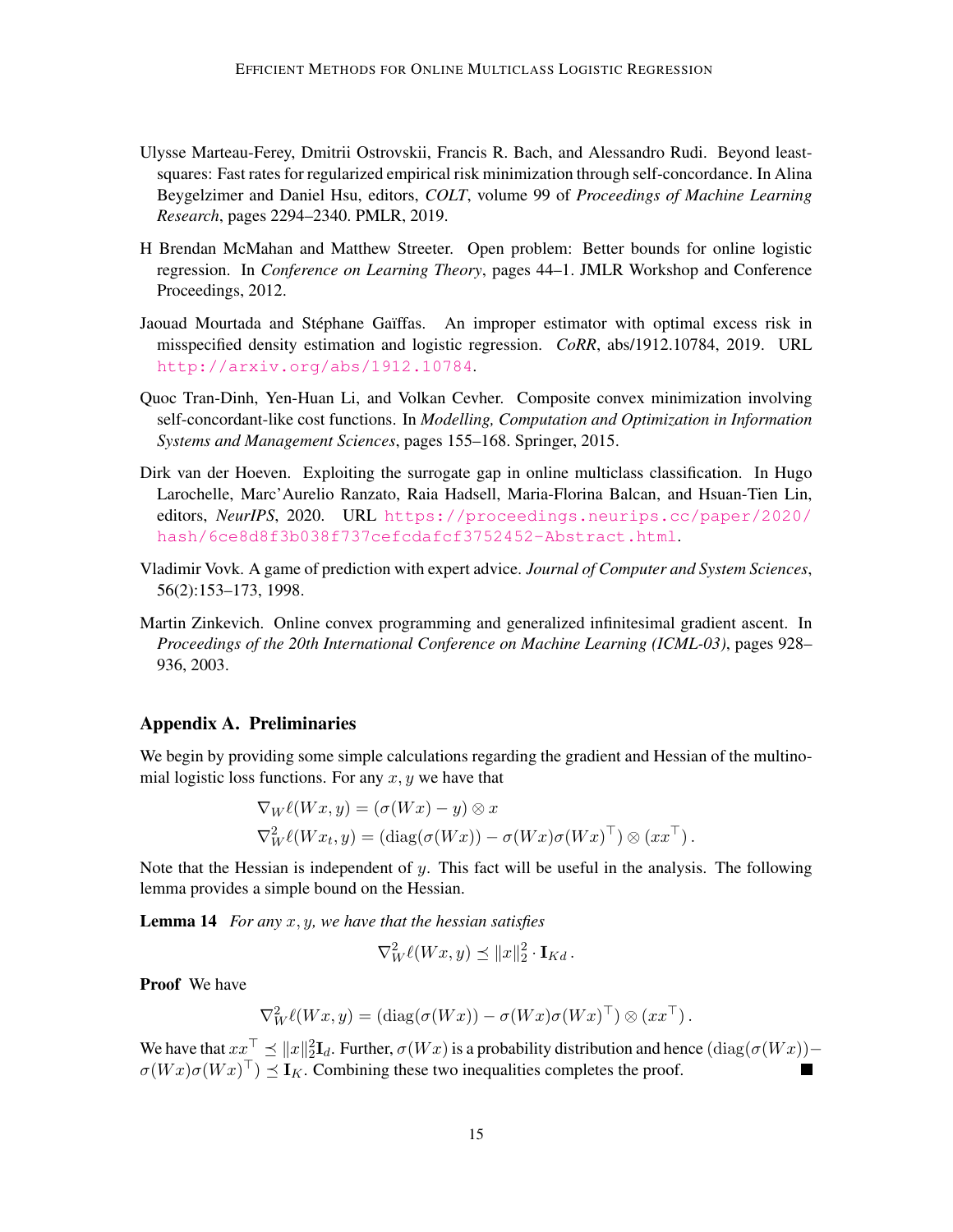### <span id="page-15-0"></span>Appendix B. Omitted proofs

**Proof of Lemma [6](#page-5-3)** For any W, define  $\hat{L}_t(W) \triangleq \sum_{s=1}^t \hat{\ell}_s(W) + \lambda ||W||_F^2$  with  $L_0(W) \triangleq \lambda ||W||_F^2$ . Further define  $\hat{W}_t = \operatorname{argmin}_{W \in \mathbb{R}^{k \times d}} \hat{L}_t(W)$ . We now have the following consequence for any  $W$ ,

$$
\begin{split} \text{Regret}(W) &= \sum_{t=1}^{T} \left[ \ell_t(W_t) - \ell_t(W) \right] \leq \sum_{t=1}^{T} \left[ \hat{\ell}_t(W_t) - \hat{\ell}_t(W) \right] \\ &= \sum_{t=1}^{T} \left[ \hat{\ell}_t(W_t) + \hat{L}_{t-1}(\hat{W}_{t-1}) - \hat{L}_t(\hat{W}_t) \right] + \underbrace{\hat{L}_T(\hat{W}_T) - \hat{L}_T(W)}_{\leq 0 \text{ (since } \hat{W}_T \text{ minimizes } \hat{L}_T)} - \lambda (\|\hat{W}_1\|_F^2 - \|W\|_F^2) \\ &\leq \lambda \|W\|_F^2 + \sum_{t=1}^{T} \left[ \hat{L}_t(W_t) - \hat{L}_t(\hat{W}_t) + \hat{L}_{t-1}(\hat{W}_{t-1}) - \hat{L}_{t-1}(W_t) \right] \,. \end{split}
$$

The first inequality above follows from the fact that  $\hat{\ell}_t(W_t) = \ell_t(W_t)$  and for all  $W, \hat{\ell}_t(W_t) \leq$  $\ell_t(W_t)$ . The last inequality follows from the definition of  $\hat{L}_t$ .

Note that  $\hat{L}_t$  is a quadratic function with hessian  $2A_t$ . For any quadratic function f with invertible hessian A, it holds that

$$
f(x) - \min_{x'} f(x') = \frac{1}{2} ||\nabla f(x)||_{A^{-1}}^2.
$$

Hence

$$
\hat{L}_t(W_t) - \hat{L}_t(\hat{W}_t) + \hat{L}_{t-1}(\hat{W}_{t-1}) - \hat{L}_{t-1}(W_t) = \frac{1}{4} \left( \|\nabla \hat{L}_t(W_t)\|_{A_t^{-1}}^2 - \|\nabla \hat{L}_{t-1}(W_t)\|_{A_{t-1}^{-1}}^2 \right).
$$

By definition of our strategy of selecting  $W_t$  in Algorithm [1,](#page-5-0) (since the optimization if unconstrained and is for a function which is strongly convex and continuously differentiable), we have that

$$
\nabla \hat{L}_{t-1}(W_t) + \nabla \phi_t(W_t) = 0,
$$

which directly gives  $\nabla \hat{L}_t(W_t) = \nabla \ell_t(W_t) - \nabla \phi_t(W_t)$  and  $\nabla \hat{L}_{t-1}(W_t) = -\nabla \phi_t(W_t)$ . Plugging these into the equation above and combining everything completes the proof.

**Proof of Lemma [1](#page-4-3)** Given  $W_t$  and a target W with the guarantee that  $\|W x_t\|_{\infty} \leq BR$ , define the following vectors

$$
\omega = \sigma(Wx_t) \text{ and } \nu = \sigma(W_t x_t).
$$

Further denote  $\ln(w) = [\ln(w_i)]_{i=1}^K$  as the element-wise logarithm of a vector w and define  $\gamma \triangleq$ 1  $\frac{1}{RB+\ln(K)/2}$ . The lower bound is defined as

$$
\hat{\ell}_t(W) = \ell_t(W_t) + \langle \overrightarrow{W} - \overrightarrow{W}_t, \nabla \ell_t(W_t) \rangle + \gamma \|\overrightarrow{W} - \overrightarrow{W}\|_{\nabla^2 \ell_t(W_t)}^2,
$$

which implies the following,

$$
\hat{\ell}_t(W) - \ell_t(W) = -\langle \ln(\nu), y_t \rangle + \langle \ln(\omega), y_t \rangle + \langle (W - W_t)x_t, \nu - y_t \rangle + \gamma ||(W - W_t)x_t||_{\text{diag}(\nu) - \nu \nu}^2
$$
  
\n
$$
= -\langle \ln(\nu), y_t \rangle + \langle \ln(\omega), y_t \rangle + \langle \ln(\omega) - \ln(\nu), \nu - y_t \rangle + \gamma ||\ln(\omega) - \ln(\nu)||_{\text{diag}(\nu) - \nu \nu}^2
$$
  
\n
$$
= \langle \ln(\omega) - \ln(\nu), \nu \rangle + \gamma ||\ln(\omega) - \ln(\nu)||_{\text{diag}(\nu) - \nu \nu}^2,
$$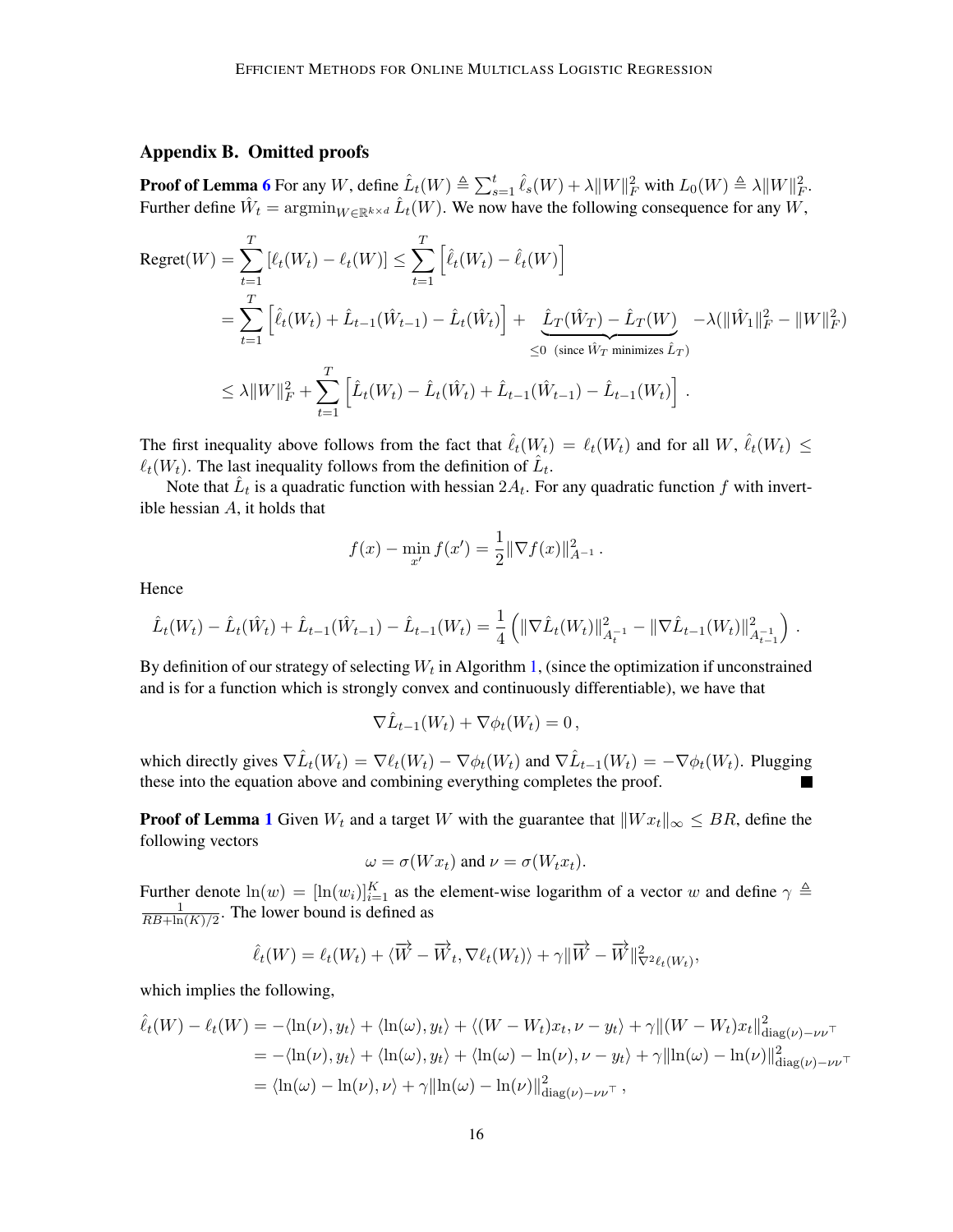The second equality above follows using the facts that  $\langle \nu - y_t, \mathbf{1}_K \rangle = 0$  and  $(\text{diag}(\nu) - \nu \nu^\top) \mathbf{1}_K =$ 0. Denote  $\Omega = \{\sigma(Wx) | W \in \mathcal{W}, x \in \mathcal{X}\}\subset \Delta_K$  be the set of all possible distributions induced by  $W \in \mathcal{W}$ , then we have

$$
\hat{\ell}_t(W) - \ell_t(W) \le \max_{\omega \in \Omega} \max_{\nu \in \Delta_K} \underbrace{\langle \ln(\omega) - \ln(\nu), \nu \rangle + \gamma \|\ln(\omega) - \ln(\nu)\|_{\text{diag}(\nu) - \nu \nu}^2}_{\triangleq F(\nu, \omega)}.
$$

To analyse the above we first fix a  $\omega \in \Omega$  and analyse the expression. Let  $\nu^*$  be the optimum fixing ω. Note that since for all  $W ∈ W, X ∈ X$  we have  $||Wx||_{\infty} ≤ BR$ , we conclude that for any  $i \in [K]$ , we have  $\omega_i \in (0, 1)$ . Further, by the KKT conditions, at the optimal point  $\nu^* \in \Delta_K$ , there must exist  $\lambda \in \mathbb{R}$  such that for all  $i \in [K]$ , one of the following must hold,

$$
\frac{\partial}{\partial \nu_i} F(\nu^*, \omega) = \lambda
$$
  
or 
$$
\frac{\partial}{\partial \nu_i} F(\nu^*, \omega) < \lambda \text{ and } \nu_i^* = 0
$$
  
or 
$$
\frac{\partial}{\partial \nu_i} F(\nu^*, \omega) > \lambda \text{ and } \nu_i^* = 1.
$$

We can derive a closed form expression for the derivative given by

$$
\frac{\partial}{\partial \nu_i} F(\nu^*, \omega) = \left( \ln \left( \frac{\omega_i}{\nu_i^*} \right) - 1 \right) \left( 1 - 2\gamma \langle \ln(\omega) - \ln(\nu^*) , \nu^* \rangle \right) + \gamma \ln^2 \left( \frac{\omega_i}{\nu_i^*} \right) + 2\gamma \ln \left( \frac{\omega_i}{\nu_i^*} \right)
$$

We observe that for any  $i \in [k]$ ,

$$
\lim_{\nu_i^* \to 0} \frac{\partial}{\partial \nu_i} F(\nu^*, \omega) = +\infty.
$$

Therefore by the KKT conditions, there cannot by an  $i \in [K]$ , such  $\nu_i^* = 0$ . Since  $\nu^* \in \Delta_K$ , this also implies that there cannot be an  $i \in [K]$ , such  $\nu_i^* = 1$ . Therefore by the KKT conditions we must have that there exists a  $\lambda \in \mathbb{R}$  such that for all i,

$$
\frac{\partial}{\partial \nu_i} F(\nu^*, \omega) = \lambda
$$

The above condition can be re-written as for all  $i \in [K]$ ,

$$
\left(\ln\left(\frac{\omega_i}{\nu_i^*}\right)-1\right)(1-2\gamma \mathrm{KL}(\omega,\nu^*))+\gamma \ln^2\left(\frac{\omega_i}{\nu_i^*}\right)+2\gamma \ln\left(\frac{\omega_i}{\nu_i^*}\right)=\lambda
$$

Further observe that the LHS above across all i, is a fixed quadratic function in  $\ln(\frac{w_i}{v_i^*})$  (Note that the KL term is fixed across constants). Therefore to satisfy the above equation, it must be the case that across all i,  $\ln(\frac{w_i}{v_i^*})$  can acquire at most two distinct values. Formally, there must exist two values  $\alpha_1, \alpha_2 \in \mathbb{R}$  and a subset  $J \subseteq [K]$  such that the following holds,

$$
\forall i \in J : \frac{w_i}{\nu_i^*} = \alpha_1
$$

$$
\forall i \in [K] \setminus J : \frac{w_i}{\nu_i^*} = \alpha_2.
$$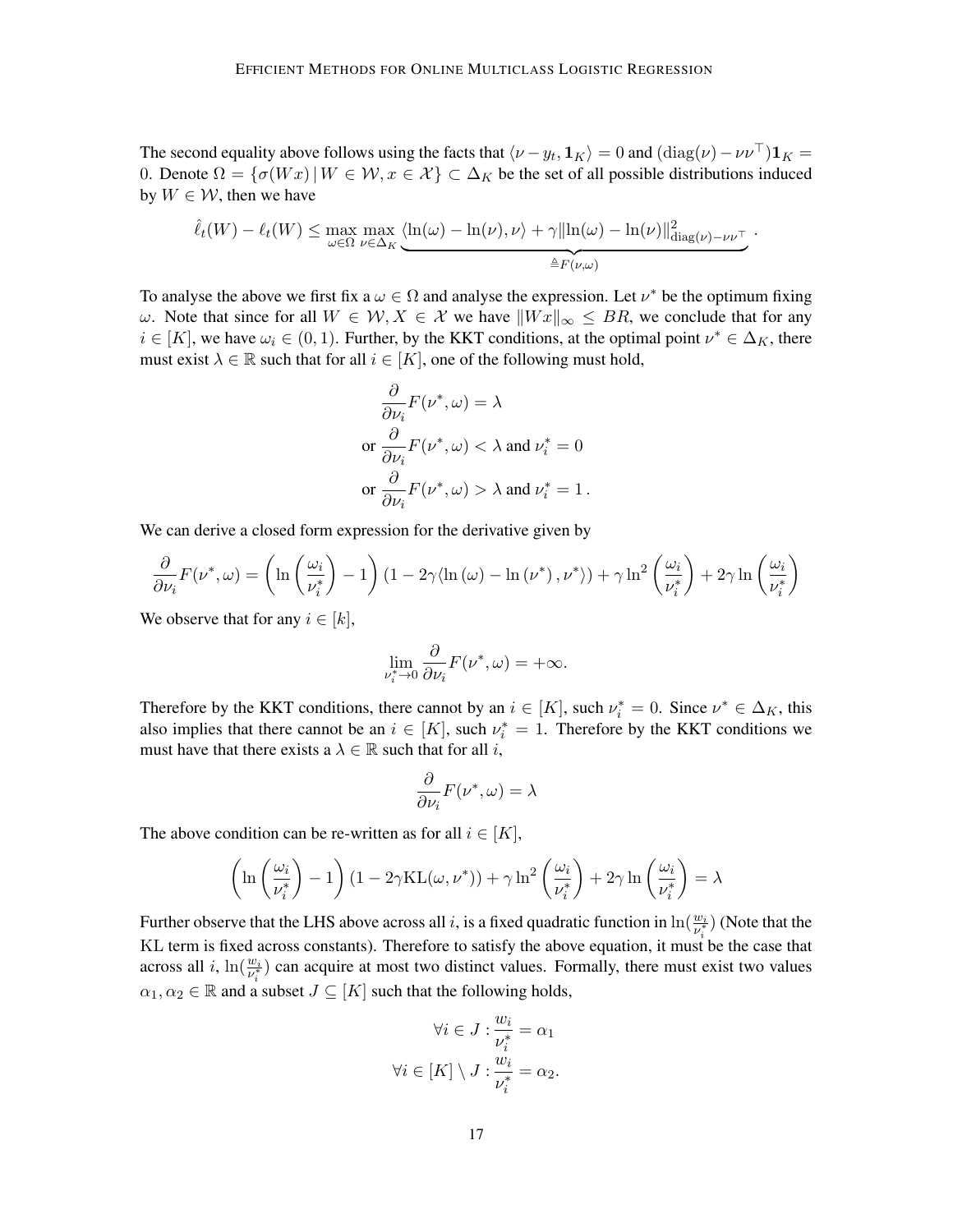Using the above define the following quantities, let

$$
w \triangleq \sum_{i \in J} \omega_i, \quad v \triangleq \sum_{i \in J} \nu_i^*,
$$

then we have that

$$
F(\nu^*, \omega) = f(v, w) \triangleq v \ln\left(\frac{w}{v}\right) + (1 - v) \ln\left(\frac{1 - w}{1 - v}\right) - \gamma \left(\left(v \ln\left(\frac{w}{v}\right) + (1 - v) \ln\left(\frac{1 - w}{1 - v}\right)\right)^2 + v \ln^2\left(\frac{w}{v}\right) + (1 - v) \ln^2\left(\frac{1 - w}{1 - v}\right)\right).
$$

At this point we have effectively reduced the computation to the one-dimensional case. Note that  $v \in [0, 1]$ . Further since  $\omega \in \Omega$ , we have that

$$
\ln(w) \ge \ln\left(\frac{\exp(-BR)}{(K-1)\exp(BR) + \exp(-BR)}\right) > \ln\left(\frac{\exp(-2BR)}{K}\right) = -2BR - \ln(K).
$$

Therefore we can reduce the problem as follows

<span id="page-17-1"></span>
$$
\max_{\omega \in \Omega} \max_{\nu \in \Delta_K} F(\nu, \omega) \le \sup_{w \in (\frac{e^{-2BR}}{K}, 1)} \sup_{v \in [0,1]} f(v, w) \tag{B.1}
$$

Next we show that

<span id="page-17-0"></span>
$$
\sup_{w \in (\frac{e^{-2BR}}{K}, 1)} \sup_{v \in [0,1]} f(v, w) \le 0
$$
\n(B.2)

which completes the proof. To characterize the sup of  $f(v, w)$  over v for a given w, we consider two cases.

**Case 1:** Firstly, let  $v \in \{0, 1\}$ . In this case,  $f(v, w)$  is  $\ln(w) \le 0$  and  $\ln(1 - w) \le 0$  respectively. **Case 2:** The next case is when  $\frac{\partial}{\partial v} f(v, w) = 0$  for some  $v \in (0, 1)$ . The derivative is given by

$$
\frac{\partial}{\partial v} f(v, w) = \left(\ln\left(\frac{w}{1-w}\right) - \ln\left(\frac{v}{1-v}\right)\right) \left(1 + \gamma(2 - (v - \frac{1}{2})(\ln\left(\frac{w}{1-w}\right) - \ln\left(\frac{v}{1-v}\right))\right).
$$

We will show that  $\frac{\partial}{\partial v}f(v, w) = 0$  if and only if  $v = w$ . The forward direction is immediate. To see the backward direction, firstly, observe that for all  $v \in (0, 1)$ 

$$
(v - \frac{1}{2}) \ln(\frac{v}{1 - v}) \ge 0,
$$

Therefore we have that for any  $w \in (\frac{e^{-2BR}}{K})$  $\frac{2Dt}{K}$ , 1) and any  $v \in (0,1)$ ,

$$
\left(1 + \gamma(2 - (v - \frac{1}{2})(\ln(\frac{w}{1 - w}) - \ln(\frac{v}{1 - v}))\right) > 1 - \gamma|(v - \frac{1}{2})\ln(\frac{w}{1 - w})|
$$
  
> 1 -  $\frac{1}{2RB + \ln(K)}\left|\ln(\frac{w}{1 - w})\right|$   
> 1 +  $\frac{\min\{\ln(w), \ln(1 - w)\}}{2RB + \ln(K)} \ge 0.$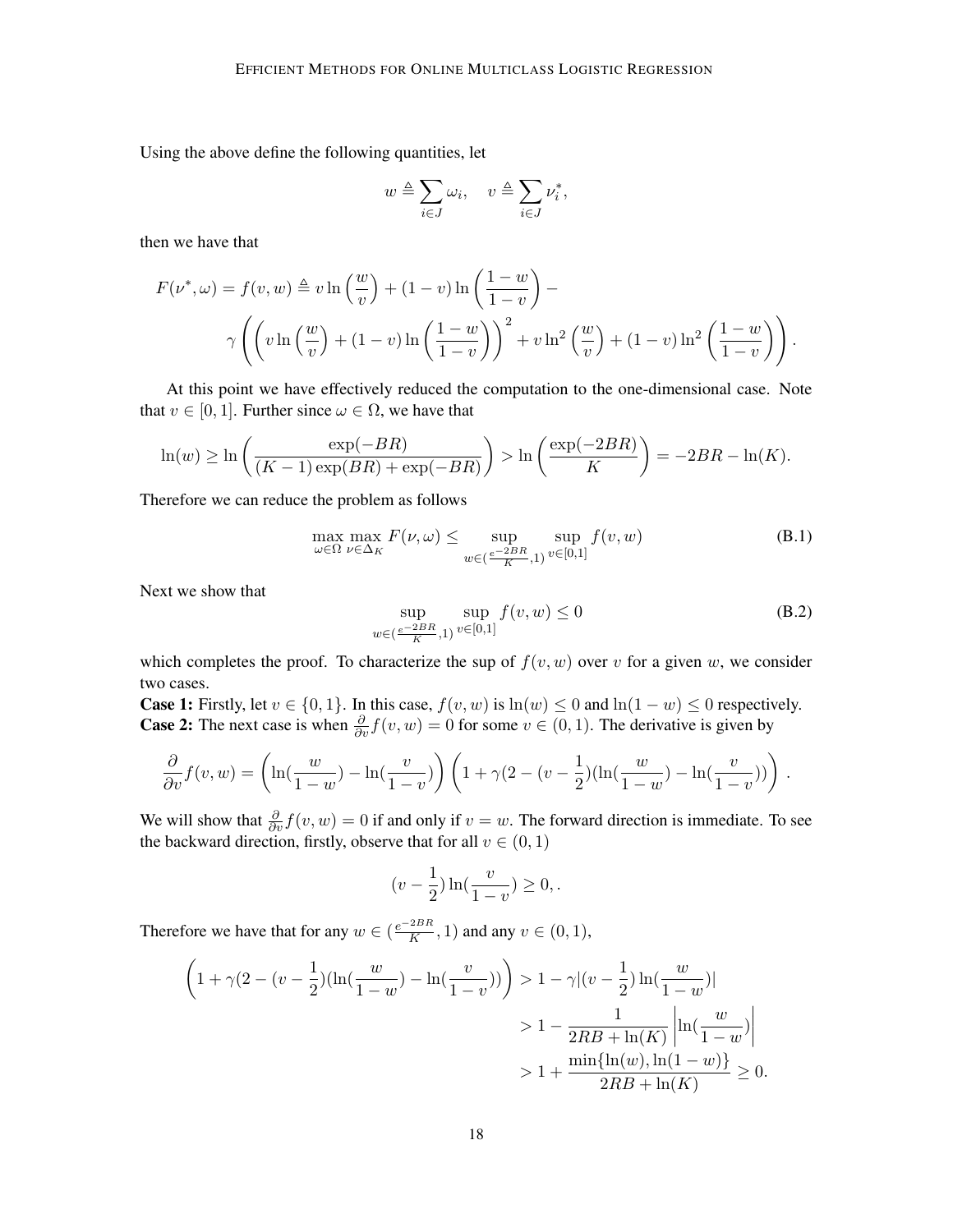Therefore we have that

$$
\frac{\partial}{\partial v} f(v, w) = 0 \Longleftrightarrow \left( \ln(\frac{w}{1 - w}) - \ln(\frac{v}{1 - v}) \right) = 0,
$$

which happens iff and only if  $v = w$ . It can now be seen that when  $v = w$ ,  $f(v, w) = 0$ , which establishes  $(B.2)$ . Using  $(B.1)$ , we have also established

$$
\max_{\omega \in \Omega} \max_{\nu \in \Delta_K} F(\nu, \omega) \le 0.
$$

This completes the proof.

Proof of Lemma [7](#page-6-0) To prove Lemma [7,](#page-6-0) as alluded to before, we first prove a restriction of the lemma for the case when  $\ell_t \in \{ \ell(Wx_t, \mathbf{e}_k) \mid k \in [K] \}.$ 

<span id="page-18-0"></span>**Lemma 15** *For any* W, any p.d. matrix  $A \succ 0$ , any regularization function  $\phi_t$ , and any  $\ell_t(W) \in$  $\{\ell(Wx_t, y) | y \in \Delta_K\}$ , the instantaneous regret decomposes as

$$
\|\nabla \phi_t(W) - \nabla \ell_t(W)\|_{A^{-1}}^2 - \|\nabla \phi_t(W)\|_{A^{-1}}^2 = -2\langle A^{-1} \nabla \ell_t(W), \nabla \phi_t(W) - b_t(W, A) \rangle + \text{Tr}(A^{-1} \nabla^2 \ell_t(W)),
$$

*where*

$$
b_t(W;A) = \sigma(Wx_t) \otimes x_t - \frac{1}{2}A \operatorname{diag}_{\otimes}(A^{-1})(\mathbf{1}_K \otimes x_t),
$$

and  $\text{diag}_{\otimes}$  denotes the operator that sets all matrix entries besides those corresponding to the K*many*  $d \times d$  *blocks on the diagonal to* 0*.* 

To use the above lemma first note that for any  $W$ 

$$
\nabla \ell_t(W) = \sum_{k \in [K]} y_k \nabla \ell(W x_t, \mathbf{e}_k).
$$

Therefore an application of Jensen's inequality implies that

$$
\begin{aligned} \|\nabla \phi_t(W) - \nabla \ell_t(W)\|_{A^{-1}}^2 - \|\nabla \phi_t(W)\|_{A^{-1}}^2 \\ &\le \left(\sum_{k=1}^K \left( [y_t]_k \cdot \|\nabla \phi_t(W) - \nabla \ell(W x_t, \mathbf{e}_k)\|_{A^{-1}}^2 \right) \right) - \|\nabla \phi_t(W)\|_{A^{-1}}^2 \\ &= \sum_{k=1}^K [y_t]_k \cdot \left( \|\nabla \phi_t(W) - \nabla \ell(W x_t, \mathbf{e}_k)\|_{A^{-1}}^2 - \|\nabla \phi_t(W)\|_{A^{-1}}^2 \right). \end{aligned}
$$

Further using Lemma [15](#page-18-0) we get that

$$
\|\nabla \phi_t(W) - \nabla \ell_t(W)\|_{A^{-1}}^2 - \|\nabla \phi_t(W)\|_{A^{-1}}^2 \n\le \sum_{k=1}^K -2\langle A^{-1} \nabla \ell(W x_t, \mathbf{e}_k), \nabla \phi_t(W) - b_t(W, A) \rangle + \text{Tr}(A^{-1} \nabla^2 \ell_t(W)) \n\le -2\langle A^{-1} \nabla \ell_t(W), \nabla \phi_t(W) - b_t(W, A) \rangle + \text{Tr}(A^{-1} \nabla^2 \ell_t(W)).
$$

 $\blacksquare$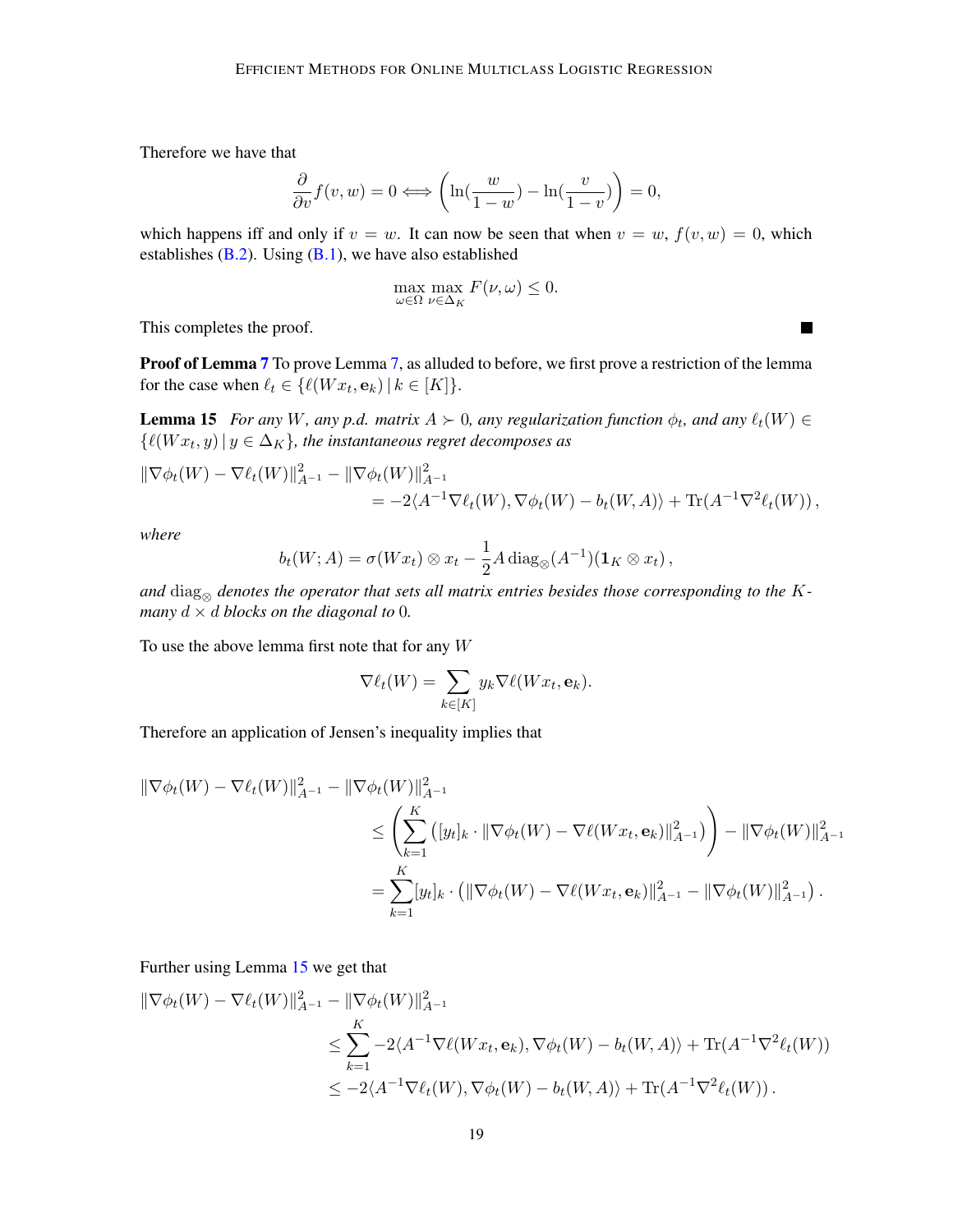Therefore all that is left to prove is Lemma [15](#page-18-0) which we prove next **Proof of Lemma [15](#page-18-0)** Recall that for  $\sigma_t = \sigma(W x_t)$  and for a label y, the gradient and Hessian of the

logistic loss are respectively

$$
\nabla \ell(Wx_t, y) = (\sigma_t - \mathbf{e}_y) \otimes x_t
$$
  

$$
\nabla^2 \ell(Wx_t, y) = (\text{diag}(\sigma_t) - \sigma_t \sigma_t^{\top}) \otimes (x_t x_t^{\top}).
$$

Therefore we begin by analyzing the quadratic part of the term which is given by

$$
\|\nabla \ell_t(W)\|_{A^{-1}}^2 = \|(\sigma_t - \mathbf{e}_y) \otimes x_t\|_{A^{-1}}^2
$$
  
= Tr((diag(\mathbf{e}\_y) \otimes x\_t x\_t^\top)A^{-1}) + \langle A^{-1}(\sigma\_t - 2\mathbf{e}\_y) \otimes x\_t, \sigma\_t \otimes x\_t \rangle  
= Tr((diag(\mathbf{e}\_y - \sigma\_t) \otimes x\_t x\_t^\top)A^{-1}) + 2\langle A^{-1}((\sigma\_t - \mathbf{e}\_y) \otimes x\_t), \sigma\_t \otimes x\_t \rangle +  
\nTr(((diag(\sigma\_t) - \sigma\_t \sigma\_t^\top) \otimes x\_t x\_t^\top)A^{-1})  
= Tr(\nabla^2 \ell\_t(W)A^{-1})

Finally, note that

$$
\mathrm{Tr}((\mathrm{diag}(\mathbf{e}_y - \sigma_t) \otimes x_t x_t^\top) A^{-1}) = \mathrm{Tr}((\mathrm{diag}(\mathbf{e}_y - \sigma_t) \otimes x_t x_t^\top) \mathrm{diag}_{\otimes}(A^{-1}))
$$
  
\n
$$
= \mathrm{Tr}((\mathbf{1}_K \otimes x_t)((\mathbf{e}_y - \sigma_t) \otimes x_t)^\top \mathrm{diag}_{\otimes}(A^{-1}))
$$
  
\n
$$
= \langle (\mathbf{e}_y - \sigma_t) \otimes x_t), \mathrm{diag}_{\otimes}(A^{-1})(\mathbf{1}_K \otimes x_t) \rangle.
$$

Combining everything and replacing  $(\sigma_t - \mathbf{e}_y) \otimes x_t = \nabla \ell_t(W)$  we get that,

$$
\|\nabla \ell_t(W)\|_{A^{-1}}^2 = \langle A^{-1} \nabla \ell_t(W), -A \operatorname{diag}_{\otimes}(A^{-1})(\mathbf{1}_K \otimes x_t) + 2\sigma_t \otimes x_t \rangle + \operatorname{Tr}(\nabla^2 \ell_t(W)A^{-1})
$$

Now noting the following expansion

$$
\|\nabla \phi_t(W) - \nabla \ell_t(W)\|_{A^{-1}}^2 - \|\nabla \phi_t(W)\|_{A^{-1}}^2 = \|\nabla \ell_t(W)\|_{A^{-1}}^2 - 2\langle A^{-1} \nabla \ell_t(W), \nabla \phi_t(W)\rangle
$$

П

 $\blacksquare$ 

 $\blacksquare$ 

and replacing the above finishes the proof.

**Proof of Lemma [8](#page-6-3)** Recall that  $\nabla \ell(W x_t, \mathbf{e}_k) = (\sigma_t - \mathbf{e}_k) \otimes x_t$ . Hence

$$
\nabla \phi_t(W) = (\sigma(Wx_t) - \frac{1}{K} \mathbf{1}_K) \otimes x_t + B_t = \sigma(Wx_t) \otimes x_t - \frac{1}{2} A_{t-1} \operatorname{diag}_{\otimes} (A_{t-1}^{-1}) (\mathbf{1}_K \otimes x_t)
$$
  
=  $b_t(W; A_{t-1}).$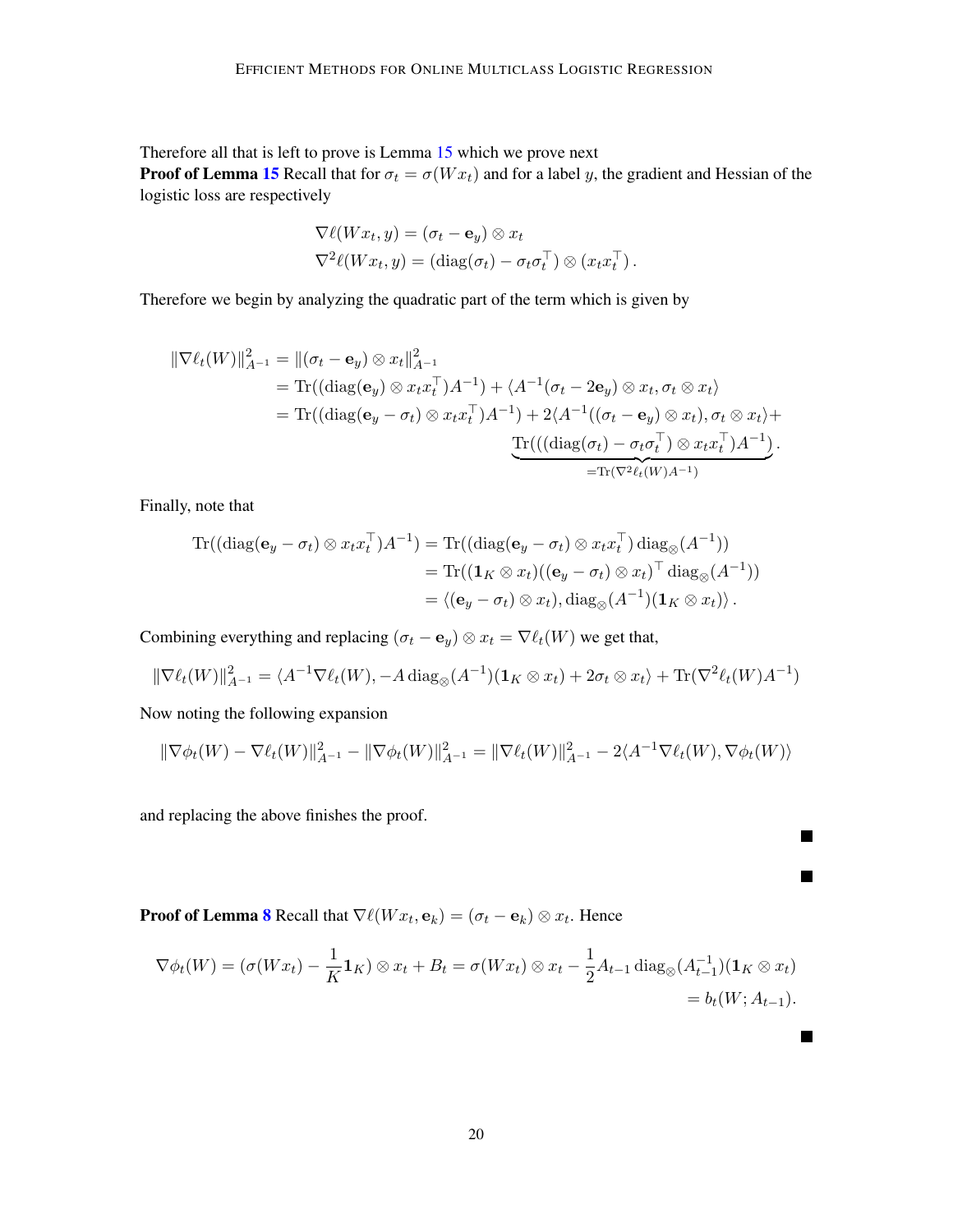**Proof of Theorem [9](#page-8-0)** At any time t, with probability  $\gamma$  we sample a class uniformly at random. Otherwise we sample a class from  $\sigma_t$  of our algorithm. We update our algorithm only if the class was sampled by the extra exploration and if we selected the correct class. We have

$$
\mathbb{E}\left[\sum_{t=1}^{T} \mathbb{I}\left(\hat{y}_{t} \neq y_{t}\right)\right] \leq \mathbb{E}\left[\sum_{t=1}^{T} (1-\sigma_{t,y_{t}})\right] + \gamma T
$$
\n
$$
\leq \mathbb{E}\left[\sum_{t=1}^{T} -\ln(\sigma_{t,y_{t}})\right] + \gamma T
$$
\n
$$
\leq \frac{K}{\gamma} \mathbb{E}\left[\sum_{t=1}^{T} -\ln(\sigma_{t,y_{t}}) \mathbb{I}\left\{\hat{y}_{t} = y_{t} \land \text{ explore}\right\}\right] + \gamma T
$$
\n
$$
\leq \frac{K}{\gamma} \mathbb{E}\left[\sum_{t=1}^{T} -\ln(\sigma_{t}(W)_{y_{t}}) \mathbb{I}\left\{\hat{y}_{t} = y_{t} \land \text{ explore}\right\} + \text{Reg}_{T}\right] + \gamma T
$$
\n
$$
= -\sum_{t=1}^{T} \ln(\sigma_{t}(W)_{y_{t}}) + \frac{K}{\gamma} \text{Reg}_{T} + \gamma T
$$

Plugging in the optimal choice of  $\gamma$  completes the proof.

#### <span id="page-20-0"></span>Appendix C. Online Multiclass Boosting

AdaBoost.OLM++ (Algorithm [4\)](#page-21-0) takes N weak learners  $(WL^{i})_{i=1}^{N}$ , which are stateful objects that support the operations  $Predict(x, C)$  and  $Update(x, C, y)$  based on the weak learner protocol de-scribed in section [4.2.](#page-9-1) We use the index  $t$  to denote the number of updates of any stateful object. Additionally, we have a copy of an algorithm solving the boosting regression problem BoostReg for each weak learner with operations  $Predict(s, l)$  and  $Update(s, l, y)$ . The algorithm maintains  $s_t^i$ , which are the weighted aggregated scores of the first  $i$  weak learners. They are literately updated from  $s_t^{i-1}$  given the prediction  $l_t^i$  such that the regret  $\sum_{t=1}^T \left( \log([\sigma(s_t^i)]_{y_t}) - \log([\sigma(s_t^{i-1} + \alpha \mathbf{e}_{l_t^i})]_{y_t}) \right)$ is small with respect to some  $\alpha \in [-2,2]$ . The predictions  $s_t^i$  induce a label  $\hat{y}_t^i = \arg \max_{k \in [K]} (s_t^i)_k$ , which are treated as expert recommendations. Over these expert predictions, AdaBoost.OLM++ runs the hedge algorithm [\(Freund and Schapire,](#page-13-13) [1997\)](#page-13-13) to make its final decision. Finally, the cost matrices  $C_t^i$  are computed in the following way. Let

$$
\widehat{C}_t^i(k,y) \triangleq \frac{\partial}{\partial z_k} \log([\sigma(z)]_y)|_{z=s_t^{i-1}} = \sigma(s_t^{i-1})_k - \mathbb{I}\{k=y\},\,
$$

then  $C_t^i$  is the translated and rescaled transformation of  $\hat{C}_t^i$  that lies in  $\mathcal{C}$ :

<span id="page-20-1"></span>
$$
C_t^i(k, y) = \frac{1}{K} \left( \widehat{C}_t^i(k, y) - \widehat{C}_t^i(y, y) \right).
$$
 (C.1)

The following proof is included for completeness and follows up to minor modifications the work of [Foster et al.](#page-13-0) [\(2018\)](#page-13-0).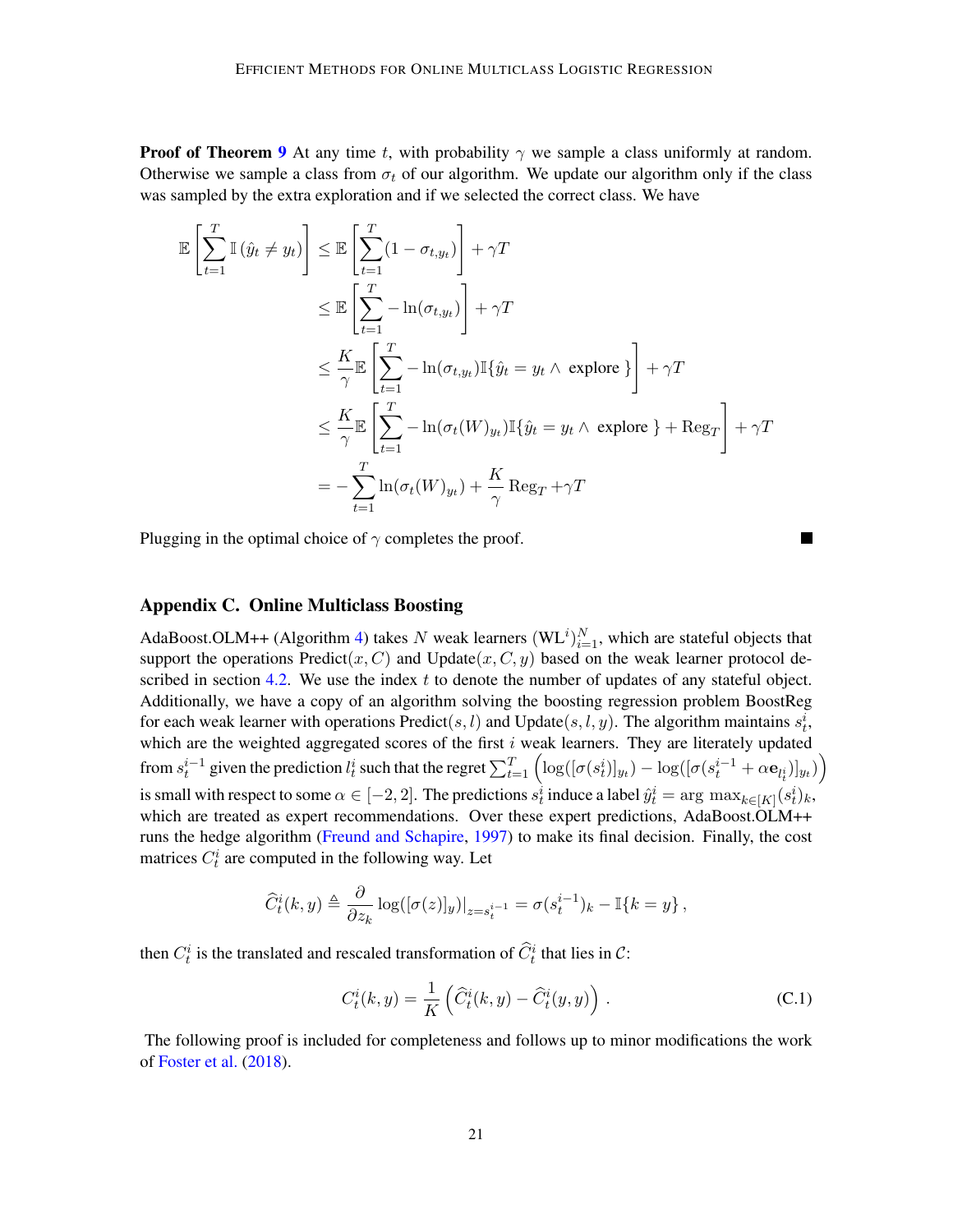Algorithm 4 AdaBoost.OLM++ [\(Foster et al.,](#page-13-0) [2018\)](#page-13-0)

<span id="page-21-0"></span>**Input:** weak learners  $WL^1, \ldots, WL^N$ , boosting regression algorithm BoostReg For all  $i \in [N]$ , set  $v_1^i \leftarrow 1$ , initialize weak learner WL<sup>i</sup><sub>1</sub>, and initialize copy of boosting regression algorithm BoostReg<sup>i</sup><sub>1</sub>.

for  $t = 1, \ldots, n$  do Receive instance  $x_t$ .  $s_t^0 \leftarrow 0 \in \mathbb{R}^K$ . for  $i = 1, \ldots, N$  do Compute cost matrix  $C_t^i$  from  $s_t^{i-1}$  using [\(C.1\).](#page-20-1)  $l_t^i \leftarrow \text{WL}_t^i$ . Predict $(x_t, C_t^i)$ .  $s_t^i \leftarrow \text{BoostReg}_t^i$ . Predict $(s_t^{i-1}, l_t^i)$ .  $\hat{y}_t^i \leftarrow \arg \max_k s_t^i(k).$ Sample  $i_t$  with  $Pr(i_t = i) \propto v_t^i$ . Predict  $\hat{y}_t = \hat{y}_t^{i_t}$  and receive true class  $y_t \in [K]$ . for  $i = 1, ..., N$  do  $\mathrm{WL}_{t+1}^i \leftarrow \mathrm{WL}_{t}^i.\mathrm{Update}(x_t, C_t^i, y_t).$  $\text{BoostReg}_{t+1}^i \leftarrow \text{BoostReg}_t^i.\text{Update}(s_t^{i-1}, l_t^i, y_t).$  $v_{t+1}^i \leftarrow v_t^i \cdot \exp(-\mathbb{I}\{\hat{y}_t^i \neq y_t\}).$ 

**Proof of Proposition [12](#page-11-3)** We begin with the first part of the proposition. Denote the number of mistakes of the *i*-th expert (which is the combination of the first i weak learners) by

$$
M_i = \sum_{t=1}^T \mathbb{I}\{\hat{y}_t^i \neq y_t\} = \sum_{t=1}^T \mathbb{I}\{\arg \max_k s_t^i(k) \neq y_t\},\
$$

with the convention that  $M_0 = T$ . The weights  $v_t^i$  simply implement the multiplicative weights strategy, and so [Lemma 17,](#page-24-0) which gives a concentration bound based on Freedman's inequality implies that with probability at least  $1 - \delta$ ,<sup>[4](#page-21-1)</sup>

<span id="page-21-3"></span>
$$
\sum_{t=1}^{T} \mathbb{I}\{\hat{y}_t \neq y_t\} \le 4 \min_i M_i + 2 \log(N/\delta). \tag{C.2}
$$

Note that if  $k^* \triangleq \arg \max_k s_t^{i-1}(k) \neq y_t$ , then  $[\sigma(s_t^{i-1})]_{k^*} \geq [\sigma(s_t^{i-1})]_{y_t}$  and  $\sigma(s_t^{i-1}) \in \Delta_K$ imply  $[\sigma(s_t^{i-1})]_{y_t} \le 1/2$ , which then implies  $\sum_{k \neq y_t} [\sigma(s_t^{i-1})]_k \ge 1/2$  and finally

<span id="page-21-2"></span>
$$
-\sum_{t=1}^{T} \widehat{C}_{t}^{i}(y_{t}, y_{t}) = \sum_{t=1}^{T} \sum_{k \neq y_{t}} [\sigma(s_{t}^{i-1})]_{k} \geq \frac{M_{i-1}}{2}.
$$
 (C.3)

This also holds for  $i = 1$  because  $s_t^0 = 0$  and  $-\widehat{C}_t^1(y_t, y_t) = (K - 1)/K \ge 1/2$ .

<span id="page-21-1"></span><sup>4.</sup> Note that previous online boosting works [\(Beygelzimer et al.,](#page-13-11) [2015;](#page-13-11) [Jung et al.,](#page-13-10) [2017\)](#page-13-10) use a simpler Hoeffding bound Note that previous online boosting works (Beygelzimer et al., 2015; Jung et al., 2017) use a simpler Hoeffulng bound at this stage, which picks up an extra  $\sqrt{T}$  term. For their results this is not a dominant term, but i spoil the improvement given by improper logistic regression, and so we use Freedman's inequality to remove it.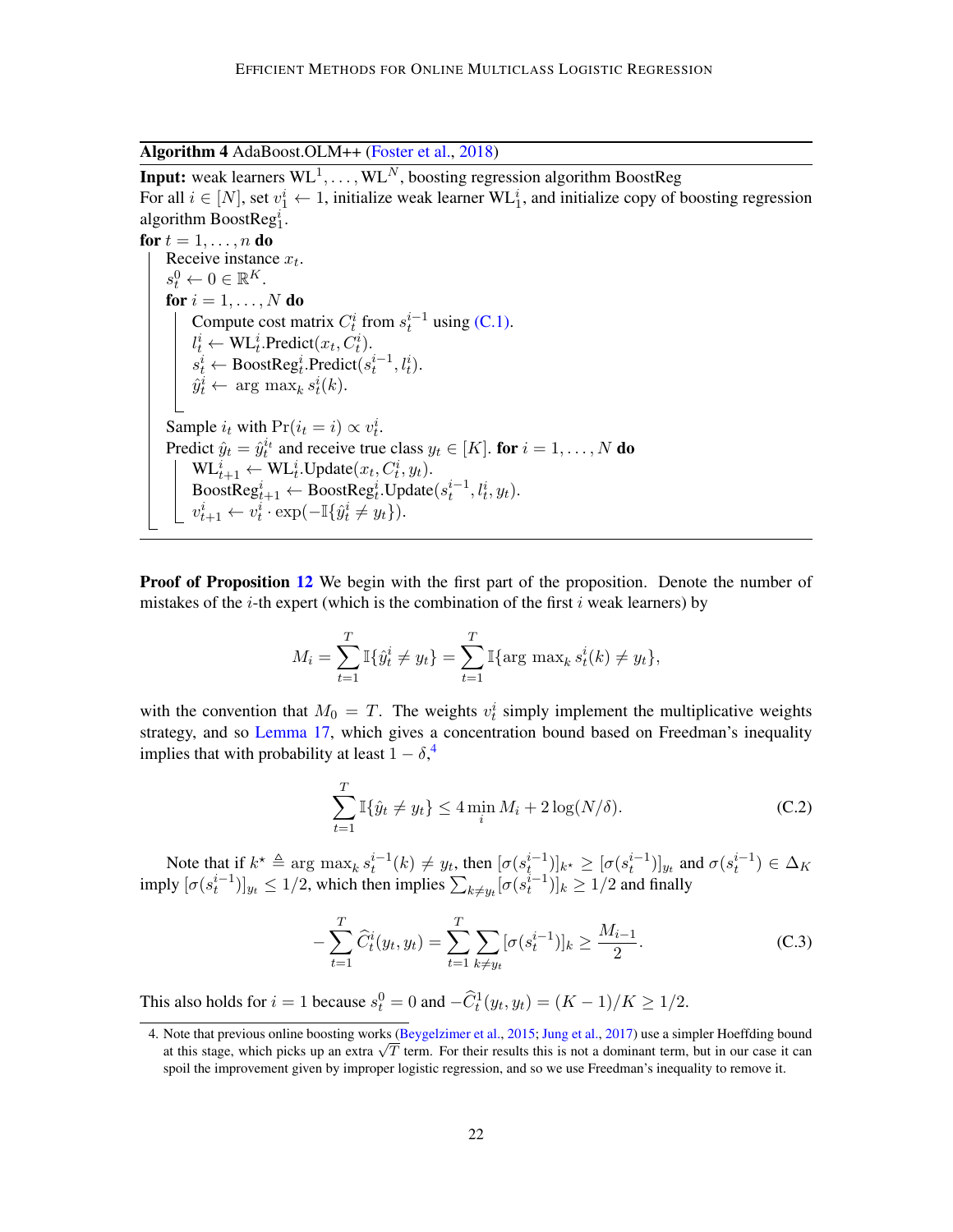Define the difference between the total loss of the *i*-th and  $(i - 1)$ -th expert to be

$$
\Delta_i = \sum_{t=1}^T \ell(s_t^i, y_t) - \ell(s_t^{i-1}, y_t).
$$

By the assumption on the employed regression algorithm, we have

$$
\Delta_i \leq \inf_{\alpha \in [-2,2]} \left[ \sum_{t=1}^T \ell(\alpha \mathbf{e}_{l_t^i} + s_t^{i-1}, y_t) - \ell(s_t^{i-1}, y_t) \right] + \mathcal{R}(T).
$$

By [Lemma 18](#page-24-1) each term in the sum above satisfies

$$
\ell(\alpha \mathbf{e}_{l_t^i} + s_t^{i-1}, y_t) - \ell(s_t^{i-1}, y_t) \leq \begin{cases} (e^{\alpha} - 1)[\sigma(s_t^{i-1})]_{l_t^i} = (e^{\alpha} - 1)\widehat{C}_t^i(y_t, l_t^i), & l_t^i \neq y_t, \\ (e^{-\alpha} - 1)(1 - [\sigma(s_t^{i-1})]_{y_t}) = -(e^{-\alpha} - 1)\widehat{C}_t^i(y_t, y_t), & l_t^i = y_t. \end{cases}
$$

With notation  $w^i = -\sum_{t=1}^n \widehat{C}_t^i(y_t, y_t), c_+^i = -\frac{1}{w^i} \sum_{t:l_t^i = y_t} \widehat{C}_t^i(y_t, y_t)$ , and  $c_-^i = \frac{1}{w^i} \sum_{t:l_t^i \neq y_t} \widehat{C}_t^i(y_t, l_t^i)$ , we rewrite

$$
\inf_{\alpha \in [-2,2]} \left[ \sum_{t=1}^n \ell(\alpha \mathbf{e}_{l_t^i} + s_t^{i-1}, y_t) - \ell(s_t^{i-1}, y_t) \right] = w^i \cdot \inf_{\alpha \in [-2,2]} \left[ (e^{\alpha} - 1)c_+^i + (e^{-\alpha} - 1)c_+^i \right].
$$

One can verify that  $w^i > 0$ ,  $c^i_-, c^i_+ \ge 0$ ,  $c^i_+ - c^i_- = \gamma_i \in [-1, 1]$  and  $c^i_+ + c^i_- \le 1$ . By [Lemma 19,](#page-24-2) it follows that

$$
w^{i} \cdot \inf_{\alpha \in [-2,2]} \left[ (e^{-\alpha} - 1)c_{-}^{i} + (e^{\alpha} - 1)c_{+}^{i} \right] \leq -\frac{w^{i}\gamma_{i}^{2}}{2}.
$$

Summing  $\Delta_i$  over  $i \in [N]$ , we have

<span id="page-22-0"></span>
$$
\sum_{t=1}^{T} \ell(s_t^N, y_t) - \sum_{t=1}^{T} \ell(s_t^0, y_t) = \sum_{i=1}^{T} \Delta_i \le -\frac{1}{2} \sum_{i=1}^{N} w^i \gamma_i^2 + N \mathcal{R}(T). \tag{C.4}
$$

We lower bound the left hand side as

$$
\sum_{t=1}^T \ell(s_t^N, y_t) - \sum_{t=1}^T \ell(s_t^0, y_t) \ge - \sum_{t=1}^T \ell(s_t^0, y_t) = -T \log(K),
$$

where the inequality uses non-negativity of the logistic loss and the equality is a direct calculation from  $s_t^0 = 0$ . Next we upper bound the right-hand side of [\(C.4\).](#page-22-0) Since  $w^i = -\sum_{t=1}^T \hat{C}_t^i(y_t, y_t)$ , Eq. [\(C.3\)](#page-21-2) implies

$$
-\frac{1}{2}\sum_{i=1}^N w^i \gamma_i^2 \le -\frac{1}{4}\sum_{i=1}^N M_{i-1} \gamma_i^2 \le -\min_{i\in[N]} M_{i-1} \cdot \frac{1}{4}\sum_{i=1}^N \gamma_i^2 \le -\min_{i\in[N]} M_i \cdot \frac{1}{4}\sum_{i=1}^N \gamma_i^2.
$$

Combining our upper and lower bounds on  $\sum_{i=1}^{N} \Delta_i$  now gives

<span id="page-22-1"></span>
$$
-T\log(K) \le -\frac{1}{2}\sum_{i=1}^{N} w^i \gamma_i^2 + N\mathcal{R}(T) \le -\min_{i \in [N]} M_i \cdot \frac{1}{4} \sum_{i=1}^{N} \gamma_i^2 + N\mathcal{R}(T). \tag{C.5}
$$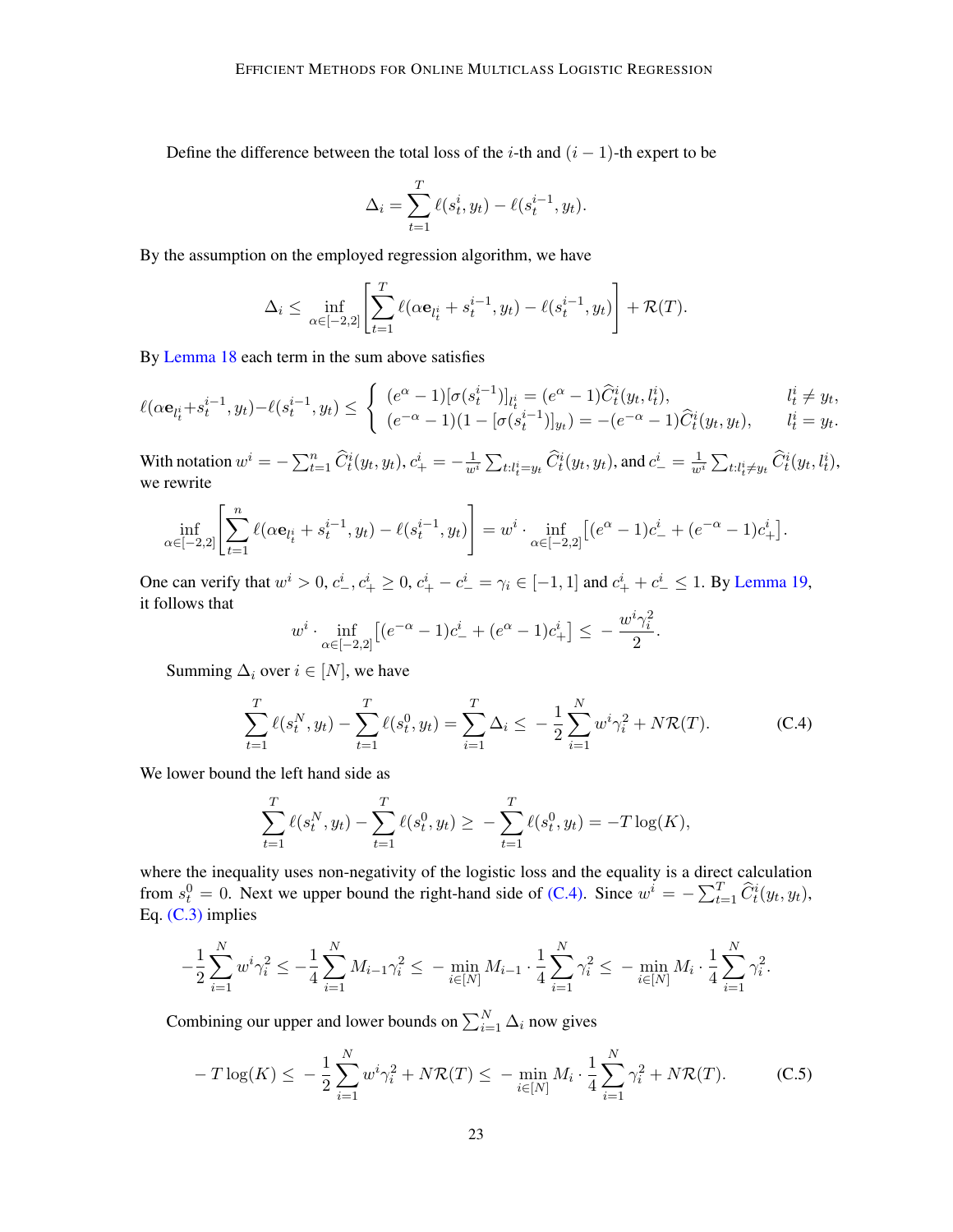Rearranging, we have

$$
\min_{i \in [N]} M_i \le O\left(\frac{T \log(K)}{\sum_{i=1}^N \gamma_i^2}\right) + O\left(\frac{N\mathcal{R}(T)}{\sum_{i=1}^N \gamma_i^2}\right).
$$

Returning to [\(C.2\),](#page-21-3) this implies that with probability at least  $1 - \delta$ ,

$$
\sum_{t=1}^T \mathbb{I}\{\hat{y}_t \neq y_t\} \le O\left(\frac{T \log(K)}{\sum_{i=1}^N \gamma_i^2}\right) + O\left(\frac{N\mathcal{R}(T)}{\sum_{i=1}^N \gamma_i^2}\right) + 2\log(N/\delta),
$$

which finishes the first part of the proof.

By the definition of the cost matrices, the weak learning condition

$$
\sum_{t=1}^{T} C_t^i(y_t, l_t^i) \le \sum_{t=1}^{T} \mathbb{E}_{k \sim u_{\gamma, y_t}} \left[ C_t^i(y_t, k) \right] + S
$$

implies

$$
\sum_{t=1}^{T} \widehat{C}_{t}^{i}(y_{t}, l_{t}^{i}) \leq \sum_{t=1}^{T} \mathbb{E}_{k \sim u_{\gamma, y_{t}}} \left[ \widehat{C}_{t}^{i}(y_{t}, k) \right] + KS
$$

Expanding the definitions of  $u_{\gamma, y_t}$  and  $\hat{C}_t^i$ , we have

$$
\mathbb{E}_{k \sim u_{\gamma, y_t}} \left[ \widehat{C}_t^i(y_t, k) \right] = \left( \frac{1 - \gamma}{K} \right) \left( [\sigma(s_t^{i-1})]_{y_t} - 1 \right) + \sum_{k \neq y_t} [\sigma(s_t^{i-1})]_k \right) + \gamma([\sigma(s_t^{i-1})]_{y_t} - 1) = \gamma \widehat{C}_t^i(y_t, y_t).
$$

So we have

$$
\sum_{t=1}^T \widehat{C}_t^i(y_t, l_t^i) \le \gamma \sum_{t=1}^T \widehat{C}_t^i(y_t, y_t) + KS,
$$

or, since  $\widehat{C}_t^i(y_t, y_t) < 0$ ,

$$
\gamma_i \ge \gamma - \frac{KS}{w^i},
$$

where  $w^i = -\sum_{t=1}^n \widehat{C}_t^i(y_t, y_t)$  as in the first part. Since  $a \geq b - c$  implies  $a^2 \geq b^2 - 2bc$  for non-negative *a*, *b* and *c*, we further have  $\gamma_i^2 \ge \gamma^2 - 2 \frac{\gamma K S}{w^i}$  $\frac{KS}{w^i}$ .

Returning to the first inequality in  $(C.5)$ , the bound we just proved implies

$$
-T \log(K) \leq -\frac{1}{2} \sum_{i=1}^{N} w^{i} \gamma^{2} + \gamma K S N + N \mathcal{R}(T)
$$
  

$$
\leq -\frac{\gamma^{2}}{4} \sum_{i=1}^{N} M_{i-1} + \gamma K S N + N \mathcal{R}(T)
$$
 (by (C.3))  

$$
\leq -\min_{i \in [N]} M_{i} \cdot \frac{\gamma^{2} N}{4} + \gamma K S N + N \mathcal{R}(T).
$$

П

From here we proceed as in the first part of the proof to get the result.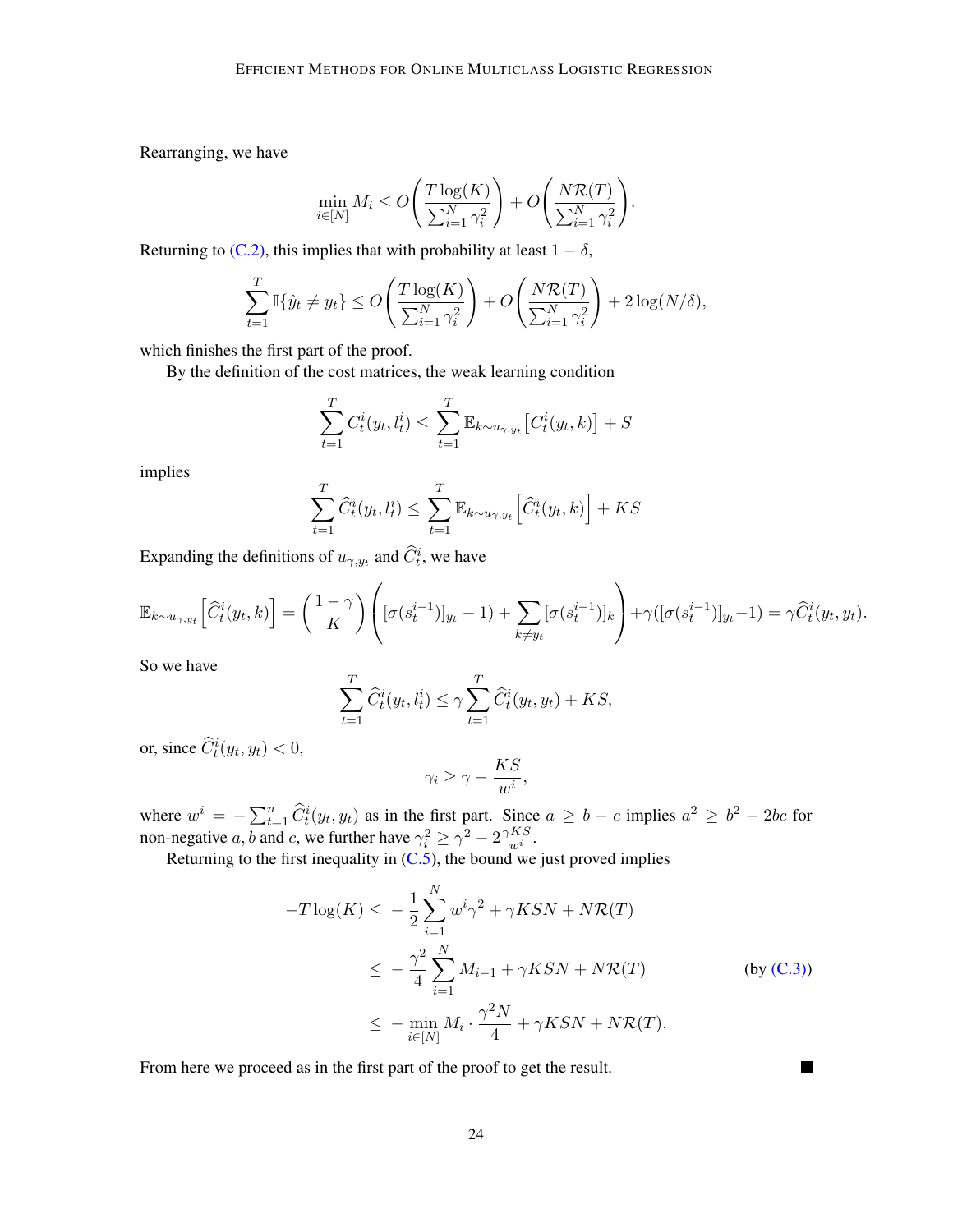**Lemma 16 (Freedman's Inequality [\(Beygelzimer et al.,](#page-12-3) [2011\)](#page-12-3))** Let  $(Z_t)_{t \le n}$  be a real-valued mar*tingale difference sequence adapted to a filtration*  $(\mathcal{J}_t)_{t \leq n}$  *with*  $|Z_t| \leq R$  *almost surely. For any*  $\eta \in [0, 1/R]$ *, with probability at least*  $1 - \delta$ *,* 

$$
\sum_{t=1}^{n} Z_t \le \eta(e-2) \sum_{t=1}^{n} \mathbb{E}\left[Z_t^2 \mid \mathcal{J}_t\right] + \frac{\log(1/\delta)}{\eta} \tag{C.6}
$$

*for all*  $\eta \in [0, 1/R]$ *.* 

<span id="page-24-0"></span>**Lemma 17 (Lemma 23 [\(Foster et al.,](#page-13-0) [2018\)](#page-13-0))** *With probability at least*  $1-\delta$ *, the predictions*  $(\hat{y}_t)_{t\leq n}$ *generated by [Algorithm 4](#page-21-0) satisfy*

$$
\sum_{t=1}^{T} \mathbb{I}\{\hat{y}_t \neq y_t\} \le 4 \min_{i} \sum_{t=1}^{T} \mathbb{I}\{\hat{y}_t^i \neq y_t\} + 2 \log(N/\delta).
$$

<span id="page-24-1"></span>**Lemma 18 (Lemma 24 [\(Foster et al.,](#page-13-0) [2018\)](#page-13-0))** *The multiclass logistic loss satisfies for any*  $z \in \mathbb{R}^K$ *and*  $y \in [K]$ ,

$$
\ell(z+\alpha \mathbf{e}_l, y) - \ell(z, y) \leq \begin{cases} (e^{\alpha} - 1)[\sigma(z)]_l, & l \neq y, \\ (e^{-\alpha} - 1)(1 - [\sigma(z)]_y), & l = y. \end{cases}
$$

<span id="page-24-2"></span>**Lemma 19 [\(Jung et al.](#page-13-10) [\(2017\)](#page-13-10))** *For any*  $A, B ≥ 0$  *with*  $A − B ∈ [-1, +1]$  *and*  $A + B ≤ 1$ *,* 

$$
\inf_{\alpha \in [-2,2]} \left[ A(e^{\alpha} - 1) + B(e^{-\alpha} - 1) \right] \le -\frac{(A - B)^2}{2}.
$$

Proof of Theorem [13](#page-11-2) We reduce the problem successively to a regular regression problem for which we can induce Theorem [3.](#page-4-2) Observe that for all  $k \neq l_t$ , there exists a constant  $c_t \in \mathbb{R}$  such that  $\hat{s}_{t,k} = s_{t,k} + c$ . Hence  $[\sigma(\hat{s}_t)]_{k \in [K] \setminus y_t} \propto [\sigma(s_t)]_{k \in [K] \setminus y_t}$ . For the loss, this implies

$$
-\log([\sigma(\hat{s}_t)]_k)+\log([\sigma(s_t+\alpha \mathbf{e}_{l_t})]_k)=-\log(1-[\sigma(\hat{s}_t)]_{l_t})+\log(1-[\sigma(s_t+\alpha \mathbf{e}_{l_t})]_{l_t}).
$$

By construction  $[\sigma(\hat{s}_t)]_{lt} = [\sigma(\zeta_t)]_1$  and  $[\sigma(s_t + \alpha \mathbf{e}_{lt})]_{lt} = [\sigma(\tilde{s}_t + \alpha \mathbf{e}_1)]_1$ , this implies

$$
\ell(\hat{s}_t, y_t) - \ell(s_t + \alpha \mathbf{e}_{l_t}, y_t) = \ell(\zeta_t, 1 + \mathbb{I}\{y_t \neq l_t\}) - \ell(\tilde{s}_t + \alpha \mathbf{e}_1, 1 + \mathbb{I}\{y_t \neq l_t\}).
$$

Shifting the logits by a constant does not change the distribution or the loss, hence setting

$$
W_{\alpha} = \begin{pmatrix} 1 & \frac{1}{2}\alpha \\ -1 & -\frac{1}{2}\alpha \end{pmatrix}, x_t = \begin{pmatrix} \frac{1}{2}(\tilde{s}_{t,1} - \tilde{s}_{t,2}) \\ 1 \end{pmatrix},
$$

we have

$$
\ell(\tilde{s}_t + \alpha \mathbf{e}_1, 1 + \mathbb{I}{y_t \neq l_t}) = \ell(W_{\alpha} x_t, 1 + \mathbb{I}{y_t \neq l_t}).
$$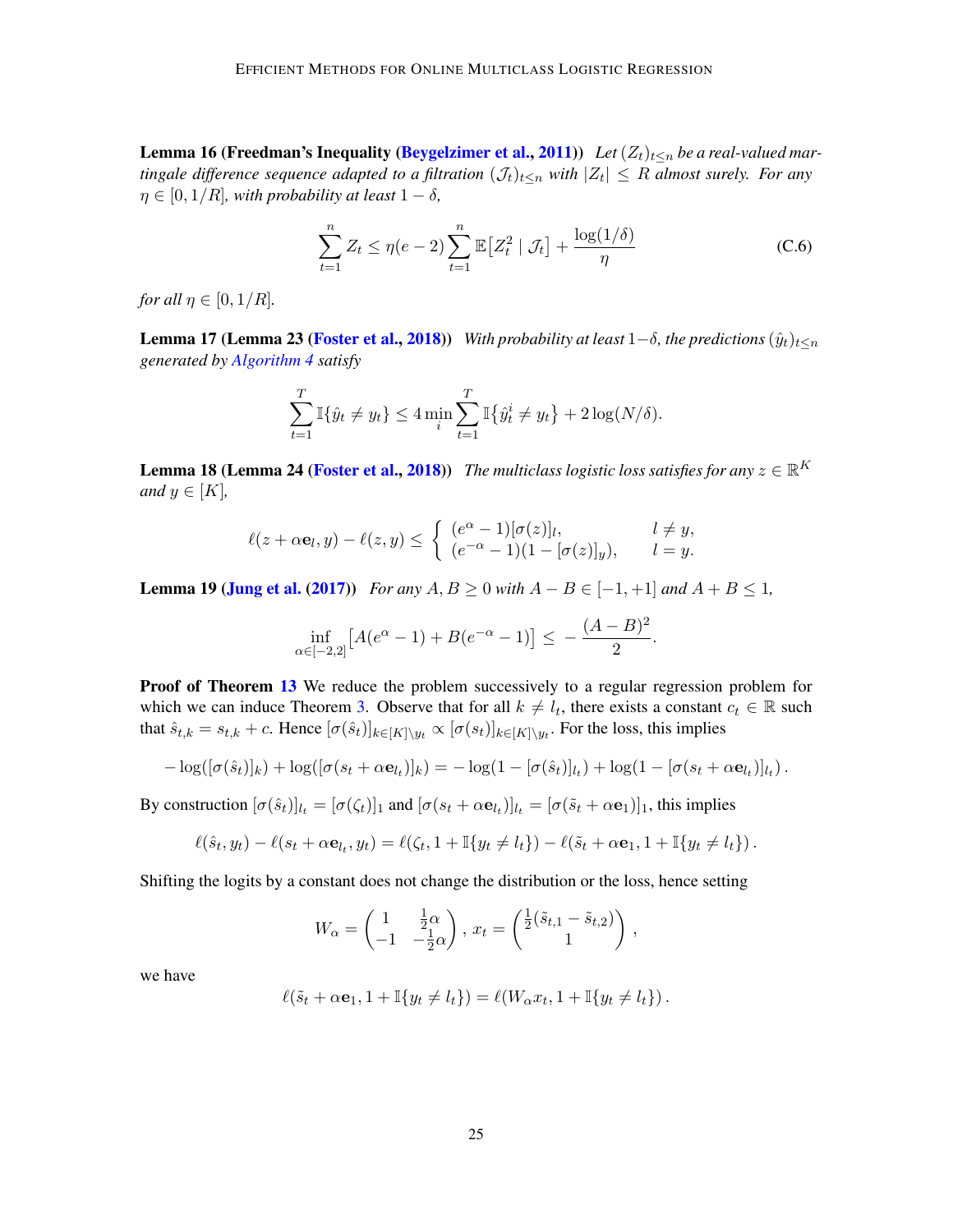The algorithm clips the logits to the range  $[-\log(T), \log(T)]$  by  $\tilde{x}_{t,1} = \min\{\log(T), \max\{-\log(T), x_{t,1}\}\}.$ We bound the induced error by the clipping

$$
\max_{x_{t,1} \in \mathbb{R}, \alpha \in [-2,2], y \in \{1,2\}} \ell(W_{\alpha} \tilde{x}_{t}, y) - \ell(W_{\alpha} x_{t}, y)
$$
\n
$$
= \max_{x_{t,1} \in \mathbb{R}, \alpha \in [-2,2]} \ell(W_{\alpha} \tilde{x}_{t}, 1) - \ell(W_{\alpha} x_{t}, 1) \qquad \text{(due to symmetry over the labels)}
$$
\n
$$
= \max_{x_{t,1} \in \mathbb{R}, \alpha \in [-2,2]} -\log(\frac{\exp(\tilde{x}_{t,1} + \frac{1}{2}\alpha)}{\exp(\tilde{x}_{t,1} + \frac{1}{2}\alpha) + \exp(-\tilde{x}_{t,1} - \frac{1}{2}\alpha)}) + \log(\frac{\exp(x_{t,1} + \frac{1}{2}\alpha)}{\exp(x_{t,1} + \frac{1}{2}\alpha) + \exp(-x_{t,1} - \frac{1}{2}\alpha)})
$$
\n
$$
= \max_{x_{t,1} \in \mathbb{R}, \alpha \in [-2,2]} \log(\frac{1 + \exp(-2\tilde{x}_{t,1} - \alpha)}{1 + \exp(-2x_{t,1} - \alpha)})
$$
\n
$$
= \max_{x_{t,1} \in \mathbb{R}, \alpha \in [-2,2]} \log(\frac{1 + \exp(-2\log(T) - \alpha)}{1 + \exp(-2x_{t,1} - \alpha)}) \qquad (\tilde{x}_{t,1} < x_{t,1} \text{ implies } \tilde{x}_{t,1} = \log(T))
$$
\n
$$
= \log(1 + \exp(-2\log(T) + 2)) \le \frac{e^2}{T^2}.
$$

Combining everything up till now yields

$$
\sum_{t=1}^{T} \ell(\hat{s}_t, y_t) - \ell(s_t, y_t) \le T \frac{e^2}{T^2} + \sum_{t=1}^{T} \ell(\zeta_t, 1 + \mathbb{I}\{y_t \ne l_t\}) - \ell(W_\alpha \tilde{x}_t, 1 + \mathbb{I}\{y_t \ne l_t\})
$$
\n
$$
\le O(1) + \max_{W: ||W||_{2,\infty} \le 2} \sum_{t=1}^{T} \ell(\zeta_t, 1 + \mathbb{I}\{y_t \ne l_t\}) - \ell(W\tilde{x}_t, 1 + \mathbb{I}\{y_t \ne l_t\}).
$$

Finally invoking Theorem [3](#page-4-2) with  $d = 2$ ,  $B = 2$ ,  $R = \log(T) + 1$ ,  $K = 2$  completes the proof. **Contract** 

#### <span id="page-25-0"></span>Appendix D. Reduction to AIOLI for binary logistic regression

The algorithm AIOLI proposed in Jézéquel et al. [\(2020\)](#page-13-4) for the case of  $K = 2$  proposes to use a regularizer  $\phi_t(W) \propto \sum_{y=1}^K \ell(Wx_t, y)$  without the additional bias term  $B_t$  introduced by our algorithm. We note that the proposal in Jézéquel et al. [\(2020\)](#page-13-4) is for an alternative formulation of binary case and uses a different multiplicative constant (i.e. BR as opposed to  $BR + \ln(K)$ ), however the core of the algorithm is in the choice of the regularizer  $\phi_t(W)$ . In this section we show that for the binary case (due to the inherent symmetries of the problem) instantiating our algorithm with  $B_t = 0$  (as opposed to our proposal) leads to the exact same predictions. We want to emphasize that this emerges from the special structure of the binary case, but does not hold for  $K > 2$ .

Let us begin by understanding certain symmetries of the logistic regression problem. Consider splitting the (vectorized) parameter space  $\mathbb{R}^{Kd}$  into two orthogonal spaces  $\mathcal{V} \triangleq \{ \mathbf{1}_K \otimes z \mid z \in \mathbb{R}^d \}$ and its orthogonal space  $V^{\perp}$ . Given any  $W \in \mathbb{R}^{K \times d}$  define the projections  $W^{\mathcal{V}}$  and  $W^{\mathcal{V}^{\perp}}$  obtained by projecting  $\overrightarrow{W}$  onto  $V$  and  $V^{\perp}$ , and reshaping into  $K \times d$  matrices, so that

$$
W = W^{\mathcal{V}} + W^{\mathcal{V}^{\perp}}.
$$

Now note that, since  $\sigma(z + \gamma \mathbf{1}_K) = \sigma(z)$  for any  $\gamma$ , and for any  $x \in \mathbb{R}^d$  and  $V \in \mathcal{V}$  we have  $Vx \propto \mathbf{1}_K$ , our predictions only depend on  $W_t^{\mathcal{V}^{\perp}}$ , i.e.

$$
\sigma(W_t x_t) = \sigma(W_t^{\mathcal{V}^\perp} x_t).
$$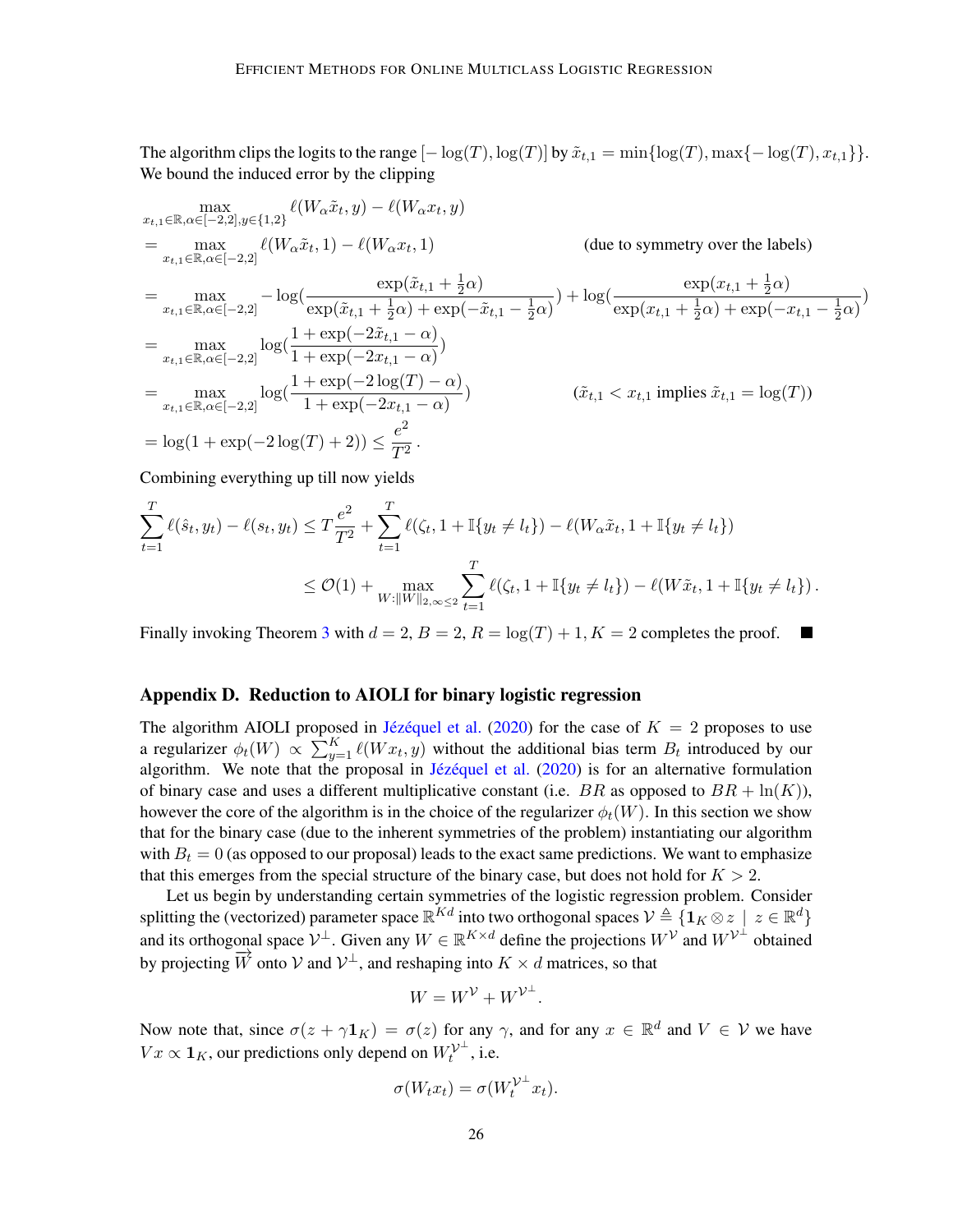Furthermore consider any  $V \in \mathcal{V}$ , and let  $z \in \mathbb{R}^d$  be such that  $V = \mathbf{1}_K \otimes z$ . For any  $x_t \in \mathbb{R}^d$ and for any W the hessian  $\nabla^2 \ell_t(W)$  and gradient satisfy

$$
\nabla^2 \ell_t(W)V = ((\text{diag}(\sigma_t(W)) - \sigma_t(W)\sigma_t(W)^{\top})\mathbf{1}_K) \otimes (x_t x_t^{\top} z_t) = 0
$$
  

$$
\langle \nabla \ell_t(W), V \rangle = \langle \sigma_t(W) - y_t, \mathbf{1}_K \rangle \langle x_t, z \rangle = 0.
$$

It can now be seen that the optimization problem solved at every step can therefore be split by considering  $W = U + V$ , as

$$
\min_{W \in \mathbb{R}^{d \times K}} \lambda \|W\|_F^2 + \sum_{s=1}^{t-1} \hat{\ell}_s(W) + \phi_t(W)
$$
  
= 
$$
\min_{U \in \mathcal{V}^\perp} \left( \lambda \|U\|_F^2 + \sum_{s=1}^{t-1} \hat{\ell}_s(U) + \phi_t(U) \right) + \min_{V \in \mathcal{V}} (\lambda \|V\|_F^2 + \langle V, B_t \rangle) .
$$

Note that the optimization over  $V$  is irrelevant for the eventual predictions. We now show that in the binary case,  $B_t \in V$  which means that for any  $U \in V^{\perp}$ ,  $\langle B_t, U \rangle = 0$ , thereby implying that setting it to 0 does not affect the eventual predictions.

**Binary case.** Let  $K = 2$  and through the run of the algorithm denote  $\sigma(W_t x_t)_1 = p_t$  and therefore we have that  $\sigma(W_t x_t)_2 = 1 - p_t$ . Denoting  $\sigma_t = \sigma(W_t x_t)$ , we have

$$
\nabla^2 \ell_t(W_t) = (\mathrm{diag}(\sigma_t) - \sigma_t \sigma_t^{\top}) \otimes (x_t x_t^{\top}) = p_t (1 - p_t) \begin{pmatrix} 1 & -1 \\ -1 & 1 \end{pmatrix} \otimes x_t x_t^{\top}.
$$

Hence setting  $M_t = \sum_{s=1}^t p_s (1 - p_s) x_s x_s^\top$ , we have

$$
A_t = \begin{pmatrix} \lambda \mathbf{I}_d + M_t & -M_t \\ -M_t & \lambda \mathbf{I}_d + M_t \end{pmatrix}.
$$

With some algebra, we can show that

$$
A_t^{-1} = \begin{pmatrix} \lambda^{-1} \mathbf{I}_d - \tilde{M}_t & \tilde{M}_t \\ \tilde{M}_t & \lambda^{-1} \mathbf{I}_d - \tilde{M}_t \end{pmatrix}
$$

$$
\tilde{M}_t = \lambda^{-1} (2M_t + \lambda \mathbf{I}_d)^{-1} M_t.
$$

Hence the bias term for  $K = 2$  is given by

$$
B_t = \frac{1}{2} \mathbf{1}_2 \otimes x_t - \frac{1}{2} A_t \operatorname{diag}_{\otimes} (A_t^{-1}) \mathbf{1}_2 \otimes x_t
$$
  
= 
$$
\frac{1}{2} \mathbf{1}_K \otimes x_t - \frac{1}{2} \mathbf{1}_2 \otimes ((\mathbf{I}_d - \lambda \tilde{M}_t) x_t)
$$
  
= 
$$
\frac{\lambda}{2} \mathbf{1}_K \otimes (\tilde{M}_t x_t) \in \mathcal{V}.
$$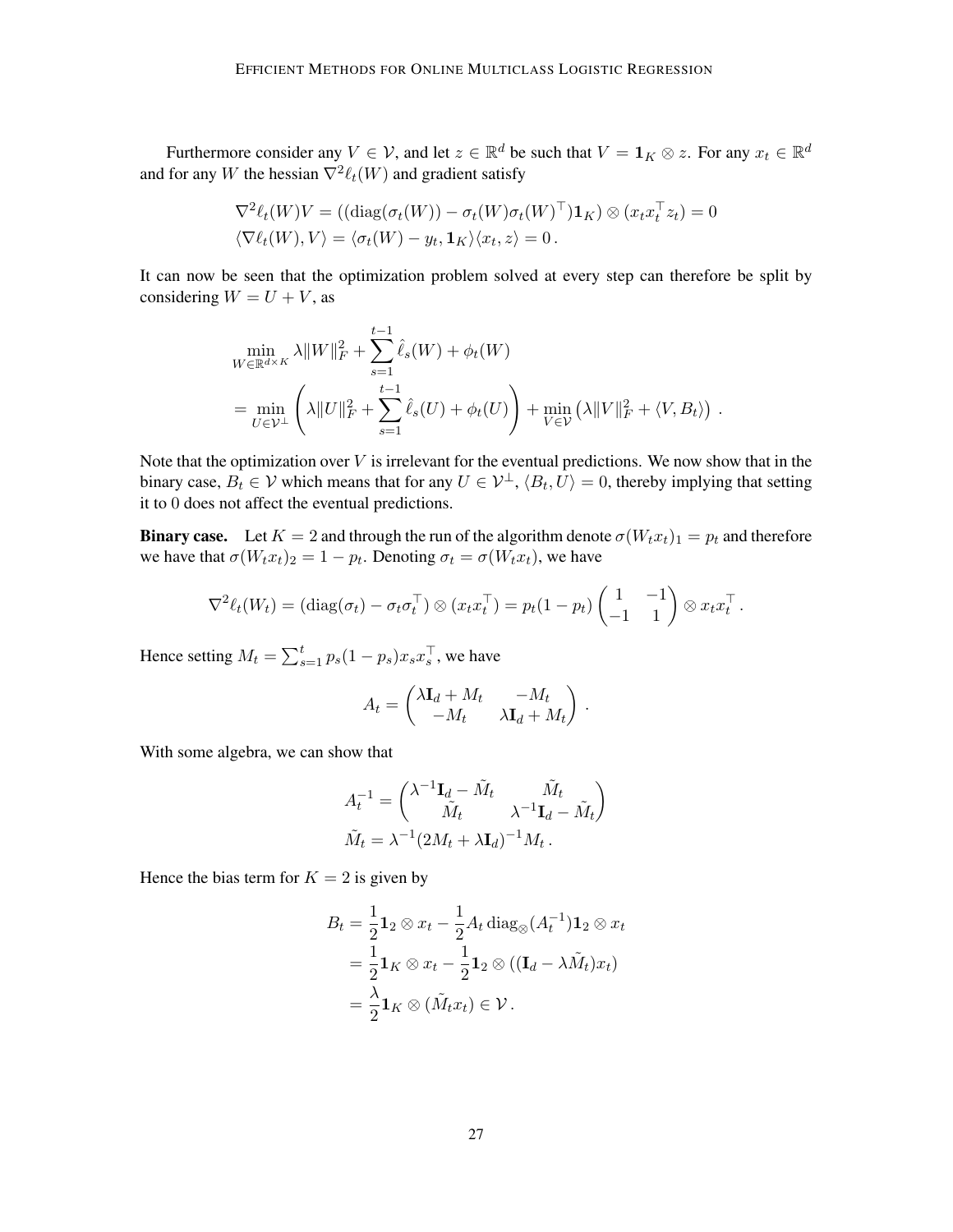### <span id="page-27-0"></span>Appendix E. Efficient Implementation of Algorithm [1](#page-5-0)

In this section we provide a proof of Theorem [4.](#page-5-2) We begin by noting that the algorithm can be implemented by computing the vector  $z_t = W_t x_t$  and not the full matrix  $W_t$ . We show that this can be done efficiently. Note that the algorithm computes  $W_t$  as the following

$$
W_t = \underset{W \in \mathbb{R}^{K \times d}}{\operatorname{argmin}} \|\overrightarrow{W}\|_{A_{t-1}}^2 + \langle \overrightarrow{W}, G_{t-1} \rangle + \phi_t(W).
$$

Since  $A_{t-1} \succeq \lambda I_{Kd}$ , the above minimization has a unique solution which can be obtained via the following first order optimality condition,

$$
2A_{t-1}\overrightarrow{W}_t + G_{t-1} - \frac{1}{2}A_{t-1}\operatorname{diag}_{\otimes}(A_{t-1}^{-1})(\mathbf{1}_K \otimes x_t) + \sigma(W_t x_t) \otimes x_t = 0.
$$

Rearranging leads to

$$
\overrightarrow{W}_t = -\frac{1}{2}A_{t-1}^{-1}(G_{t-1} + \sigma(W_t x_t) \otimes x_t) + \frac{1}{4}\operatorname{diag}_{\otimes}(A_{t-1}^{-1})(\mathbf{1}_K \otimes x_t).
$$

Remember that  $A_{t-1} \in \mathbb{R}^{Kd \times Kd}$ . For a matrix  $M \in \mathbb{R}^{Kd \times Kd}$ , and for  $i, j \in [K]$ , we denote by  $[[M]]_{i,j}$  the  $d \times d$  matrix obtained by segmenting M into  $K^2$  continguous submatrix blocks of size  $\vec{d} \times \vec{d}$  in the natural manner, and taking the  $(i, j)^{t \bar{h}}$  block. Now define the matrix  $\tilde{A} \in \mathbb{R}^{K \times K}$ , whose  $(i, j)$ <sup>th</sup> entry is given by

$$
\Big[\tilde{A}\Big]_{i,j}=\frac{1}{2}x_t^\top[[A_{t-1}^{-1}]]_{i,j}x_t.
$$

Further define  $\tilde{g} \in \mathbb{R}^K$  as a vector whose  $k^{th}$  entry is given by

$$
[\tilde{g}]_k = -\frac{1}{2} \langle x_t, (A_{t-1}^{-1} G_{t-1})_k \rangle + \frac{1}{4} x_t^\top [[A_{t-1}^{-1}]]_{k,k} x_t.
$$

We first note the following implications,

$$
A_{t-1} \succ \lambda \mathbf{I}_{Kd} \Rightarrow A_{t-1}^{-1} \prec \lambda^{-1} \mathbf{I}_{Kd},
$$
  

$$
A_{t-1} \preceq (TR^2 + \lambda) \mathbf{I}_{Kd} \Rightarrow A_{t-1}^{-1} \succeq (TR^2 + \lambda)^{-1} \mathbf{I}_{Kd}
$$

Furthermore note that for any  $v \in \mathbb{R}^K$ , we have that

$$
v^{\top} \tilde{A} v = (v \otimes x_t)^{\top} A_{t-1}^{-1} (v \otimes x_t).
$$

If  $\lambda_{\text{max}}(M)$  denotes the largest eigenvalue of a matrix M, then the above equation implies that  $\lambda_{max}(\tilde{A}) \leq \lambda_{max}(A_{t-1}^{-1}) ||x_t||_2^2 = \frac{R^2}{\lambda}$  $\frac{\tau}{\lambda}$ .

In terms of the computation of  $z_t$ , it can be seen that  $z_t$  is the solution of the following equation

$$
z_t = \tilde{g} - \tilde{A}\sigma(z_t) ,
$$

which in turn is the first order optimality condition of

$$
z_t = \underset{z \in \mathbb{R}^K}{\text{argmin}} \left[ \psi(z) \triangleq \frac{1}{2} ||z||_{\tilde{A}^{-1}}^2 - \langle z, \tilde{A}^{-1}\tilde{g} \rangle + \log \left( \sum_{k=1}^K \exp(z_k) \right) \right].
$$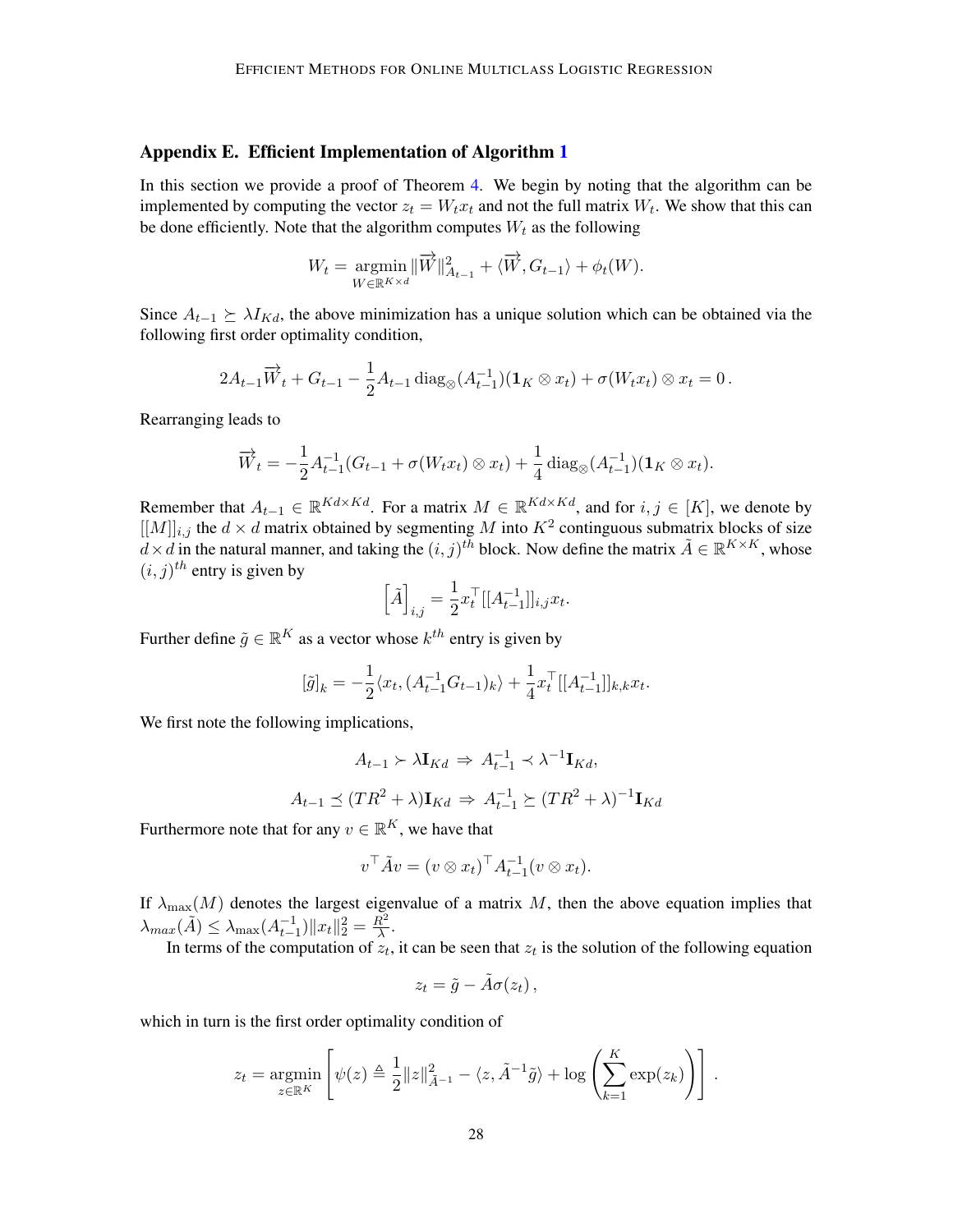We can precondition the above optimization problem as follows: set  $\tilde{z} = \tilde{A}^{-1/2} z$  and instead solve the following optimization problem

<span id="page-28-0"></span>
$$
\tilde{z}^* = \operatorname*{argmin}_{\tilde{z} \in \mathbb{R}^K} \tilde{\psi}(\tilde{z}) \triangleq \operatorname*{argmin}_{\tilde{z} \in \mathbb{R}^K} \frac{1}{2} \|\tilde{z}\|^2 - \langle \tilde{z}, \tilde{A}^{-1/2} \tilde{g} \rangle + \log \left( \sum_{k=1}^K \exp([\tilde{A}^{1/2} \tilde{z}]_k) \right). \tag{E.1}
$$

It can be observed that the Hessian of the log term above is bounded by  $\lambda_{\max}(\tilde{A})\mathbf{I} \preceq \frac{R^2}{\lambda}$  $\frac{\mathcal{X}^2}{\lambda} \mathbf{I}_K$  and therefore the smoothness of the above optimization problem is bounded by  $\left(1+\frac{R^2}{\lambda}\right)$ . In particular this implies that  $\tau$  steps of gradient descent, with step size  $=$   $\left(\frac{1}{1+\frac{R^2}{\lambda}}\right)$ ), generating the sequence  $\{\tilde{z}_0 \dots \tilde{z}_\tau\}$  ( $\tilde{z}_0$  will be specified momentarily), on the above problem satisfies the following bound

$$
\|\tilde{z}_{\tau}-\tilde{z}^*\|^2 \le \left(1+\frac{R^2}{\lambda}\right) \exp\left(-\frac{\tau}{\left(1+\frac{R^2}{\lambda}\right)}\right) \left(\tilde{\psi}(\tilde{z}_0)-\tilde{\psi}(\tilde{z}^*)\right).
$$

This implies that

$$
\|\tilde{A}^{1/2}\tilde{z}_{\tau}-z_{t}\|^{2} \leq \left(1+\frac{R^{2}}{\lambda}\right)^{2} \exp\left(-\frac{\tau}{\left(1+\frac{R^{2}}{\lambda}\right)}\right)\left(\tilde{\psi}(\tilde{z}_{0})-\tilde{\psi}(\tilde{z}^{*})\right).
$$

 $\tilde{\psi}$  is 1-strongly convex, and hence by the Polyak-Lojasiewicz (PL) inequality,

$$
\tilde{\psi}(\tilde{z}_0) - \tilde{\psi}(\tilde{z}^*) \leq \frac{1}{2} \|\nabla \tilde{\psi}(\tilde{z}_0)\|_2^2.
$$

Setting  $\tilde{z}_0 = \tilde{A}^{-1/2} \tilde{g}$  yields

$$
\|\nabla \tilde{\psi}(\tilde{z}_0)\|_2^2 = \|\tilde{A}^{1/2} \sigma(A^{1/2}\tilde{z}_0)\|_2^2 \le \left(1 + \frac{R^2}{\lambda}\right).
$$

We see that within  $\tau$  steps of gradient descent on the problem [\(E.1\)](#page-28-0) we can obtain a vector  $\hat{z}_t$  =  $\tilde{A}^{1/2} \tilde{z}_{\tau}$  such that

$$
\|\hat{z}_t - z_t\|^2 \le \left(1 + \frac{R^2}{\lambda}\right)^3 \exp\left(-\frac{\tau}{\left(1 + \frac{R^2}{\lambda}\right)}\right).
$$

Therefore setting  $\tau = \left(1 + \frac{R^2}{\lambda}\right) \log \left(\epsilon^{-1} \left(1 + \frac{R^2}{\lambda}\right)^3\right)$ , we see that the error  $\|\hat{z}_t - z_t\|^2 \le \epsilon$ .

In terms of computation, note that maintaining the inverse of  $A_{t-1}$  requires  $O(d^2K^3)$  time. This can be seen by the fact that the update to  $A_{t-1}$  is of rank at most K at every step and the update can be performed via the Sherman-Morrison-Woodbury formula. Having computed  $A_{t-1}^{-1}$ , it can be seen that the quantities  $\tilde{A}$ ,  $\tilde{g}$ ,  $\tilde{A}^{1/2}$ ,  $\tilde{A}^{-1/2}$  can all be computed in time  $O(d^2K^2 + K^3)$ . Having computed these quantities it is easy to see that every step of gradient descent on  $(E.1)$  takes time at most  $O(K^2)$ . Therefore total running time for computing a vector  $\hat{z}_t$  such that  $\|\hat{z}_t - z_t\|^2 \leq \epsilon$  in total time

$$
O\left(d^2K^3 + K^2\left(1 + \frac{R^2}{\lambda}\right)\log\left(\epsilon^{-1}\left(1 + \frac{R^2}{\lambda}\right)^3\right)\right).
$$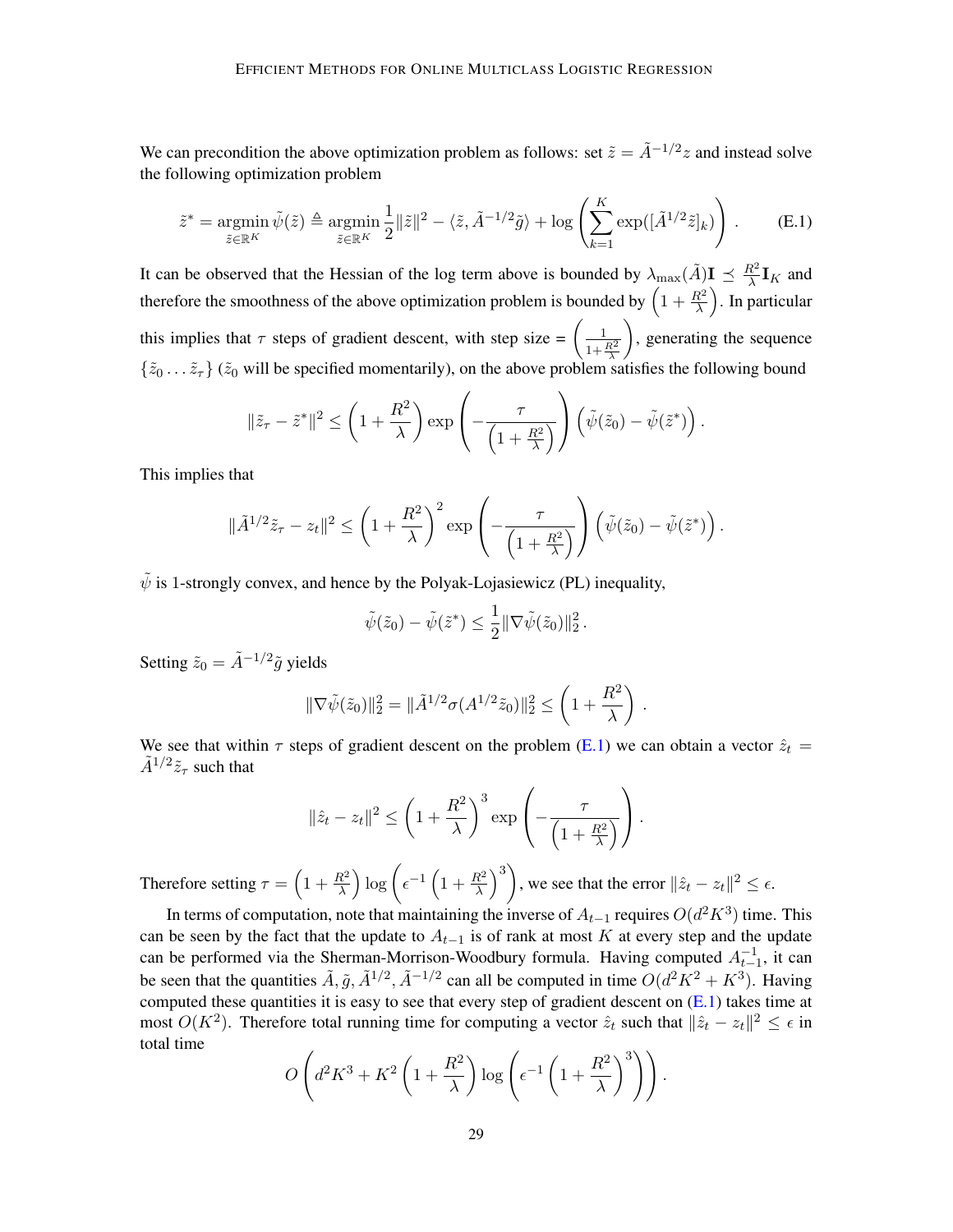#### <span id="page-29-0"></span>Appendix F. Challenges for Hessian-dominance based analysis

In this section we describe the difficulty in extending the analysis technique of Jézéquel et al. [\(2020\)](#page-13-4) to online logistic regression with more than 2 classes. This analysis is based on a Hessiandominance technique which works as follows. We start from the instantaneous regret defined from Lemma [6:](#page-5-3)

$$
\|\nabla \phi_t(W_t) - \nabla \ell_t(W_t)\|_{A_t^{-1}}^2 - \|\nabla \phi_t(W_t)\|_{A_{t-1}^{-1}}^2.
$$

Since  $A_t \succeq A_{t-1}$ , this can be upper bounded by

$$
\|\nabla \phi_t(W_t) - \nabla \ell_t(W_t)\|_{A_t^{-1}}^2 - \|\nabla \phi_t(W_t)\|_{A_t^{-1}}^2 = \text{Tr}\left(\left[(\nabla \phi_t(W_t) - \nabla \ell_t(W_t))(\nabla \phi_t(W_t) - \nabla \ell_t(W_t))^\top - \nabla \phi_t(W_t) \nabla \phi_t(W_t)^\top\right]A_t^{-1}\right).
$$

Then, if we choose a regularizer  $\phi_t$  such that the following *Hessian-dominance* condition

<span id="page-29-1"></span>
$$
(\nabla \phi_t(W_t) - \nabla \ell_t(W_t))(\nabla \phi_t(W_t) - \nabla \ell_t(W_t))^\top - \nabla \phi_t(W_t) \nabla \phi_t(W_t)^\top \preceq c \nabla^2 \ell_t(W_t)
$$
 (F.1)

holds for some constant  $c$ , then the instantaneous regret can be upper bounded by

$$
\text{Tr}(c\nabla^2 \ell_t(W_t)A_t^{-1}).
$$

Summing this up from  $t = 1$  to T yields a harmonic sum that can be bounded by standard techniques by  $O(c \log T)$ . Note that in this analysis we need  $c = poly(B, R)$  to get polynomial dependence on  $B$  and  $R$  in the regret bound.

For the binary case  $K = 2$ , it is easy to check that both of the following choices of  $\phi_t$ 

$$
\phi_t(W) = \ell(Wx_t, 1) + \ell(Wx_t, 2)
$$
 or  $\phi_t(W) = \frac{1}{2}\ell(Wx_t, 1) + \frac{1}{2}\ell(Wx_t, 2)$ 

can be used to satisfy [\(F.1\)](#page-29-1). Jézéquel et al. [\(2020\)](#page-13-4) use the first choice of  $\phi_t$  to design AIOLI.

Unfortunately, this elegant Hessian dominance technique breaks down when we have more than 2 classes, at least for regularizers of a certain form which satisfy a certain *symmetry* condition (satisfied by the two choices for the binary case above). To describe the issue, it will be convenient to drop the  $t$  subscript since it is irrelevant to the analysis. We will assume that the regularizer is of the form  $\phi(W) = \psi(Wx)$  for some function  $\psi : \mathbb{R}^K \to \mathbb{R}$ , and the symmetry condition we need is the following: for any two classes  $y \neq y'$  and any  $z \in \mathbb{R}^K$ , if  $z_y = z_{y'}$ , then  $\nabla \psi(z)_y = \nabla \psi(z)_{y'}$ .

Let  $K = 3$ . Consider a regularizer  $\phi$  satisfying the form and symmetry conditions above. Assume w.l.o.g. that the true label is 1. Then the gradients of the loss and regularizer are

$$
\nabla \ell(W) = (\sigma(Wx) - \mathbf{e}_1) \otimes x \quad \text{ and } \quad \nabla \phi(W) = \nabla \psi(Wx) \otimes x.
$$

With some abuse of notation, for the rest of this section we will use  $\sigma$  to denote  $\sigma(Wx)$  and  $\psi'$  to denote  $\nabla \psi(Wx)$ . Then the Hessian equals

$$
(\mathrm{diag}(\sigma) - \sigma \sigma^{\top}) \otimes (xx^{\top}).
$$

The Hessian dominance condition  $(F.1)$  reduces to the following:

<span id="page-29-2"></span>
$$
[(\sigma - \mathbf{e}_1 - \psi')(\sigma - \mathbf{e}_1 - \psi')^\top - \psi'\psi'^\top] \otimes (xx^\top) \preceq c(\text{diag}(\sigma) - \sigma\sigma^\top) \otimes (xx^\top). \tag{F.2}
$$